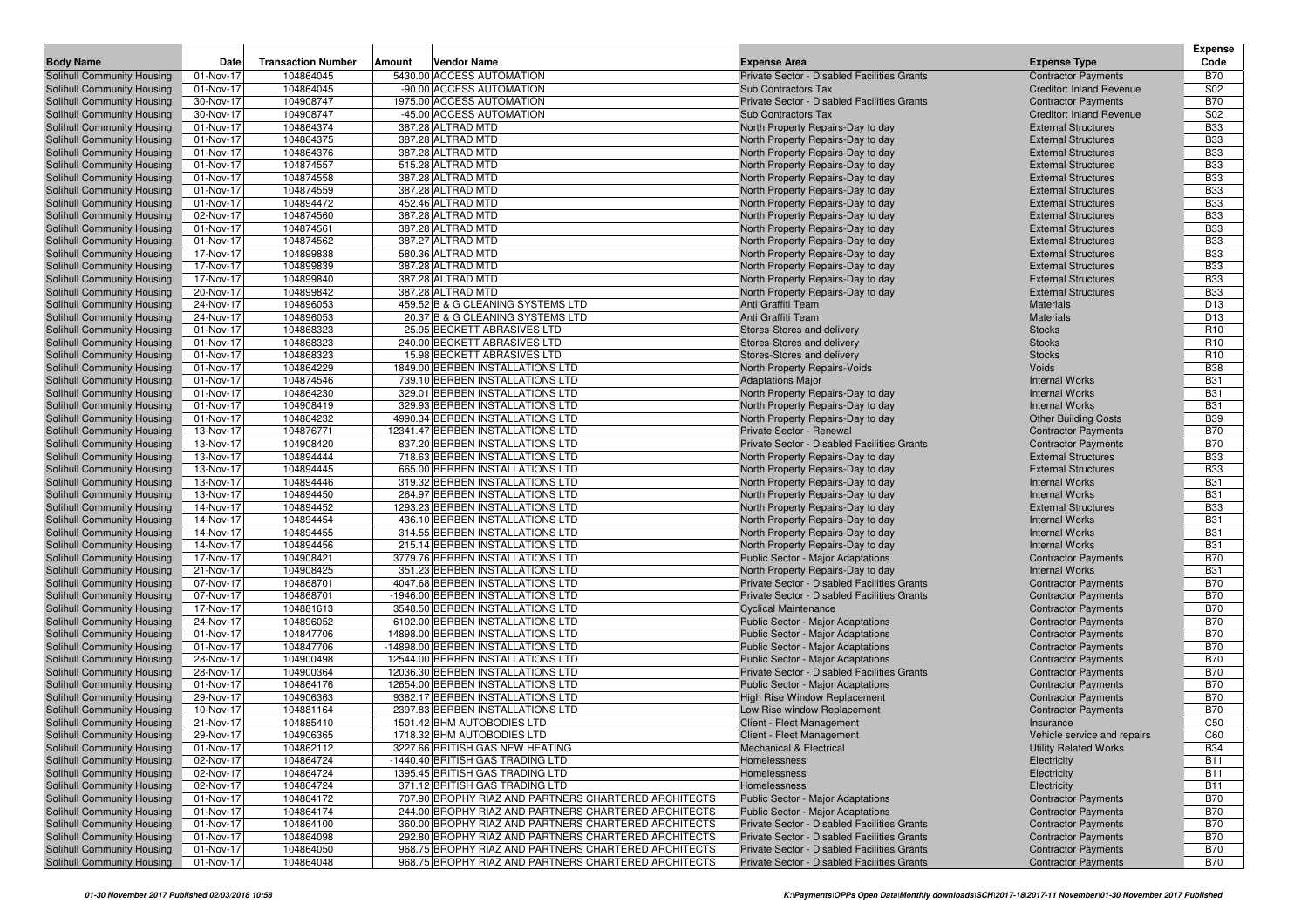|                                                          |                        |                           |        |                                                                                                               |                                                                                            |                                                            | <b>Expense</b>                     |
|----------------------------------------------------------|------------------------|---------------------------|--------|---------------------------------------------------------------------------------------------------------------|--------------------------------------------------------------------------------------------|------------------------------------------------------------|------------------------------------|
| <b>Body Name</b>                                         | Date                   | <b>Transaction Number</b> | Amount | Vendor Name                                                                                                   | <b>Expense Area</b>                                                                        | <b>Expense Type</b>                                        | Code                               |
| Solihull Community Housing                               | 01-Nov-17              | 104864046                 |        | 1150.26 BROPHY RIAZ AND PARTNERS CHARTERED ARCHITECTS                                                         | Private Sector - Disabled Facilities Grants                                                | <b>Contractor Payments</b>                                 | <b>B70</b>                         |
| Solihull Community Housing                               | 01-Nov-17              | 104864162                 |        | 534.65 BROPHY RIAZ AND PARTNERS CHARTERED ARCHITECTS                                                          | <b>Public Sector - Major Adaptations</b>                                                   | <b>Contractor Payments</b>                                 | <b>B70</b>                         |
| Solihull Community Housing                               | 10-Nov-17              | 104875444                 |        | 534.65 BROPHY RIAZ AND PARTNERS CHARTERED ARCHITECTS                                                          | <b>Public Sector - Major Adaptations</b>                                                   | <b>Contractor Payments</b>                                 | <b>B70</b>                         |
| Solihull Community Housing                               | 10-Nov-17              | 104875446                 |        | 534.65 BROPHY RIAZ AND PARTNERS CHARTERED ARCHITECTS                                                          | Public Sector - Major Adaptations                                                          | <b>Contractor Payments</b>                                 | <b>B70</b>                         |
| Solihull Community Housing                               | 10-Nov-17              | 104875445                 |        | 534.65 BROPHY RIAZ AND PARTNERS CHARTERED ARCHITECTS                                                          | Public Sector - Major Adaptations                                                          | <b>Contractor Payments</b>                                 | <b>B70</b>                         |
| Solihull Community Housing                               | 01-Nov-17              | 104864165                 |        | 1170.53 BROPHY RIAZ AND PARTNERS CHARTERED ARCHITECTS                                                         | Public Sector - Major Adaptations                                                          | <b>Contractor Payments</b>                                 | <b>B70</b>                         |
| Solihull Community Housing                               | 01-Nov-17              | 104864158                 |        | 363.24 BROPHY RIAZ AND PARTNERS CHARTERED ARCHITECTS                                                          | Private Sector - Disabled Facilities Grants                                                | <b>Contractor Payments</b>                                 | <b>B70</b>                         |
| Solihull Community Housing                               | 01-Nov-17              | 104864169                 |        | 302.70 BROPHY RIAZ AND PARTNERS CHARTERED ARCHITECTS                                                          | <b>Public Sector - Major Adaptations</b>                                                   | <b>Contractor Payments</b>                                 | <b>B70</b><br><b>B70</b>           |
| Solihull Community Housing<br>Solihull Community Housing | 01-Nov-17<br>28-Nov-17 | 104864109<br>104901400    |        | 363.24 BROPHY RIAZ AND PARTNERS CHARTERED ARCHITECTS<br>1031.82 BROPHY RIAZ AND PARTNERS CHARTERED ARCHITECTS | Private Sector - Disabled Facilities Grants<br>Private Sector - Disabled Facilities Grants | <b>Contractor Payments</b><br><b>Contractor Payments</b>   | <b>B70</b>                         |
| Solihull Community Housing                               | 28-Nov-17              | 104901409                 |        | 505.73 BROPHY RIAZ AND PARTNERS CHARTERED ARCHITECTS                                                          | Private Sector - Disabled Facilities Grants                                                | <b>Contractor Payments</b>                                 | <b>B70</b>                         |
| Solihull Community Housing                               | 28-Nov-17              | 104901402                 |        | 1207.58 BROPHY RIAZ AND PARTNERS CHARTERED ARCHITECTS                                                         | Private Sector - Disabled Facilities Grants                                                | <b>Contractor Payments</b>                                 | <b>B70</b>                         |
| Solihull Community Housing                               | 28-Nov-17              | 104900475                 |        | 951.58 BROPHY RIAZ AND PARTNERS CHARTERED ARCHITECTS                                                          | Public Sector - Major Adaptations                                                          | <b>Contractor Payments</b>                                 | <b>B70</b>                         |
| Solihull Community Housing                               | 28-Nov-17              | 104901396                 |        | 1273.70 BROPHY RIAZ AND PARTNERS CHARTERED ARCHITECTS                                                         | Private Sector - Disabled Facilities Grants                                                | <b>Contractor Payments</b>                                 | <b>B70</b>                         |
| Solihull Community Housing                               | 28-Nov-17              | 104901396                 |        | 1300.83 BROPHY RIAZ AND PARTNERS CHARTERED ARCHITECTS                                                         | Private Sector - Disabled Facilities Grants                                                | <b>Contractor Payments</b>                                 | <b>B70</b>                         |
| Solihull Community Housing                               | 28-Nov-17              | 104901410                 |        | 666.17 BROPHY RIAZ AND PARTNERS CHARTERED ARCHITECTS                                                          | Private Sector - Disabled Facilities Grants                                                | <b>Contractor Payments</b>                                 | <b>B70</b>                         |
| Solihull Community Housing                               | 28-Nov-17              | 104901391                 |        | 288.00 BROPHY RIAZ AND PARTNERS CHARTERED ARCHITECTS                                                          | Private Sector - Disabled Facilities Grants                                                | <b>Contractor Payments</b>                                 | <b>B70</b>                         |
| Solihull Community Housing                               | 28-Nov-17              | 104900472                 |        | 837.47 BROPHY RIAZ AND PARTNERS CHARTERED ARCHITECTS                                                          | <b>Public Sector - Major Adaptations</b>                                                   | <b>Contractor Payments</b>                                 | <b>B70</b>                         |
| Solihull Community Housing                               | 28-Nov-17              | 104901393                 |        | 808.01 BROPHY RIAZ AND PARTNERS CHARTERED ARCHITECTS                                                          | Private Sector - Disabled Facilities Grants                                                | <b>Contractor Payments</b>                                 | <b>B70</b>                         |
| Solihull Community Housing                               | 28-Nov-17              | 104900471                 |        | 215.93 BROPHY RIAZ AND PARTNERS CHARTERED ARCHITECTS                                                          | <b>Public Sector - Major Adaptations</b>                                                   | <b>Contractor Payments</b>                                 | <b>B70</b>                         |
| Solihull Community Housing                               | 28-Nov-17              | 104901395                 |        | 932.32 BROPHY RIAZ AND PARTNERS CHARTERED ARCHITECTS                                                          | Private Sector - Disabled Facilities Grants                                                | <b>Contractor Payments</b>                                 | <b>B70</b>                         |
| Solihull Community Housing                               | 28-Nov-17              | 104900473                 |        | 776.94 BROPHY RIAZ AND PARTNERS CHARTERED ARCHITECTS                                                          | Public Sector - Major Adaptations                                                          | <b>Contractor Payments</b>                                 | <b>B70</b>                         |
| Solihull Community Housing                               | 28-Nov-17              | 104901416                 |        | 372.92 BROPHY RIAZ AND PARTNERS CHARTERED ARCHITECTS                                                          | Private Sector - Disabled Facilities Grants                                                | <b>Contractor Payments</b>                                 | <b>B70</b>                         |
| Solihull Community Housing                               | 28-Nov-17              | 104901415                 |        | 372.92 BROPHY RIAZ AND PARTNERS CHARTERED ARCHITECTS                                                          | Private Sector - Disabled Facilities Grants                                                | <b>Contractor Payments</b>                                 | <b>B70</b>                         |
| Solihull Community Housing                               | 28-Nov-17              | 104901404                 |        | 372.92 BROPHY RIAZ AND PARTNERS CHARTERED ARCHITECTS                                                          | Private Sector - Disabled Facilities Grants                                                | <b>Contractor Payments</b>                                 | <b>B70</b>                         |
| Solihull Community Housing                               | 28-Nov-17              | 104901412                 |        | 372.92 BROPHY RIAZ AND PARTNERS CHARTERED ARCHITECTS                                                          | Private Sector - Disabled Facilities Grants                                                | <b>Contractor Payments</b>                                 | <b>B70</b>                         |
| Solihull Community Housing                               | 28-Nov-17              | 104900477                 |        | 310.77 BROPHY RIAZ AND PARTNERS CHARTERED ARCHITECTS                                                          | <b>Public Sector - Major Adaptations</b>                                                   | <b>Contractor Payments</b>                                 | <b>B70</b>                         |
| Solihull Community Housing                               | 03-Nov-17              | 104866140                 |        | 950.00 CAPITA BUSINESS SERVICES LTD.                                                                          | <b>IT Strategy</b>                                                                         | ICT Services & Consultancy                                 | D38                                |
| Solihull Community Housing                               | 03-Nov-17              | 104866140                 |        | 25.00 CAPITA BUSINESS SERVICES LTD.                                                                           | <b>IT Strategy</b>                                                                         | ICT Services & Consultancy                                 | D38                                |
| Solihull Community Housing                               | 03-Nov-17              | 104866140                 |        | 81.00 CAPITA BUSINESS SERVICES LTD.                                                                           | <b>IT Strategy</b>                                                                         | ICT Services & Consultancy                                 | D38                                |
| Solihull Community Housing                               | 03-Nov-17<br>23-Nov-17 | 104866149                 |        | 455.00 CAPITAL FURNISHINGS                                                                                    | PSL - Private Sector Leasing                                                               | Furniture                                                  | D <sub>11</sub>                    |
| Solihull Community Housing                               | 23-Nov-17              | 104894570<br>104894561    |        | 310.00 CAPITAL FURNISHINGS<br>805.00 CAPITAL FURNISHINGS                                                      | Homelessness<br>PSL - Private Sector Leasing                                               | Furniture                                                  | D <sub>11</sub><br>D <sub>11</sub> |
| Solihull Community Housing<br>Solihull Community Housing | 23-Nov-17              | 104894571                 |        | 385.00 CAPITAL FURNISHINGS                                                                                    | Homelessness                                                                               | Furniture<br>Furniture                                     | D <sub>11</sub>                    |
| Solihull Community Housing                               | 29-Nov-17              | 104906362                 |        | 525.00 CDC TECHNICAL SERVICES LTD                                                                             | <b>High Rise CCTV</b>                                                                      | <b>Contractor Payments</b>                                 | <b>B70</b>                         |
| Solihull Community Housing                               | 01-Nov-17              | 104874555                 |        | 603.86 CENTRAL (HIGH RISE) LTD                                                                                | <b>Mechanical &amp; Electrical</b>                                                         | <b>Utility Related Works</b>                               | <b>B34</b>                         |
| Solihull Community Housing                               | 23-Nov-17              | 104894560                 |        | 838.00 CHARTER OFFICE EQUIPMENT LTD                                                                           | <b>Endeavour House</b>                                                                     | Furniture                                                  | D <sub>11</sub>                    |
| Solihull Community Housing                               | 22-Nov-17              | 104892380                 |        | 884.84 CLEARWATER TECHNOLOGY LTD                                                                              | Client ¿ H & S Water Risk                                                                  | <b>Water risks</b>                                         | <b>B13</b>                         |
| Solihull Community Housing                               | 20-Nov-17              | 104884169                 |        | 12187.50 CONTRACTORUMBRELLA LTD                                                                               | <b>Central Administration</b>                                                              | <b>Agency Staff</b>                                        | A60                                |
| Solihull Community Housing                               | 21-Nov-17              | 104885327                 |        | 592.00 DANIEL OWEN LTD                                                                                        | North Property Repairs-Day to day                                                          | <b>Agency Staff</b>                                        | A60                                |
| Solihull Community Housing                               | 08-Nov-17              | 104872865                 |        | 1002.62 DANIEL OWEN LTD                                                                                       | North Property Repairs-Day to day                                                          | <b>Agency Staff</b>                                        | A60                                |
| Solihull Community Housing                               | 08-Nov-17              | 104872865                 |        | 228.00 DANIEL OWEN LTD                                                                                        | North Property Repairs-Day to day                                                          | <b>Agency Staff</b>                                        | A60                                |
| Solihull Community Housing                               | 15-Nov-17              | 104880172                 |        | 1180.64 DANIEL OWEN LTD                                                                                       | North Property Repairs-Day to day                                                          | <b>Agency Staff</b>                                        | A60                                |
| Solihull Community Housing                               | 23-Nov-17              | 104893269                 |        | 930.43 DANIEL OWEN LTD                                                                                        | North Property Repairs-Day to day                                                          | <b>Agency Staff</b>                                        | A60                                |
| Solihull Community Housing                               | 23-Nov-17              | 104893269                 |        | 170.31 DANIEL OWEN LTD                                                                                        | North Property Repairs-Day to day                                                          | <b>Agency Staff</b>                                        | A60                                |
| Solihull Community Housing                               | 29-Nov-17              | 104906364                 |        | 1230.62 DANIEL OWEN LTD                                                                                       | North Property Repairs-Day to day                                                          | <b>Agency Staff</b>                                        | A60                                |
| Solihull Community Housing                               | 01-Nov-17              | 104875537                 |        | 238.31 DODD GROUP                                                                                             | <b>Mechanical &amp; Electrical</b>                                                         | <b>Utility Related Works</b>                               | <b>B34</b>                         |
| Solihull Community Housing                               | 01-Nov-17              | 104874957                 |        | 221.47 DODD GROUP                                                                                             | <b>Mechanical &amp; Electrical</b>                                                         | <b>Utility Related Works</b>                               | <b>B34</b>                         |
| Solihull Community Housing                               | 01-Nov-17              | 104874959                 |        | 210.19 DODD GROUP                                                                                             | <b>Mechanical &amp; Electrical</b>                                                         | <b>Utility Related Works</b>                               | <b>B34</b>                         |
| Solihull Community Housing                               | 01-Nov-17              | 104874961                 |        | 285.36 DODD GROUP                                                                                             | <b>Mechanical &amp; Electrical</b>                                                         | <b>Utility Related Works</b>                               | <b>B34</b>                         |
| Solihull Community Housing                               | 01-Nov-17              | 104874965<br>104874966    |        | 226.92 DODD GROUP<br>237.91 DODD GROUP                                                                        | <b>Mechanical &amp; Electrical</b>                                                         | <b>Utility Related Works</b>                               | <b>B34</b>                         |
| Solihull Community Housing                               | 01-Nov-17<br>01-Nov-17 | 104874967                 |        | 237.91 DODD GROUP                                                                                             | <b>Mechanical &amp; Electrical</b><br>Mechanical & Electrical                              | <b>Utility Related Works</b>                               | <b>B34</b><br><b>B34</b>           |
| Solihull Community Housing                               |                        |                           |        |                                                                                                               |                                                                                            | <b>Utility Related Works</b>                               | <b>B34</b>                         |
| Solihull Community Housing<br>Solihull Community Housing | 01-Nov-17<br>01-Nov-17 | 104874971<br>104874973    |        | 383.86 DODD GROUP<br>357.31 DODD GROUP                                                                        | Mechanical & Electrical<br>Low Rise Overcladding                                           | <b>Utility Related Works</b><br><b>Contractor Payments</b> | <b>B70</b>                         |
| Solihull Community Housing                               | 01-Nov-17              | 104874980                 |        | 260.98 DODD GROUP                                                                                             | North Property Repairs-Day to day                                                          | <b>Internal Works</b>                                      | <b>B31</b>                         |
| Solihull Community Housing                               | 01-Nov-17              | 104874996                 |        | 739.18 DODD GROUP                                                                                             | North Property Repairs-Voids                                                               | Voids                                                      | <b>B38</b>                         |
| Solihull Community Housing                               | 01-Nov-17              | 104874999                 |        | 362.88 DODD GROUP                                                                                             | <b>Mechanical &amp; Electrical</b>                                                         | <b>Utility Related Works</b>                               | <b>B34</b>                         |
| Solihull Community Housing                               | 01-Nov-17              | 104875020                 |        | 440.57 DODD GROUP                                                                                             | <b>Adaptations Major</b>                                                                   | <b>Internal Works</b>                                      | <b>B31</b>                         |
| Solihull Community Housing                               | 01-Nov-17              | 104875275                 |        | 286.80 DODD GROUP                                                                                             | <b>Mechanical &amp; Electrical</b>                                                         | <b>Utility Related Works</b>                               | <b>B34</b>                         |
| Solihull Community Housing                               | 01-Nov-17              | 104864473                 |        | 818.69 DODD GROUP                                                                                             | Mechanical & Electrical                                                                    | <b>Utility Related Works</b>                               | <b>B34</b>                         |
| Solihull Community Housing                               | 01-Nov-17              | 104864771                 |        | 213.19 DODD GROUP                                                                                             | Direct-Standby                                                                             | <b>Other Building Costs</b>                                | <b>B39</b>                         |
| Solihull Community Housing                               | 01-Nov-17              | 104875067                 |        | 213.51 DODD GROUP                                                                                             | North Property Repairs-Day to day                                                          | <b>Internal Works</b>                                      | <b>B31</b>                         |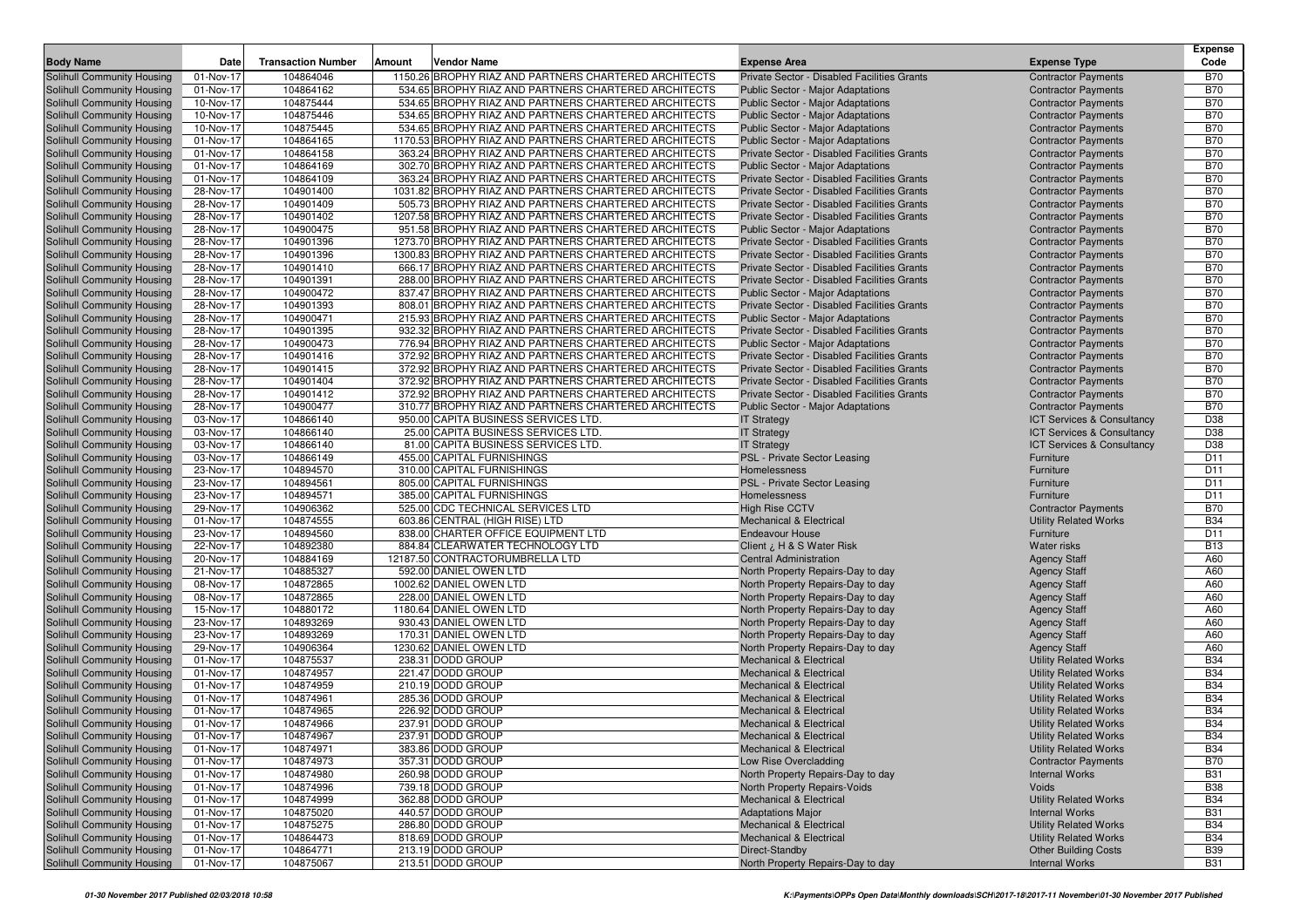|                                                          |                        |                           |        |                                         |                                                                              |                                                          | <b>Expense</b>           |
|----------------------------------------------------------|------------------------|---------------------------|--------|-----------------------------------------|------------------------------------------------------------------------------|----------------------------------------------------------|--------------------------|
| <b>Body Name</b>                                         | Date                   | <b>Transaction Number</b> | Amount | Vendor Name                             | <b>Expense Area</b>                                                          | <b>Expense Type</b>                                      | Code                     |
| Solihull Community Housing                               | 01-Nov-17              | 104875068                 |        | 530.79 DODD GROUP                       | North Property Repairs-Day to day                                            | <b>Internal Works</b>                                    | <b>B31</b>               |
| Solihull Community Housing                               | 01-Nov-17              | 104875131                 |        | 264.69 DODD GROUP                       | North Property Repairs-Day to day                                            | <b>Internal Works</b>                                    | <b>B31</b>               |
| Solihull Community Housing                               | 01-Nov-17              | 104864774                 |        | 262.37 DODD GROUP                       | <b>Mechanical &amp; Electrical</b>                                           | <b>Utility Related Works</b>                             | <b>B34</b>               |
| Solihull Community Housing                               | 01-Nov-17              | 104875210                 |        | 260.98 DODD GROUP                       | North Property Repairs-Day to day                                            | <b>Internal Works</b>                                    | <b>B31</b>               |
| Solihull Community Housing                               | 01-Nov-17              | 104874050                 |        | 2569.20 DODD GROUP                      | <b>Mechanical &amp; Electrical</b>                                           | <b>Utility Related Works</b>                             | <b>B34</b>               |
| Solihull Community Housing                               | 01-Nov-17              | 104864775                 |        | 248.96 DODD GROUP                       | <b>Electrical Improvement Works</b>                                          | <b>Contractor Payments</b>                               | <b>B70</b>               |
| Solihull Community Housing                               | 01-Nov-17              | 104874051                 |        | 4368.23 DODD GROUP                      | <b>Mechanical &amp; Electrical</b>                                           | <b>Other Building Costs</b>                              | <b>B39</b>               |
| Solihull Community Housing                               | 01-Nov-17              | 104864776                 |        | 8390.00 DODD GROUP                      | <b>Mechanical &amp; Electrical</b>                                           | <b>Utility Related Works</b>                             | <b>B34</b>               |
| Solihull Community Housing                               | 01-Nov-17              | 104864777                 |        | 539.16 DODD GROUP                       | <b>Electrical Improvement Works</b>                                          | <b>Contractor Payments</b>                               | <b>B70</b>               |
| Solihull Community Housing                               | 01-Nov-17              | 104864780                 |        | 2197.62 DODD GROUP                      | <b>Electrical Improvement Works</b>                                          | <b>Contractor Payments</b>                               | <b>B70</b>               |
| Solihull Community Housing                               | 01-Nov-17              | 104864781                 |        | 285.11 DODD GROUP                       | <b>Electrical Improvement Works</b>                                          | <b>Contractor Payments</b>                               | <b>B70</b>               |
| Solihull Community Housing                               | 01-Nov-17              | 104864782                 |        | 431.95 DODD GROUP                       | <b>Electrical Improvement Works</b>                                          | <b>Contractor Payments</b>                               | <b>B70</b>               |
| Solihull Community Housing                               | 01-Nov-17              | 104864784                 |        | 659.32 DODD GROUP                       | <b>Electrical Improvement Works</b>                                          | <b>Contractor Payments</b>                               | <b>B70</b>               |
| Solihull Community Housing                               | 01-Nov-17              | 104864786                 |        | 769.52 DODD GROUP                       | <b>Electrical Improvement Works</b>                                          | <b>Contractor Payments</b>                               | <b>B70</b><br><b>B70</b> |
| Solihull Community Housing<br>Solihull Community Housing | 01-Nov-17<br>01-Nov-17 | 104864787<br>104874052    |        | 439.13 DODD GROUP<br>3085.60 DODD GROUP | <b>Electrical Improvement Works</b>                                          | <b>Contractor Payments</b>                               | <b>B70</b>               |
| Solihull Community Housing                               | 01-Nov-17              | 104874053                 |        | 3085.60 DODD GROUP                      | Gas Warm Air/B'boiler/Storage Heater<br>Gas Warm Air/B'boiler/Storage Heater | <b>Contractor Payments</b><br><b>Contractor Payments</b> | <b>B70</b>               |
| Solihull Community Housing                               | 01-Nov-17              | 104874054                 |        | 3085.60 DODD GROUP                      | Gas Warm Air/B'boiler/Storage Heater                                         | <b>Contractor Payments</b>                               | <b>B70</b>               |
| Solihull Community Housing                               | 01-Nov-17              | 104874055                 |        | 3085.60 DODD GROUP                      | Gas Warm Air/B'boiler/Storage Heater                                         | <b>Contractor Payments</b>                               | <b>B70</b>               |
| Solihull Community Housing                               | 01-Nov-17              | 104874056                 |        | 3085.60 DODD GROUP                      | Gas Warm Air/B'boiler/Storage Heater                                         | <b>Contractor Payments</b>                               | <b>B70</b>               |
| Solihull Community Housing                               | 01-Nov-17              | 104874057                 |        | 3085.60 DODD GROUP                      | Gas Warm Air/B'boiler/Storage Heater                                         | <b>Contractor Payments</b>                               | <b>B70</b>               |
| Solihull Community Housing                               | 07-Nov-17              | 104874059                 |        | 213.58 DODD GROUP                       | <b>Electrical Improvement Works</b>                                          | <b>Contractor Payments</b>                               | <b>B70</b>               |
| Solihull Community Housing                               | 07-Nov-17              | 104874060                 |        | 338.53 DODD GROUP                       | <b>Electrical Improvement Works</b>                                          | <b>Contractor Payments</b>                               | <b>B70</b>               |
| Solihull Community Housing                               | 07-Nov-17              | 104874061                 |        | 1132.29 DODD GROUP                      | <b>Electrical Improvement Works</b>                                          | <b>Contractor Payments</b>                               | <b>B70</b>               |
| <b>Solihull Community Housing</b>                        | 07-Nov-17              | 104874062                 |        | 571.97 DODD GROUP                       | <b>Electrical Improvement Works</b>                                          | <b>Contractor Payments</b>                               | <b>B70</b>               |
| Solihull Community Housing                               | 09-Nov-17              | 104875277                 |        | 321.88 DODD GROUP                       | <b>Electrical Improvement Works</b>                                          | <b>Contractor Payments</b>                               | <b>B70</b>               |
| Solihull Community Housing                               | 09-Nov-17              | 104875280                 |        | 388.10 DODD GROUP                       | <b>Electrical Improvement Works</b>                                          | <b>Contractor Payments</b>                               | <b>B70</b>               |
| Solihull Community Housing                               | 09-Nov-17              | 104875283                 |        | 331.16 DODD GROUP                       | <b>Electrical Improvement Works</b>                                          | <b>Contractor Payments</b>                               | <b>B70</b>               |
| Solihull Community Housing                               | 09-Nov-17              | 104875286                 |        | 660.06 DODD GROUP                       | <b>Electrical Improvement Works</b>                                          | <b>Contractor Payments</b>                               | <b>B70</b>               |
| Solihull Community Housing                               | 09-Nov-17              | 104875289                 |        | 381.77 DODD GROUP                       | <b>Electrical Improvement Works</b>                                          | <b>Contractor Payments</b>                               | <b>B70</b>               |
| Solihull Community Housing                               | 09-Nov-17              | 104875290                 |        | 315.27 DODD GROUP                       | <b>Electrical Improvement Works</b>                                          | <b>Contractor Payments</b>                               | <b>B70</b>               |
| Solihull Community Housing                               | 09-Nov-17              | 104875291                 |        | 290.16 DODD GROUP                       | <b>Electrical Improvement Works</b>                                          | <b>Contractor Payments</b>                               | <b>B70</b>               |
| Solihull Community Housing                               | 09-Nov-17              | 104875292                 |        | 221.35 DODD GROUP                       | <b>Electrical Improvement Works</b>                                          | <b>Contractor Payments</b>                               | <b>B70</b>               |
| Solihull Community Housing                               | 09-Nov-17              | 104875293                 |        | 272.67 DODD GROUP                       | <b>Electrical Improvement Works</b>                                          | <b>Contractor Payments</b>                               | <b>B70</b>               |
| Solihull Community Housing                               | 09-Nov-17              | 104875294                 |        | 352.95 DODD GROUP                       | <b>Electrical Improvement Works</b>                                          | <b>Contractor Payments</b>                               | <b>B70</b>               |
| Solihull Community Housing                               | 21-Nov-17              | 104897863                 |        | 536.69 DODD GROUP                       | <b>Mechanical &amp; Electrical</b>                                           | <b>Utility Related Works</b>                             | <b>B34</b>               |
| Solihull Community Housing                               | 21-Nov-17              | 104897864                 |        | 234.78 DODD GROUP                       | <b>Mechanical &amp; Electrical</b>                                           | <b>Utility Related Works</b>                             | <b>B34</b>               |
| Solihull Community Housing                               | 21-Nov-17              | 104897865                 |        | 333.17 DODD GROUP                       | <b>Mechanical &amp; Electrical</b>                                           | <b>Utility Related Works</b>                             | <b>B34</b>               |
| Solihull Community Housing                               | 21-Nov-17              | 104894716                 |        | 779.54 DODD GROUP                       | North Property Repairs-Voids                                                 | Voids                                                    | <b>B38</b>               |
| Solihull Community Housing                               | 21-Nov-17              | 104897868                 |        | 331.05 DODD GROUP                       | Mechanical & Electrical                                                      | <b>Utility Related Works</b>                             | <b>B34</b>               |
| Solihull Community Housing                               | 21-Nov-17              | 104907817                 |        | 393.40 DODD GROUP                       | North Property Repairs-Voids                                                 | Voids                                                    | <b>B38</b>               |
| Solihull Community Housing                               | 21-Nov-17              | 104897869                 |        | 230.09 DODD GROUP                       | <b>Mechanical &amp; Electrical</b>                                           | <b>Utility Related Works</b>                             | <b>B34</b>               |
| Solihull Community Housing                               | 21-Nov-17              | 104897870                 |        | 283.94 DODD GROUP                       | Mechanical & Electrical                                                      | <b>Utility Related Works</b>                             | <b>B34</b>               |
| Solihull Community Housing                               | 21-Nov-17              | 104907819                 |        | 445.33 DODD GROUP                       | North Property Repairs-Voids                                                 | Voids                                                    | <b>B38</b><br><b>B38</b> |
| Solihull Community Housing<br>Solihull Community Housing | 21-Nov-17<br>21-Nov-17 | 104894751<br>104897871    |        | 300.75 DODD GROUP<br>279.23 DODD GROUP  | North Property Repairs-Voids<br><b>Mechanical &amp; Electrical</b>           | Voids<br><b>Utility Related Works</b>                    | <b>B34</b>               |
| Solihull Community Housing                               | 21-Nov-17              | 104897872                 |        | 228.55 DODD GROUP                       | Mechanical & Electrical                                                      | <b>Utility Related Works</b>                             | <b>B34</b>               |
| Solihull Community Housing                               | 21-Nov-17              | 104897873                 |        | 234.78 DODD GROUP                       | <b>Mechanical &amp; Electrical</b>                                           | <b>Utility Related Works</b>                             | <b>B34</b>               |
| Solihull Community Housing                               | 21-Nov-17              | 104907820                 |        | 810.08 DODD GROUP                       | North Property Repairs-Voids                                                 | Voids                                                    | <b>B38</b>               |
| Solihull Community Housing                               | 21-Nov-17              | 104897874                 |        | 241.80 DODD GROUP                       | <b>Mechanical &amp; Electrical</b>                                           | <b>Utility Related Works</b>                             | <b>B34</b>               |
| Solihull Community Housing                               | 21-Nov-17              | 104894771                 |        | 310.50 DODD GROUP                       | North Property Repairs-Voids                                                 | Voids                                                    | <b>B38</b>               |
| Solihull Community Housing                               | 21-Nov-17              | 104897875                 |        | 234.78 DODD GROUP                       | <b>Mechanical &amp; Electrical</b>                                           | <b>Utility Related Works</b>                             | <b>B34</b>               |
| Solihull Community Housing                               | 21-Nov-17              | 104897876                 |        | 396.16 DODD GROUP                       | Mechanical & Electrical                                                      | <b>Utility Related Works</b>                             | <b>B34</b>               |
| Solihull Community Housing                               | 21-Nov-17              | 104897877                 |        | 506.55 DODD GROUP                       | <b>Mechanical &amp; Electrical</b>                                           | <b>Utility Related Works</b>                             | <b>B34</b>               |
| Solihull Community Housing                               | 21-Nov-17              | 104897879                 |        | 359.56 DODD GROUP                       | Mechanical & Electrical                                                      | <b>Utility Related Works</b>                             | <b>B34</b>               |
| Solihull Community Housing                               | 21-Nov-17              | 104907821                 |        | 2244.87 DODD GROUP                      | North Property Repairs-Voids                                                 | Voids                                                    | <b>B38</b>               |
| Solihull Community Housing                               | 21-Nov-17              | 104897880                 |        | 230.09 DODD GROUP                       | Mechanical & Electrical                                                      | <b>Utility Related Works</b>                             | <b>B34</b>               |
| Solihull Community Housing                               | 21-Nov-17              | 104907822                 |        | 532.96 DODD GROUP                       | North Property Repairs-Voids                                                 | Voids                                                    | <b>B38</b>               |
| Solihull Community Housing                               | 21-Nov-17              | 104894825                 |        | 219.44 DODD GROUP                       | North Property Repairs-Voids                                                 | Voids                                                    | <b>B38</b>               |
| Solihull Community Housing                               | 21-Nov-17              | 104897881                 |        | 366.42 DODD GROUP                       | <b>Mechanical &amp; Electrical</b>                                           | <b>Utility Related Works</b>                             | <b>B34</b>               |
| Solihull Community Housing                               | 21-Nov-17              | 104897882                 |        | 329.62 DODD GROUP                       | <b>Mechanical &amp; Electrical</b>                                           | <b>Utility Related Works</b>                             | <b>B34</b>               |
| Solihull Community Housing                               | 21-Nov-17              | 104897883                 |        | 283.28 DODD GROUP                       | <b>Mechanical &amp; Electrical</b>                                           | <b>Utility Related Works</b>                             | <b>B34</b>               |
| Solihull Community Housing                               | 21-Nov-17              | 104897884                 |        | 216.99 DODD GROUP                       | <b>Mechanical &amp; Electrical</b>                                           | <b>Utility Related Works</b>                             | <b>B34</b>               |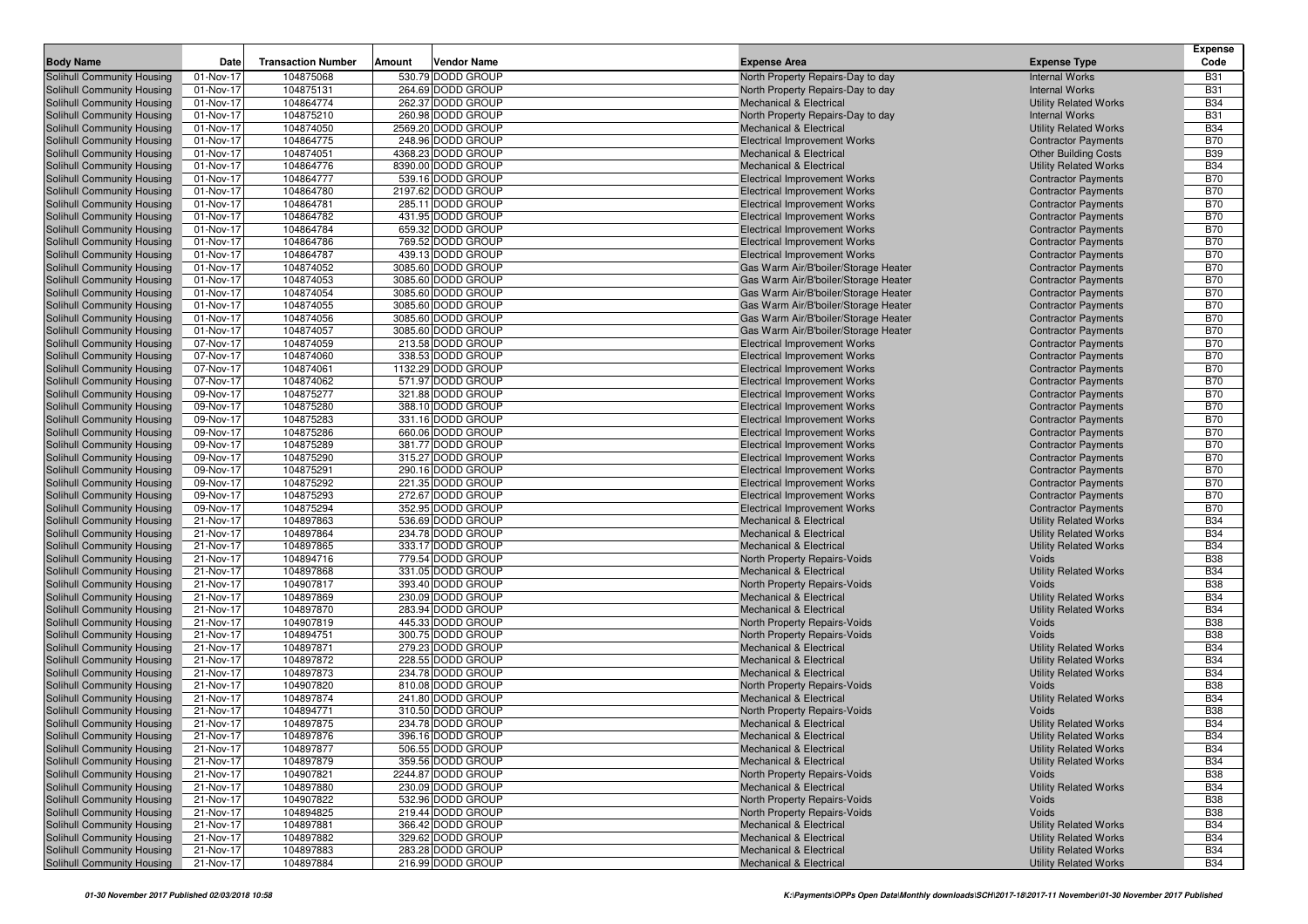|                                                          |                        |                           |        |                                        |                                                              |                                                              | <b>Expense</b>           |
|----------------------------------------------------------|------------------------|---------------------------|--------|----------------------------------------|--------------------------------------------------------------|--------------------------------------------------------------|--------------------------|
| <b>Body Name</b>                                         | Date                   | <b>Transaction Number</b> | Amount | Vendor Name                            | <b>Expense Area</b>                                          | <b>Expense Type</b>                                          | Code                     |
| Solihull Community Housing                               | 21-Nov-17              | 104897886                 |        | 234.78 DODD GROUP                      | <b>Mechanical &amp; Electrical</b>                           | <b>Utility Related Works</b>                                 | <b>B34</b>               |
| Solihull Community Housing                               | 21-Nov-17              | 104894865                 |        | 378.56 DODD GROUP                      | Kitchens                                                     | <b>Contractor Payments</b>                                   | <b>B70</b>               |
| Solihull Community Housing                               | 21-Nov-17              | 104894866                 |        | 351.22 DODD GROUP                      | Kitchens                                                     | <b>Contractor Payments</b>                                   | <b>B70</b>               |
| Solihull Community Housing                               | 21-Nov-17              | 104907823                 |        | 655.82 DODD GROUP                      | <b>Adaptations Major</b>                                     | <b>Internal Works</b>                                        | <b>B31</b>               |
| Solihull Community Housing                               | 21-Nov-17              | 104894869                 |        | 463.48 DODD GROUP                      | Kitchens                                                     | <b>Contractor Payments</b>                                   | <b>B70</b>               |
| Solihull Community Housing                               | 21-Nov-17              | 104907824                 |        | 634.61 DODD GROUP                      | <b>Adaptations Major</b>                                     | <b>Internal Works</b>                                        | <b>B31</b>               |
| Solihull Community Housing                               | 21-Nov-17              | 104907825                 |        | 633.52 DODD GROUP                      | <b>Adaptations Major</b>                                     | <b>Internal Works</b>                                        | <b>B31</b>               |
| Solihull Community Housing                               | 21-Nov-17              | 104894876                 |        | 548.57 DODD GROUP                      | <b>Adaptations Major</b>                                     | <b>Internal Works</b>                                        | <b>B31</b>               |
| Solihull Community Housing                               | 21-Nov-17              | 104897887                 |        | 233.72 DODD GROUP                      | Mechanical & Electrical                                      | <b>Utility Related Works</b>                                 | <b>B34</b>               |
| Solihull Community Housing                               | 21-Nov-17              | 104894878                 |        | 475.74 DODD GROUP                      | <b>Kitchens</b>                                              | <b>Contractor Payments</b>                                   | <b>B70</b>               |
| Solihull Community Housing                               | 21-Nov-17<br>21-Nov-17 | 104894879<br>104894880    |        | 488.83 DODD GROUP<br>472.38 DODD GROUP | Kitchens                                                     | <b>Contractor Payments</b>                                   | <b>B70</b><br><b>B70</b> |
| Solihull Community Housing<br>Solihull Community Housing | 21-Nov-17              | 104894881                 |        | 460.88 DODD GROUP                      | Kitchens<br>Kitchens                                         | <b>Contractor Payments</b><br><b>Contractor Payments</b>     | <b>B70</b>               |
| Solihull Community Housing                               | 21-Nov-17              | 104907826                 |        | 620.77 DODD GROUP                      | Kitchens                                                     | <b>Contractor Payments</b>                                   | <b>B70</b>               |
| Solihull Community Housing                               | 21-Nov-17              | 104907827                 |        | 532.71 DODD GROUP                      | <b>Adaptations Major</b>                                     | <b>Internal Works</b>                                        | <b>B31</b>               |
| Solihull Community Housing                               | 21-Nov-17              | 104897888                 |        | 248.03 DODD GROUP                      | <b>Mechanical &amp; Electrical</b>                           | <b>Utility Related Works</b>                                 | <b>B34</b>               |
| Solihull Community Housing                               | 21-Nov-17              | 104907828                 |        | 745.21 DODD GROUP                      | <b>Adaptations Major</b>                                     | <b>Internal Works</b>                                        | <b>B31</b>               |
| Solihull Community Housing                               | 21-Nov-17              | 104907829                 |        | 742.78 DODD GROUP                      | Kitchens                                                     | <b>Contractor Payments</b>                                   | <b>B70</b>               |
| Solihull Community Housing                               | 21-Nov-17              | 104897890                 |        | 383.44 DODD GROUP                      | <b>Mechanical &amp; Electrical</b>                           | <b>Utility Related Works</b>                                 | <b>B34</b>               |
| Solihull Community Housing                               | 21-Nov-17              | 104894893                 |        | 237.81 DODD GROUP                      | <b>Adaptations Minor</b>                                     | <b>Internal Works</b>                                        | <b>B31</b>               |
| <b>Solihull Community Housing</b>                        | 21-Nov-17              | 104897891                 |        | 285.49 DODD GROUP                      | <b>Mechanical &amp; Electrical</b>                           | <b>Utility Related Works</b>                                 | <b>B34</b>               |
| Solihull Community Housing                               | 21-Nov-17              | 104894908                 |        | 407.89 DODD GROUP                      | Electrical Improvement Works                                 | <b>Contractor Payments</b>                                   | <b>B70</b>               |
| Solihull Community Housing                               | 21-Nov-17              | 104897892                 |        | 476.02 DODD GROUP                      | <b>Electrical Improvement Works</b>                          | <b>Contractor Payments</b>                                   | <b>B70</b>               |
| Solihull Community Housing                               | 21-Nov-17              | 104897893                 |        | 222.26 DODD GROUP                      | <b>Mechanical &amp; Electrical</b>                           | <b>Utility Related Works</b>                                 | <b>B34</b>               |
| <b>Solihull Community Housing</b>                        | 21-Nov-17              | 104897894                 |        | 1967.08 DODD GROUP                     | <b>Mechanical &amp; Electrical</b>                           | <b>Utility Related Works</b>                                 | <b>B34</b>               |
| Solihull Community Housing                               | 21-Nov-17              | 104897895                 |        | 216.58 DODD GROUP                      | <b>Mechanical &amp; Electrical</b>                           | <b>Utility Related Works</b>                                 | <b>B34</b>               |
| Solihull Community Housing                               | 21-Nov-17              | 104897896                 |        | 282.30 DODD GROUP                      | <b>Mechanical &amp; Electrical</b>                           | <b>Utility Related Works</b>                                 | <b>B34</b>               |
| Solihull Community Housing                               | 21-Nov-17              | 104897897                 |        | 234.78 DODD GROUP                      | <b>Mechanical &amp; Electrical</b>                           | <b>Utility Related Works</b>                                 | <b>B34</b>               |
| Solihull Community Housing                               | 21-Nov-17              | 104894940                 |        | 424.33 DODD GROUP                      | <b>Mechanical &amp; Electrical</b>                           | <b>Other Building Costs</b>                                  | <b>B39</b>               |
| Solihull Community Housing                               | 21-Nov-17              | 104897899                 |        | 250.37 DODD GROUP                      | <b>Mechanical &amp; Electrical</b>                           | <b>Utility Related Works</b>                                 | <b>B34</b>               |
| Solihull Community Housing                               | 21-Nov-17              | 104897901                 |        | 710.22 DODD GROUP                      | <b>Mechanical &amp; Electrical</b>                           | <b>Utility Related Works</b>                                 | <b>B34</b>               |
| Solihull Community Housing                               | 21-Nov-17              | 104897902                 |        | 529.82 DODD GROUP                      | <b>Mechanical &amp; Electrical</b>                           | <b>Utility Related Works</b>                                 | <b>B34</b>               |
| Solihull Community Housing                               | 21-Nov-17              | 104897903                 |        | 457.89 DODD GROUP                      | <b>Mechanical &amp; Electrical</b>                           | <b>Utility Related Works</b>                                 | <b>B34</b>               |
| Solihull Community Housing                               | 21-Nov-17              | 104897904                 |        | 352.47 DODD GROUP                      | <b>Mechanical &amp; Electrical</b>                           | <b>Utility Related Works</b>                                 | <b>B34</b>               |
| Solihull Community Housing<br>Solihull Community Housing | 21-Nov-17              | 104897905<br>104894989    |        | 213.93 DODD GROUP<br>581.93 DODD GROUP | <b>Mechanical &amp; Electrical</b>                           | <b>Utility Related Works</b>                                 | <b>B34</b><br><b>B38</b> |
| Solihull Community Housing                               | 21-Nov-17<br>21-Nov-17 | 104907830                 |        | 525.70 DODD GROUP                      | North Property Repairs-Voids<br>North Property Repairs-Voids | Voids<br>Voids                                               | <b>B38</b>               |
| Solihull Community Housing                               | 21-Nov-17              | 104895005                 |        | 243.19 DODD GROUP                      | North Property Repairs-Voids                                 | Voids                                                        | <b>B38</b>               |
| Solihull Community Housing                               | 21-Nov-17              | 104897906                 |        | 234.78 DODD GROUP                      | <b>Mechanical &amp; Electrical</b>                           | <b>Utility Related Works</b>                                 | <b>B34</b>               |
| Solihull Community Housing                               | 21-Nov-17              | 104895024                 |        | 511.71 DODD GROUP                      | North Property Repairs-Voids                                 | Voids                                                        | <b>B38</b>               |
| Solihull Community Housing                               | 21-Nov-17              | 104895027                 |        | 247.84 DODD GROUP                      | North Property Repairs-Voids                                 | Voids                                                        | <b>B38</b>               |
| Solihull Community Housing                               | 21-Nov-17              | 104895029                 |        | 251.31 DODD GROUP                      | North Property Repairs-Voids                                 | <b>Voids</b>                                                 | <b>B38</b>               |
| Solihull Community Housing                               | 21-Nov-17              | 104897907                 |        | 293.55 DODD GROUP                      | Mechanical & Electrical                                      | <b>Utility Related Works</b>                                 | <b>B34</b>               |
| Solihull Community Housing                               | 21-Nov-17              | 104907831                 |        | 763.21 DODD GROUP                      | North Property Repairs-Voids                                 | Voids                                                        | <b>B38</b>               |
| Solihull Community Housing                               | 21-Nov-17              | 104895051                 |        | 453.39 DODD GROUP                      | North Property Repairs-Voids                                 | Voids                                                        | <b>B38</b>               |
| Solihull Community Housing                               | 21-Nov-17              | 104895053                 |        | 384.89 DODD GROUP                      | North Property Repairs-Voids                                 | Voids                                                        | <b>B38</b>               |
| Solihull Community Housing                               | 21-Nov-17              | 104907832                 |        | 689.53 DODD GROUP                      | North Property Repairs-Voids                                 | Voids                                                        | <b>B38</b>               |
| Solihull Community Housing                               | 21-Nov-17              | 104895057                 |        | 326.87 DODD GROUP                      | North Property Repairs-Voids                                 | Voids                                                        | <b>B38</b>               |
| Solihull Community Housing                               | 21-Nov-17              | 104907833                 |        | 494.50 DODD GROUP                      | North Property Repairs-Voids                                 | Voids                                                        | <b>B38</b>               |
| <b>Solihull Community Housing</b>                        | 21-Nov-17              | 104907834                 |        | 722.72 DODD GROUP                      | North Property Repairs-Voids                                 | Voids                                                        | <b>B38</b>               |
| Solihull Community Housing                               | 30-Nov-17              | 104908814                 |        | 7271.52 DODD GROUP                     | <b>Mechanical &amp; Electrical</b>                           | <b>Utility Related Works</b>                                 | <b>B34</b>               |
| Solihull Community Housing                               | 30-Nov-17              | 104908814                 |        | 426.54 DODD GROUP                      | Mechanical & Electrical                                      | <b>Utility Related Works</b>                                 | <b>B34</b>               |
| Solihull Community Housing                               | 21-Nov-17              | 104907835                 |        | 400.49 DODD GROUP                      | North Property Repairs-Voids                                 | Voids                                                        | <b>B38</b>               |
| Solihull Community Housing                               | 21-Nov-17              | 104907836                 |        | 423.37 DODD GROUP                      | North Property Repairs-Voids                                 | Voids                                                        | <b>B38</b>               |
| Solihull Community Housing                               | 21-Nov-17              | 104895064                 |        | 259.68 DODD GROUP                      | North Property Repairs-Voids                                 | Voids                                                        | <b>B38</b>               |
| Solihull Community Housing                               | 21-Nov-17              | 104907837                 |        | 710.18 DODD GROUP                      | North Property Repairs-Voids                                 | Voids                                                        | <b>B38</b>               |
| Solihull Community Housing                               | 21-Nov-17              | 104895069                 |        | 383.41 DODD GROUP                      | North Property Repairs-Voids                                 | Voids                                                        | <b>B38</b>               |
| Solihull Community Housing                               | 21-Nov-17              | 104907838                 |        | 789.51 DODD GROUP                      | North Property Repairs-Voids                                 | Voids                                                        | <b>B38</b>               |
| Solihull Community Housing                               | 21-Nov-17              | 104897911                 |        | 327.78 DODD GROUP                      | <b>Mechanical &amp; Electrical</b>                           | <b>Utility Related Works</b>                                 | <b>B34</b>               |
| Solihull Community Housing<br>Solihull Community Housing | 21-Nov-17              | 104897913<br>104897915    |        | 221.06 DODD GROUP<br>342.29 DODD GROUP | Mechanical & Electrical                                      | <b>Utility Related Works</b><br><b>Utility Related Works</b> | <b>B34</b><br><b>B34</b> |
| Solihull Community Housing                               | 21-Nov-17              | 104897916                 |        | 330.51 DODD GROUP                      | Mechanical & Electrical<br>Mechanical & Electrical           | <b>Utility Related Works</b>                                 | <b>B34</b>               |
| Solihull Community Housing                               | 21-Nov-17<br>21-Nov-17 | 104897919                 |        | 344.02 DODD GROUP                      | Mechanical & Electrical                                      | <b>Utility Related Works</b>                                 | <b>B34</b>               |
|                                                          |                        |                           |        |                                        |                                                              |                                                              |                          |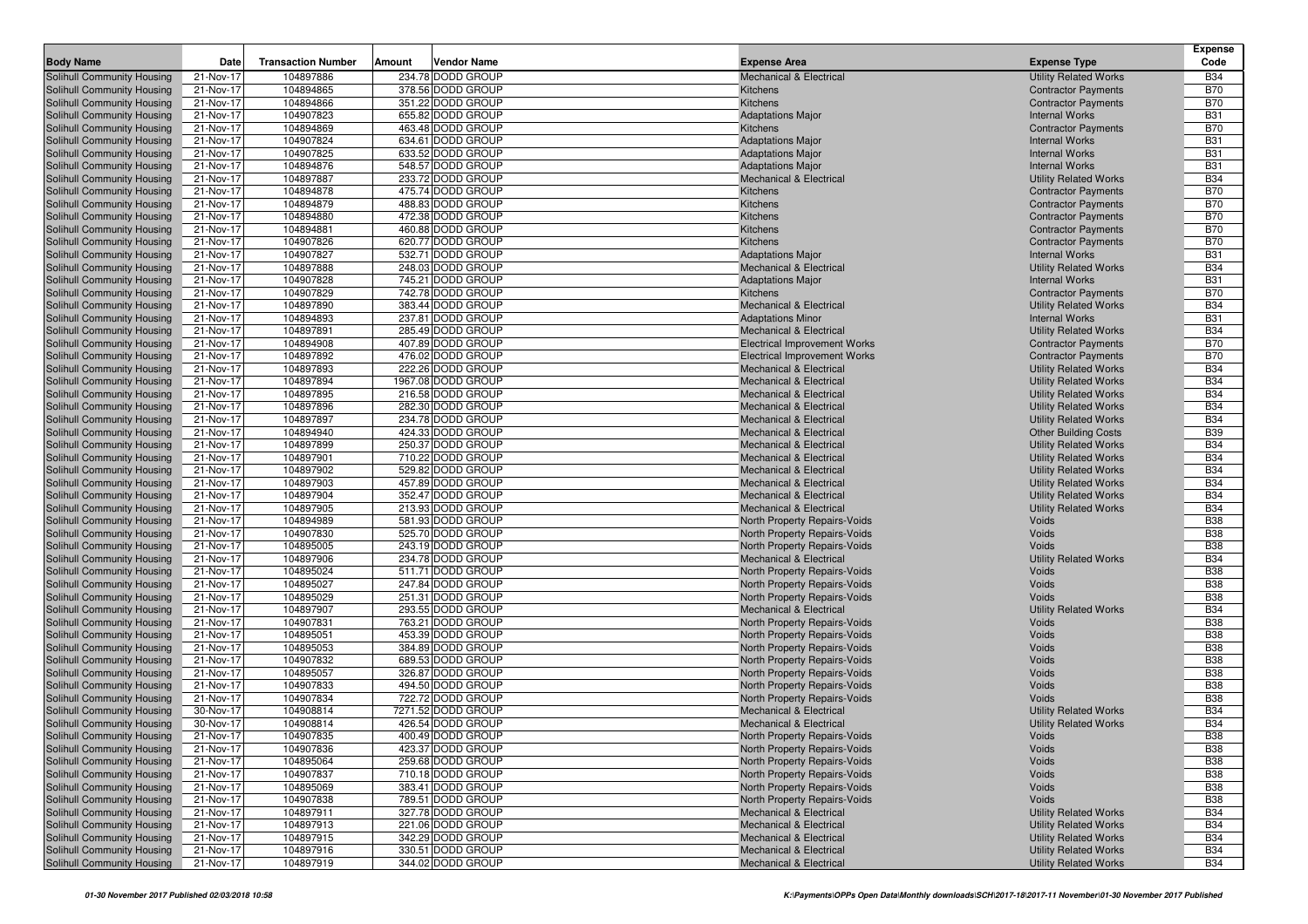|                                                          |                        |                           |        |                                                 |                                                                          |                                                              | <b>Expense</b>                |
|----------------------------------------------------------|------------------------|---------------------------|--------|-------------------------------------------------|--------------------------------------------------------------------------|--------------------------------------------------------------|-------------------------------|
| <b>Body Name</b>                                         | Date                   | <b>Transaction Number</b> | Amount | Vendor Name                                     | <b>Expense Area</b>                                                      | <b>Expense Type</b>                                          | Code                          |
| Solihull Community Housing                               | 21-Nov-17              | 104897920                 |        | 263.85 DODD GROUP                               | <b>Mechanical &amp; Electrical</b>                                       | <b>Utility Related Works</b>                                 | <b>B34</b>                    |
| Solihull Community Housing                               | 21-Nov-17              | 104897921                 |        | 336.93 DODD GROUP                               | <b>Mechanical &amp; Electrical</b>                                       | <b>Utility Related Works</b>                                 | <b>B34</b>                    |
| Solihull Community Housing                               | 21-Nov-17              | 104897923                 |        | 337.44 DODD GROUP                               | <b>Mechanical &amp; Electrical</b>                                       | <b>Utility Related Works</b>                                 | <b>B34</b>                    |
| Solihull Community Housing                               | 21-Nov-17              | 104897925                 |        | 359.58 DODD GROUP                               | <b>Mechanical &amp; Electrical</b>                                       | <b>Utility Related Works</b>                                 | <b>B34</b>                    |
| Solihull Community Housing                               | 21-Nov-17              | 104897926<br>104897927    |        | 229.48 DODD GROUP<br>217.65 DODD GROUP          | Mechanical & Electrical<br><b>Mechanical &amp; Electrical</b>            | <b>Utility Related Works</b>                                 | <b>B34</b><br><b>B34</b>      |
| Solihull Community Housing<br>Solihull Community Housing | 21-Nov-17<br>21-Nov-17 | 104897928                 |        | 374.27 DODD GROUP                               | Mechanical & Electrical                                                  | <b>Utility Related Works</b><br><b>Utility Related Works</b> | <b>B34</b>                    |
| Solihull Community Housing                               | 21-Nov-17              | 104897929                 |        | 392.19 DODD GROUP                               | <b>Mechanical &amp; Electrical</b>                                       | <b>Utility Related Works</b>                                 | <b>B34</b>                    |
| Solihull Community Housing                               | 21-Nov-17              | 104897931                 |        | 345.88 DODD GROUP                               | Mechanical & Electrical                                                  | <b>Utility Related Works</b>                                 | <b>B34</b>                    |
| Solihull Community Housing                               | 21-Nov-17              | 104897932                 |        | 228.82 DODD GROUP                               | <b>Mechanical &amp; Electrical</b>                                       | <b>Utility Related Works</b>                                 | <b>B34</b>                    |
| Solihull Community Housing                               | 21-Nov-17              | 104897933                 |        | 338.87 DODD GROUP                               | <b>Mechanical &amp; Electrical</b>                                       | <b>Utility Related Works</b>                                 | <b>B34</b>                    |
| Solihull Community Housing                               | 21-Nov-17              | 104897936                 |        | 247.50 DODD GROUP                               | <b>Mechanical &amp; Electrical</b>                                       | <b>Utility Related Works</b>                                 | <b>B34</b>                    |
| Solihull Community Housing                               | 21-Nov-17              | 104897937                 |        | 409.79 DODD GROUP                               | <b>Mechanical &amp; Electrical</b>                                       | <b>Utility Related Works</b>                                 | <b>B34</b>                    |
| Solihull Community Housing                               | 21-Nov-17              | 104897939                 |        | 224.27 DODD GROUP                               | Mechanical & Electrical                                                  | <b>Utility Related Works</b>                                 | <b>B34</b>                    |
| Solihull Community Housing                               | 21-Nov-17              | 104897941                 |        | 429.94 DODD GROUP                               | <b>Mechanical &amp; Electrical</b>                                       | <b>Utility Related Works</b>                                 | <b>B34</b>                    |
| Solihull Community Housing                               | 21-Nov-17              | 104897942                 |        | 269.34 DODD GROUP                               | <b>Mechanical &amp; Electrical</b>                                       | <b>Utility Related Works</b>                                 | <b>B34</b>                    |
| Solihull Community Housing                               | 21-Nov-17              | 104895209                 |        | 340.71 DODD GROUP                               | <b>Electrical Improvement Works</b>                                      | <b>Contractor Payments</b>                                   | <b>B70</b>                    |
| Solihull Community Housing                               | 21-Nov-17              | 104897943                 |        | 250.97 DODD GROUP                               | Mechanical & Electrical                                                  | <b>Utility Related Works</b>                                 | <b>B34</b>                    |
| Solihull Community Housing                               | 21-Nov-17              | 104897944                 |        | 253.62 DODD GROUP                               | Low Rise - Envelope Programme                                            | <b>Contractor Payments</b>                                   | <b>B70</b>                    |
| Solihull Community Housing                               | 21-Nov-17              | 104897946                 |        | 318.15 DODD GROUP                               | <b>Mechanical &amp; Electrical</b>                                       | <b>Utility Related Works</b>                                 | <b>B34</b>                    |
| Solihull Community Housing                               | 21-Nov-17              | 104897947                 |        | 341.84 DODD GROUP                               | <b>Mechanical &amp; Electrical</b>                                       | <b>Utility Related Works</b>                                 | <b>B34</b>                    |
| Solihull Community Housing                               | 21-Nov-17              | 104897948                 |        | 212.99 DODD GROUP                               | <b>Mechanical &amp; Electrical</b>                                       | <b>Utility Related Works</b>                                 | <b>B34</b>                    |
| Solihull Community Housing                               | 21-Nov-17              | 104897949                 |        | 347.75 DODD GROUP                               | Mechanical & Electrical                                                  | <b>Utility Related Works</b>                                 | <b>B34</b>                    |
| Solihull Community Housing                               | 21-Nov-17              | 104897950                 |        | 254.71 DODD GROUP                               | <b>Mechanical &amp; Electrical</b>                                       | <b>Utility Related Works</b>                                 | <b>B34</b>                    |
| Solihull Community Housing<br>Solihull Community Housing | 22-Nov-17<br>22-Nov-17 | 104897952<br>104897953    |        | 246.38 DODD GROUP<br>476.46 DODD GROUP          | <b>Mechanical &amp; Electrical</b><br><b>Mechanical &amp; Electrical</b> | <b>Utility Related Works</b><br><b>Utility Related Works</b> | <b>B34</b><br><b>B34</b>      |
| Solihull Community Housing                               | 22-Nov-17              | 104897954                 |        | 234.78 DODD GROUP                               | <b>Mechanical &amp; Electrical</b>                                       | <b>Utility Related Works</b>                                 | <b>B34</b>                    |
| Solihull Community Housing                               | 22-Nov-17              | 104907839                 |        | 362.67 DODD GROUP                               | North Property Repairs-Voids                                             | Voids                                                        | <b>B38</b>                    |
| Solihull Community Housing                               | 22-Nov-17              | 104907841                 |        | 678.65 DODD GROUP                               | North Property Repairs-Voids                                             | Voids                                                        | <b>B38</b>                    |
| Solihull Community Housing                               | 22-Nov-17              | 104895387                 |        | 225.46 DODD GROUP                               | North Property Repairs-Voids                                             | Voids                                                        | <b>B38</b>                    |
| Solihull Community Housing                               | 22-Nov-17              | 104907842                 |        | 897.28 DODD GROUP                               | North Property Repairs-Voids                                             | Voids                                                        | <b>B38</b>                    |
| Solihull Community Housing                               | 22-Nov-17              | 104895394                 |        | 319.03 DODD GROUP                               | North Property Repairs-Voids                                             | Voids                                                        | <b>B38</b>                    |
| Solihull Community Housing                               | 22-Nov-17              | 104895398                 |        | 239.02 DODD GROUP                               | <b>Mechanical &amp; Electrical</b>                                       | <b>Utility Related Works</b>                                 | <b>B34</b>                    |
| Solihull Community Housing                               | 22-Nov-17              | 104897958                 |        | 785.89 DODD GROUP                               | Mechanical & Electrical                                                  | <b>Utility Related Works</b>                                 | <b>B34</b>                    |
| Solihull Community Housing                               | 22-Nov-17              | 104897959                 |        | 295.38 DODD GROUP                               | <b>Mechanical &amp; Electrical</b>                                       | <b>Utility Related Works</b>                                 | <b>B34</b>                    |
| Solihull Community Housing                               | 22-Nov-17              | 104897960                 |        | 849.42 DODD GROUP                               | <b>Mechanical &amp; Electrical</b>                                       | <b>Utility Related Works</b>                                 | <b>B34</b>                    |
| Solihull Community Housing                               | 22-Nov-17              | 104897961                 |        | 622.44 DODD GROUP                               | <b>Mechanical &amp; Electrical</b>                                       | <b>Utility Related Works</b>                                 | <b>B34</b>                    |
| Solihull Community Housing                               | 22-Nov-17              | 104897962                 |        | 292.59 DODD GROUP                               | <b>Mechanical &amp; Electrical</b>                                       | <b>Utility Related Works</b>                                 | <b>B34</b>                    |
| Solihull Community Housing                               | 22-Nov-17              | 104897963                 |        | 472.97 DODD GROUP                               | Mechanical & Electrical                                                  | <b>Utility Related Works</b>                                 | <b>B34</b>                    |
| Solihull Community Housing                               | 22-Nov-17              | 104897964                 |        | 271.84 DODD GROUP                               | <b>Mechanical &amp; Electrical</b>                                       | <b>Utility Related Works</b>                                 | <b>B34</b>                    |
| Solihull Community Housing                               | 22-Nov-17              | 104897965                 |        | 243.64 DODD GROUP                               | Mechanical & Electrical                                                  | <b>Utility Related Works</b>                                 | <b>B34</b><br><b>B34</b>      |
| Solihull Community Housing<br>Solihull Community Housing | 22-Nov-17<br>22-Nov-17 | 104897966<br>104897968    |        | 234.78 DODD GROUP<br>375.39 DODD GROUP          | <b>Mechanical &amp; Electrical</b><br>Mechanical & Electrical            | <b>Utility Related Works</b><br><b>Utility Related Works</b> | <b>B34</b>                    |
| Solihull Community Housing                               | 22-Nov-17              | 104897969                 |        | 234.78 DODD GROUP                               | <b>Mechanical &amp; Electrical</b>                                       | <b>Utility Related Works</b>                                 | <b>B34</b>                    |
| Solihull Community Housing                               | 22-Nov-17              | 104897970                 |        | 232.48 DODD GROUP                               | <b>Mechanical &amp; Electrical</b>                                       | <b>Utility Related Works</b>                                 | <b>B34</b>                    |
| Solihull Community Housing                               | 22-Nov-17              | 104897971                 |        | 343.62 DODD GROUP                               | <b>Mechanical &amp; Electrical</b>                                       | <b>Utility Related Works</b>                                 | <b>B34</b>                    |
| Solihull Community Housing                               | 22-Nov-17              | 104897972                 |        | 333.33 DODD GROUP                               | <b>Mechanical &amp; Electrical</b>                                       | <b>Utility Related Works</b>                                 | <b>B34</b>                    |
| Solihull Community Housing                               | 22-Nov-17              | 104897973                 |        | 339.63 DODD GROUP                               | <b>Mechanical &amp; Electrical</b>                                       | <b>Utility Related Works</b>                                 | <b>B34</b>                    |
| Solihull Community Housing                               | 22-Nov-17              | 104897974                 |        | 279.90 DODD GROUP                               | <b>Mechanical &amp; Electrical</b>                                       | <b>Utility Related Works</b>                                 | <b>B34</b>                    |
| Solihull Community Housing                               | 22-Nov-17              | 104897975                 |        | 285.15 DODD GROUP                               | <b>Mechanical &amp; Electrical</b>                                       | <b>Utility Related Works</b>                                 | <b>B34</b>                    |
| Solihull Community Housing                               | 22-Nov-17              | 104895624                 |        | 827.19 DODD GROUP                               | Public Sector - Minor Works                                              | <b>Contractor Payments</b>                                   | <b>B70</b>                    |
| Solihull Community Housing                               | 28-Nov-17              | 104908097                 |        | 312.73 DODD GROUP                               | North Property Repairs-Voids                                             | Voids                                                        | <b>B38</b>                    |
| Solihull Community Housing                               | 28-Nov-17              | 104908108                 |        | 270.04 DODD GROUP                               | North Property Repairs-Voids                                             | Voids                                                        | <b>B38</b>                    |
| Solihull Community Housing                               | 28-Nov-17              | 104908109                 |        | 243.30 DODD GROUP                               | North Property Repairs-Voids                                             | Voids                                                        | <b>B38</b>                    |
| Solihull Community Housing                               | 28-Nov-17              | 104908112                 |        | 260.44 DODD GROUP                               | North Property Repairs-Voids                                             | Voids                                                        | <b>B38</b>                    |
| Solihull Community Housing                               | 28-Nov-17              | 104908113                 |        | 758.11 DODD GROUP                               | North Property Repairs-Voids                                             | Voids                                                        | <b>B38</b>                    |
| Solihull Community Housing                               | 28-Nov-17              | 104908114                 |        | 297.48 DODD GROUP                               | North Property Repairs-Voids                                             | Voids                                                        | <b>B38</b>                    |
| Solihull Community Housing                               | 28-Nov-17              | 104908236                 |        | 359.75 DODD GROUP                               | Kitchens                                                                 | <b>Contractor Payments</b>                                   | <b>B70</b>                    |
| Solihull Community Housing                               | 28-Nov-17              | 104908237                 |        | 467.04 DODD GROUP                               | Kitchens                                                                 | <b>Contractor Payments</b>                                   | <b>B70</b>                    |
| Solihull Community Housing                               | 28-Nov-17              | 104908239                 |        | 334.18 DODD GROUP                               | Kitchens                                                                 | <b>Contractor Payments</b>                                   | <b>B70</b>                    |
| Solihull Community Housing<br>Solihull Community Housing | 28-Nov-17<br>01-Nov-17 | 104908241<br>104876780    |        | 649.32 DODD GROUP<br>29.90 DOORFIT PRODUCTS LTD | <b>Adaptations Major</b><br>Stores-Stores and delivery                   | <b>Internal Works</b><br><b>Stocks</b>                       | <b>B31</b><br>R <sub>10</sub> |
| Solihull Community Housing                               | 01-Nov-17              | 104876780                 |        | 29.90 DOORFIT PRODUCTS LTD                      | Stores-Stores and delivery                                               | <b>Stocks</b>                                                | R <sub>10</sub>               |
|                                                          |                        |                           |        |                                                 |                                                                          |                                                              |                               |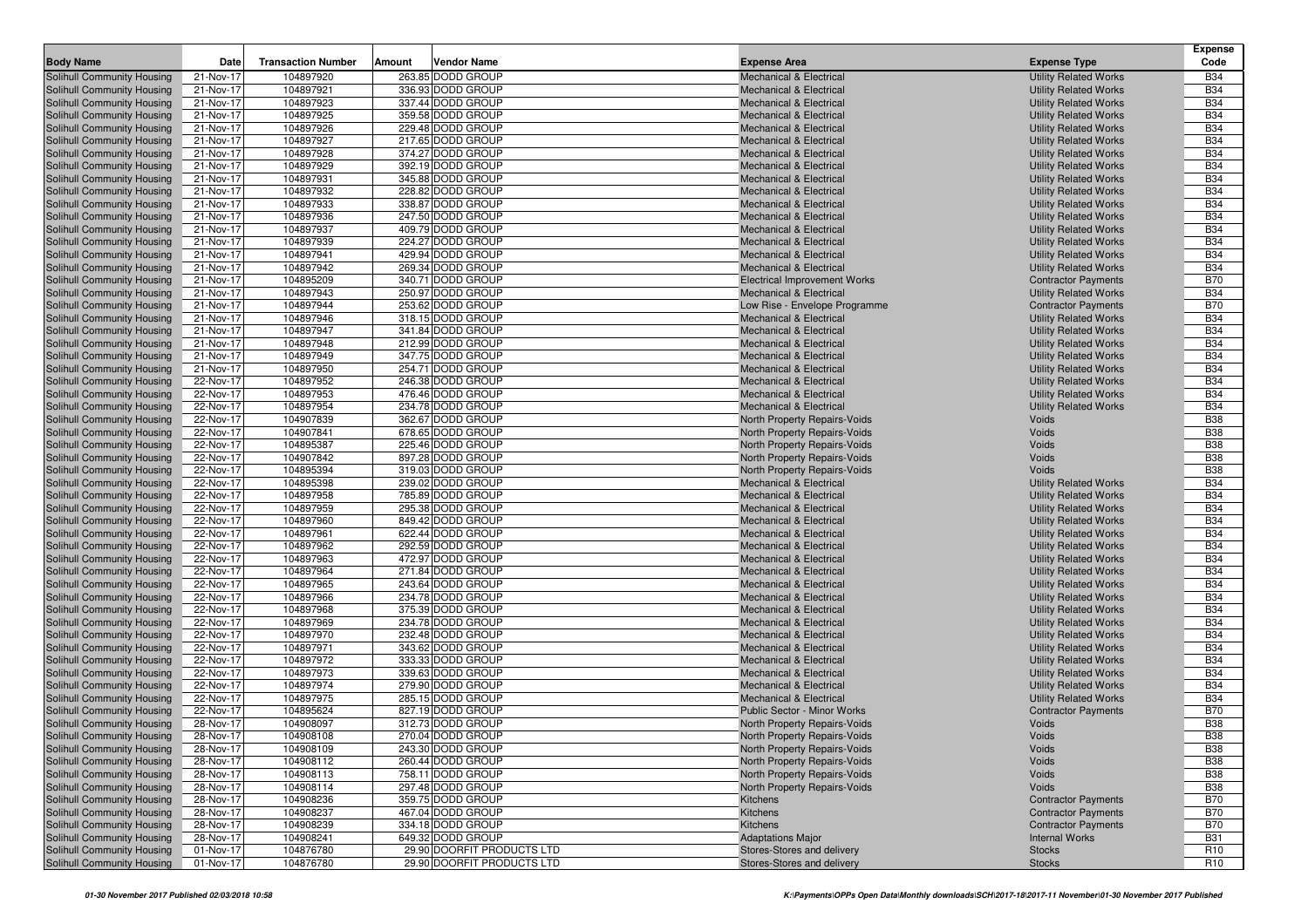| <b>Body Name</b>                                         | Date                   | <b>Transaction Number</b> | Amount | Vendor Name                                                                          | <b>Expense Area</b>                                               | <b>Expense Type</b>             | <b>Expense</b><br>Code   |
|----------------------------------------------------------|------------------------|---------------------------|--------|--------------------------------------------------------------------------------------|-------------------------------------------------------------------|---------------------------------|--------------------------|
| Solihull Community Housing                               | 01-Nov-17              | 104876780                 |        | 45.00 DOORFIT PRODUCTS LTD                                                           | Stores-Stores and delivery                                        | <b>Stocks</b>                   | R <sub>10</sub>          |
| Solihull Community Housing                               | 01-Nov-17              | 104876780                 |        | 38.30 DOORFIT PRODUCTS LTD                                                           | Stores-Stores and delivery                                        | <b>Stocks</b>                   | R <sub>10</sub>          |
| Solihull Community Housing                               | 01-Nov-17              | 104876780                 |        | 81.50 DOORFIT PRODUCTS LTD                                                           | Stores-Stores and delivery                                        | <b>Stocks</b>                   | R <sub>10</sub>          |
| Solihull Community Housing                               | 01-Nov-17              | 104876780                 |        | 27.50 DOORFIT PRODUCTS LTD                                                           | Stores-Stores and delivery                                        | <b>Stocks</b>                   | R <sub>10</sub>          |
| Solihull Community Housing                               | 01-Nov-17              | 104868272                 |        | 302.00 DOORFIT PRODUCTS LTD                                                          | Stores-Stores and delivery                                        | <b>Stocks</b>                   | R <sub>10</sub>          |
| Solihull Community Housing                               | 01-Nov-17              | 104868272                 |        | 363.00 DOORFIT PRODUCTS LTD                                                          | Stores-Stores and delivery                                        | <b>Stocks</b>                   | R <sub>10</sub>          |
| Solihull Community Housing                               | 01-Nov-17              | 104868272                 |        | 30.00 DOORFIT PRODUCTS LTD                                                           | Stores-Stores and delivery                                        | <b>Stocks</b>                   | R <sub>10</sub>          |
| Solihull Community Housing                               | 03-Nov-17              | 104876782                 |        | 52.30 DOORFIT PRODUCTS LTD                                                           | Stores-Stores and delivery                                        | <b>Stocks</b>                   | R <sub>10</sub>          |
| Solihull Community Housing                               | 03-Nov-17              | 104876782                 |        | 50.10 DOORFIT PRODUCTS LTD                                                           | Stores-Stores and delivery                                        | <b>Stocks</b>                   | R <sub>10</sub>          |
| Solihull Community Housing                               | 03-Nov-17              | 104876782                 |        | 239.90 DOORFIT PRODUCTS LTD                                                          | Stores-Stores and delivery                                        | <b>Stocks</b>                   | R <sub>10</sub>          |
| Solihull Community Housing                               | 06-Nov-17              | 104876785                 |        | 363.00 DOORFIT PRODUCTS LTD                                                          | Stores-Stores and delivery                                        | <b>Stocks</b>                   | R <sub>10</sub>          |
| Solihull Community Housing                               | 06-Nov-17              | 104876786                 |        | 363.00 DOORFIT PRODUCTS LTD                                                          | Stores-Stores and delivery                                        | <b>Stocks</b>                   | R <sub>10</sub>          |
| Solihull Community Housing                               | 10-Nov-17              | 104880864                 |        | 302.00 DOORFIT PRODUCTS LTD                                                          | Stores-Stores and delivery                                        | <b>Stocks</b>                   | R <sub>10</sub>          |
| Solihull Community Housing                               | 10-Nov-17              | 104880864                 |        | 60.00 DOORFIT PRODUCTS LTD                                                           | Stores-Stores and delivery                                        | <b>Stocks</b>                   | R <sub>10</sub>          |
| Solihull Community Housing                               | 15-Nov-17              | 104887277                 |        | 308.00 DOORFIT PRODUCTS LTD                                                          | Stores-Stores and delivery                                        | <b>Stocks</b>                   | R <sub>10</sub>          |
| Solihull Community Housing                               | 15-Nov-17              | 104887277                 |        | 30.00 DOORFIT PRODUCTS LTD                                                           | Stores-Stores and delivery                                        | <b>Stocks</b>                   | R <sub>10</sub>          |
| Solihull Community Housing                               | 15-Nov-17              | 104887277                 |        | 120.00 DOORFIT PRODUCTS LTD                                                          | Stores-Stores and delivery                                        | <b>Stocks</b>                   | R <sub>10</sub>          |
| Solihull Community Housing                               | 17-Nov-17              | 104901309                 |        | 13.00 DOORFIT PRODUCTS LTD                                                           | Stores-Stores and delivery                                        | <b>Stocks</b>                   | R <sub>10</sub>          |
| Solihull Community Housing                               | 17-Nov-17              | 104901309                 |        | 25.00 DOORFIT PRODUCTS LTD                                                           | Stores-Stores and delivery                                        | <b>Stocks</b>                   | R <sub>10</sub>          |
| Solihull Community Housing                               | 17-Nov-17              | 104901309                 |        | 50.10 DOORFIT PRODUCTS LTD                                                           | Stores-Stores and delivery                                        | <b>Stocks</b>                   | R <sub>10</sub>          |
| Solihull Community Housing                               | 17-Nov-17              | 104901309                 |        | 103.50 DOORFIT PRODUCTS LTD                                                          | Stores-Stores and delivery                                        | <b>Stocks</b>                   | R <sub>10</sub>          |
| Solihull Community Housing                               | 17-Nov-17              | 104901309                 |        | 16.75 DOORFIT PRODUCTS LTD                                                           | Stores-Stores and delivery                                        | <b>Stocks</b>                   | R <sub>10</sub>          |
| Solihull Community Housing                               | 17-Nov-17              | 104901309                 |        | 25.00 DOORFIT PRODUCTS LTD                                                           | Stores-Stores and delivery                                        | <b>Stocks</b>                   | R <sub>10</sub>          |
| Solihull Community Housing                               | $23-Nov-17$            | 104895868                 |        | 928.08 DR GAIL YOUNG                                                                 | <b>Housing Aid &amp; Homelessness</b>                             | <b>Tenant Medicals</b>          | D63                      |
| Solihull Community Housing                               | 15-Nov-17              | 104878695                 |        | 618.72 DR GAIL YOUNG                                                                 | Housing Aid & Homelessness                                        | <b>Tenant Medicals</b>          | D63                      |
| Solihull Community Housing                               | 01-Nov-17              | 104864269                 |        | 249.40 DRAINTECH SERVICES (MIDLANDS) LTD                                             | North Property Repairs-Day to day                                 | <b>Other Works</b>              | <b>B32</b>               |
| Solihull Community Housing                               | 01-Nov-17              | 104864273                 |        | 603.22 DRAINTECH SERVICES (MIDLANDS) LTD                                             | North Property Repairs-Day to day                                 | <b>Other Works</b>              | <b>B32</b>               |
| Solihull Community Housing                               | 01-Nov-17              | 104864306                 |        | 1319.78 DRAINTECH SERVICES (MIDLANDS) LTD                                            | North Property Repairs-Day to day                                 | <b>Other Works</b>              | <b>B32</b>               |
| Solihull Community Housing                               | 01-Nov-17              | 104864319                 |        | 293.56 DRAINTECH SERVICES (MIDLANDS) LTD                                             | North Property Repairs-Day to day                                 | <b>Other Works</b>              | <b>B32</b>               |
| Solihull Community Housing                               | 01-Nov-17              | 104864321                 |        | 407.34 DRAINTECH SERVICES (MIDLANDS) LTD                                             | North Property Repairs-Day to day                                 | <b>Other Works</b>              | <b>B32</b>               |
| Solihull Community Housing                               | 01-Nov-17              | 104864333                 |        | 363.71 DRAINTECH SERVICES (MIDLANDS) LTD                                             | Direct-Standby                                                    | <b>Other Building Costs</b>     | <b>B39</b>               |
| Solihull Community Housing                               | 01-Nov-17              | 104864347                 |        | 345.52 DRAINTECH SERVICES (MIDLANDS) LTD                                             | North Property Repairs-Day to day                                 | <b>Other Works</b>              | <b>B32</b>               |
| Solihull Community Housing                               | 21-Nov-17<br>22-Nov-17 | 104899742<br>104899744    |        | 374.08 DRAINTECH SERVICES (MIDLANDS) LTD                                             | North Property Repairs-Day to day                                 | Other Works<br>Other Works      | <b>B32</b><br><b>B32</b> |
| Solihull Community Housing<br>Solihull Community Housing | 22-Nov-17              | 104899747                 |        | 259.79 DRAINTECH SERVICES (MIDLANDS) LTD<br>311.73 DRAINTECH SERVICES (MIDLANDS) LTD | North Property Repairs-Day to day<br><b>MST</b> -Structural Works | <b>Contractor Payments</b>      | <b>B70</b>               |
| Solihull Community Housing                               | $22-Nov-17$            | 104899751                 |        | 493.56 DRAINTECH SERVICES (MIDLANDS) LTD                                             | North Property Repairs-Day to day                                 | Other Works                     | <b>B32</b>               |
| Solihull Community Housing                               | 22-Nov-17              | 104899752                 |        | 309.15 DRAINTECH SERVICES (MIDLANDS) LTD                                             | Direct-Standby                                                    | <b>Other Building Costs</b>     | <b>B39</b>               |
| Solihull Community Housing                               | 08-Nov-17              | 104872881                 |        | 481.93 DULUX DECORATOR CENTRES                                                       | North Property Repairs-Voids                                      | <b>Internal Works</b>           | <b>B31</b>               |
| <b>Solihull Community Housing</b>                        | 08-Nov-17              | 104872881                 |        | 132.73 DULUX DECORATOR CENTRES                                                       | Gas Warm Air/B'boiler/Storage Heater                              | <b>Contractor Payments</b>      | <b>B70</b>               |
| Solihull Community Housing                               | 01-Nov-17              | 104868275                 |        | 4.76 E J GILBERT & SONS                                                              | Stores-Stores and delivery                                        | <b>Stocks</b>                   | R <sub>10</sub>          |
| Solihull Community Housing                               | 01-Nov-17              | 104868275                 |        | 59.94 E J GILBERT & SONS                                                             | Stores-Stores and delivery                                        | <b>Stocks</b>                   | R <sub>10</sub>          |
| Solihull Community Housing                               | 01-Nov-17              | 104868275                 |        | 21.45 E J GILBERT & SONS                                                             | Stores-Stores and delivery                                        | <b>Stocks</b>                   | R <sub>10</sub>          |
| Solihull Community Housing                               | 01-Nov-17              | 104868275                 |        | 169.11 E J GILBERT & SONS                                                            | Stores-Stores and delivery                                        | <b>Stocks</b>                   | R <sub>10</sub>          |
| Solihull Community Housing                               | 10-Nov-17              | 104875378                 |        | 222.97 E.ON ENERGY                                                                   | Private Sector Leasing - 87 Warwick Rd                            | Gas                             | <b>B10</b>               |
| Solihull Community Housing                               | 10-Nov-17              | 104875380                 |        | 345.70 E.ON ENERGY                                                                   | Private Sector Leasing - 87 Warwick Rd                            | Gas                             | <b>B10</b>               |
| Solihull Community Housing                               | 10-Nov-17              | 104875382                 |        | 263.76 E.ON ENERGY                                                                   | Private Sector Leasing - 87 Warwick Rd                            | Gas                             | <b>B10</b>               |
| Solihull Community Housing                               | 03-Nov-17              | 104866142                 |        | 267.41 E.ON ENERGY                                                                   | 82 Warwick Road Intensive Support Unit                            | Gas                             | <b>B10</b>               |
| Solihull Community Housing                               | 02-Nov-17              | 104865055                 |        | 1260.00 EDEN ADAPTIONS LTD                                                           | Private Sector - Disabled Facilities Grants                       | <b>Contractor Payments</b>      | <b>B70</b>               |
| Solihull Community Housing                               | 02-Nov-17              | 104865055                 |        | -18.90 EDEN ADAPTIONS LTD                                                            | <b>Sub Contractors Tax</b>                                        | <b>Creditor: Inland Revenue</b> | S <sub>02</sub>          |
| Solihull Community Housing                               | 02-Nov-17              | 104865055                 |        | -630.00 EDEN ADAPTIONS LTD                                                           | Private Sector - Disabled Facilities Grants                       | <b>Contractor Payments</b>      | <b>B70</b>               |
| Solihull Community Housing                               | 13-Nov-17              | 104876337                 |        | 7064.41 EDEN ADAPTIONS LTD                                                           | Private Sector - Disabled Facilities Grants                       | <b>Contractor Payments</b>      | <b>B70</b>               |
| Solihull Community Housing                               | 13-Nov-17              | 104876337                 |        | -565.15 EDEN ADAPTIONS LTD                                                           | <b>Sub Contractors Tax</b>                                        | <b>Creditor: Inland Revenue</b> | S02                      |
| Solihull Community Housing                               | 22-Nov-17              | 104890437                 |        | 3613.00 EDEN BUILD LTD BUILDING CONTRACTORS                                          | Public Sector - Major Adaptations                                 | <b>Contractor Payments</b>      | <b>B70</b>               |
| Solihull Community Housing                               | 22-Nov-17              | 104890434                 |        | 4850.00 EDEN BUILD LTD BUILDING CONTRACTORS                                          | <b>Public Sector - Major Adaptations</b>                          | <b>Contractor Payments</b>      | <b>B70</b>               |
| Solihull Community Housing                               | 22-Nov-17              | 104890444                 |        | 5870.00 EDEN BUILD LTD BUILDING CONTRACTORS                                          | <b>Public Sector - Major Adaptations</b>                          | <b>Contractor Payments</b>      | <b>B70</b>               |
| Solihull Community Housing                               | 22-Nov-17              | 104890421                 |        | 34572.00 EDEN BUILD LTD BUILDING CONTRACTORS                                         | Private Sector - Disabled Facilities Grants                       | <b>Contractor Payments</b>      | <b>B70</b>               |
| Solihull Community Housing                               | 23-Nov-17              | 104893267                 |        | 1768.78 EDEN BUILD LTD BUILDING CONTRACTORS                                          | Public Sector - Major Adaptations                                 | <b>Contractor Payments</b>      | <b>B70</b>               |
| Solihull Community Housing                               | 02-Nov-17              | 104865312                 |        | 889.54 EDENRED                                                                       | <b>Payroll Deductions</b>                                         | <b>General Creditors</b>        | S01                      |
| Solihull Community Housing                               | 27-Nov-17              | 104897790                 |        | 211.46 ELDERCARE                                                                     | Wellbeing Service (inc. Handy Person & Garden Service)            | <b>Equipment Rental/Lease</b>   | D <sub>18</sub>          |
| Solihull Community Housing                               | 27-Nov-17              | 104897789                 |        | 1291.02 ELDERCARE                                                                    | Wellbeing Service (inc. Handy Person & Garden Service)            | Other Supplier/Services Costs   | D90                      |
| Solihull Community Housing                               | 27-Nov-17              | 104897791                 |        | 4559.58 ELDERCARE                                                                    | Wellbeing Service (inc. Handy Person & Garden Service)            | Other Supplier/Services Costs   | D90                      |
| Solihull Community Housing                               | 28-Nov-17              | 104899843                 |        | 2250.00 ENCRAFT LTD                                                                  | <b>Biomass System</b>                                             | Other Fees & Charges            | D <sub>59</sub>          |
| Solihull Community Housing                               | 01-Nov-17              | 104894473                 |        | 240.22 ENVIROCALL LTD                                                                | <b>Adaptations Major</b>                                          | <b>Internal Works</b>           | <b>B31</b>               |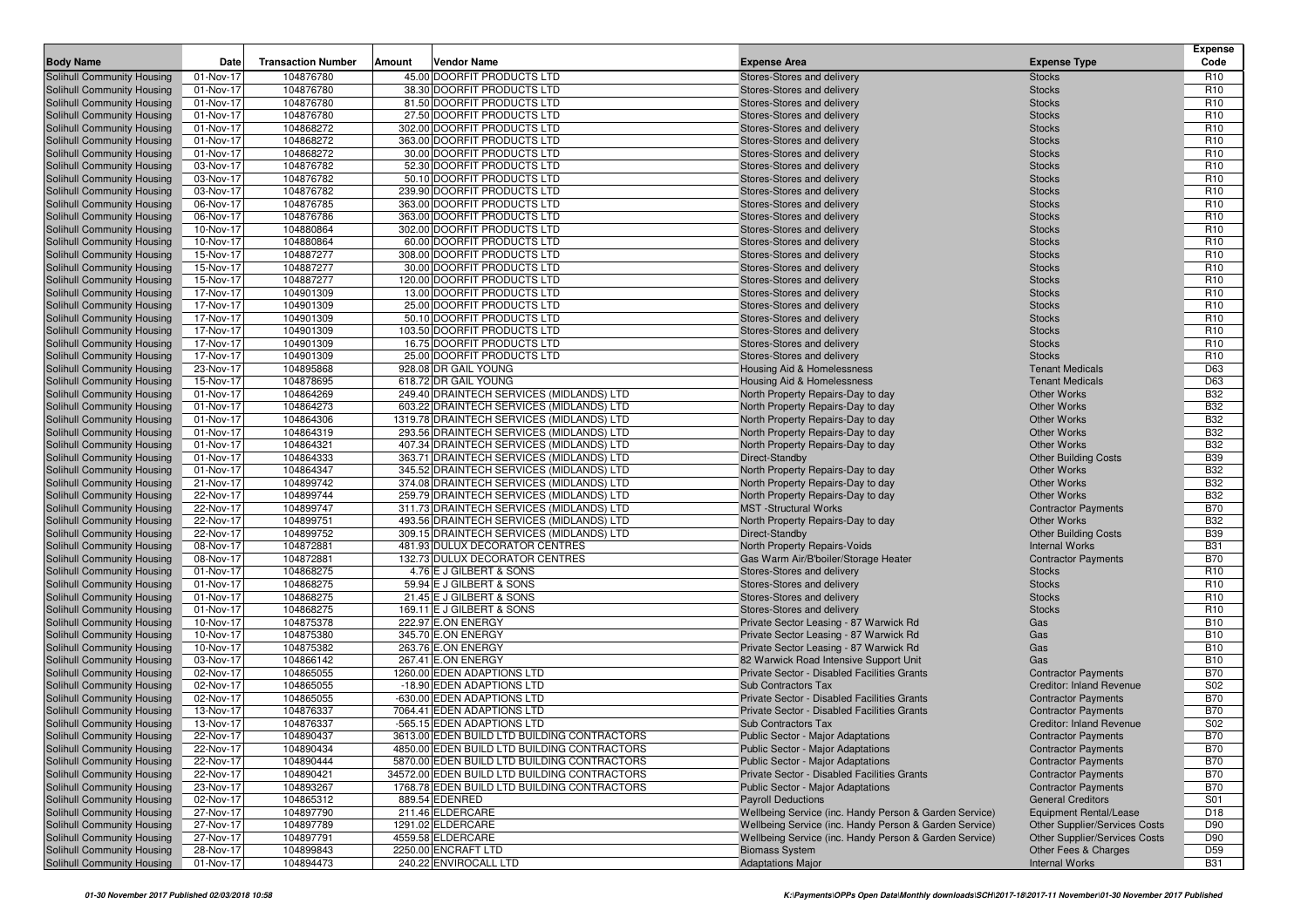| <b>Body Name</b>                                                | Date                                 | <b>Transaction Number</b> | Amount | Vendor Name                                                                            |                                                                        | <b>Expense Type</b>                            | <b>Expense</b><br>Code   |
|-----------------------------------------------------------------|--------------------------------------|---------------------------|--------|----------------------------------------------------------------------------------------|------------------------------------------------------------------------|------------------------------------------------|--------------------------|
|                                                                 |                                      | 104894473                 |        | 51.45 ENVIROCALL LTD                                                                   | <b>Expense Area</b>                                                    |                                                |                          |
| Solihull Community Housing                                      | 01-Nov-17                            |                           |        |                                                                                        | North Property Repairs-Day to day                                      | <b>Internal Works</b>                          | <b>B31</b><br><b>B31</b> |
| Solihull Community Housing<br>Solihull Community Housing        | 01-Nov-17<br>01-Nov-17               | 104894473<br>104894473    |        | 179.85 ENVIROCALL LTD<br>51.45 ENVIROCALL LTD                                          | North Property Repairs-Day to day<br>North Property Repairs-Day to day | <b>Internal Works</b><br><b>Internal Works</b> | <b>B31</b>               |
| Solihull Community Housing                                      | 01-Nov-17                            | 104894473                 |        | 63.37 ENVIROCALL LTD                                                                   | North Property Repairs-Day to day                                      | <b>Internal Works</b>                          | <b>B31</b>               |
| Solihull Community Housing                                      | 01-Nov-17                            | 104894473                 |        | 63.37 ENVIROCALL LTD                                                                   | North Property Repairs-Day to day                                      | <b>Internal Works</b>                          | <b>B31</b>               |
| Solihull Community Housing                                      | 01-Nov-17                            | 104894473                 |        | 51.45 ENVIROCALL LTD                                                                   | North Property Repairs-Day to day                                      | <b>Internal Works</b>                          | <b>B31</b>               |
| Solihull Community Housing                                      | 01-Nov-17                            | 104894473                 |        | 84.01 ENVIROCALL LTD                                                                   | North Property Repairs-Day to day                                      | <b>Other Building Costs</b>                    | <b>B39</b>               |
| Solihull Community Housing                                      | 01-Nov-17                            | 104894473                 |        | 155.58 ENVIROCALL LTD                                                                  | Kitchens                                                               | <b>Contractor Payments</b>                     | <b>B70</b>               |
| Solihull Community Housing                                      | 01-Nov-17                            | 104894474                 |        | 49.60 ENVIROCALL LTD                                                                   | North Property Repairs-Day to day                                      | <b>Internal Works</b>                          | <b>B31</b>               |
| Solihull Community Housing                                      | 01-Nov-17                            | 104894474                 |        | 49.60 ENVIROCALL LTD                                                                   | North Property Repairs-Day to day                                      | <b>Internal Works</b>                          | <b>B31</b>               |
| Solihull Community Housing                                      | 01-Nov-17                            | 104894474                 |        | 112.02 ENVIROCALL LTD                                                                  | North Property Repairs-Day to day                                      | <b>Internal Works</b>                          | <b>B31</b>               |
| Solihull Community Housing                                      | 01-Nov-17                            | 104894474                 |        | 68.46 ENVIROCALL LTD                                                                   | North Property Repairs-Day to day                                      | <b>Internal Works</b>                          | <b>B31</b>               |
| Solihull Community Housing                                      | 01-Nov-17                            | 104894474                 |        | 82.56 ENVIROCALL LTD                                                                   | North Property Repairs-Day to day                                      | <b>Internal Works</b>                          | <b>B31</b>               |
| Solihull Community Housing                                      | 01-Nov-17                            | 104894474                 |        | 77.48 ENVIROCALL LTD                                                                   | North Property Repairs-Day to day                                      | <b>Internal Works</b>                          | <b>B31</b>               |
| Solihull Community Housing                                      | 01-Nov-17                            | 104894474                 |        | 331.39 ENVIROCALL LTD                                                                  | North Property Repairs-Day to day                                      | <b>Internal Works</b>                          | <b>B31</b>               |
| Solihull Community Housing                                      | 01-Nov-17                            | 104894474                 |        | 73.38 ENVIROCALL LTD                                                                   | North Property Repairs-Day to day                                      | <b>Internal Works</b>                          | <b>B31</b>               |
| Solihull Community Housing                                      | 01-Nov-17                            | 104894474                 |        | 185.66 ENVIROCALL LTD                                                                  | North Property Repairs-Day to day                                      | <b>Internal Works</b>                          | <b>B31</b>               |
| Solihull Community Housing                                      | 01-Nov-17                            | 104894474                 |        | 51.45 ENVIROCALL LTD                                                                   | North Property Repairs-Day to day                                      | <b>Internal Works</b>                          | <b>B31</b>               |
| Solihull Community Housing                                      | 01-Nov-17                            | 104894474                 |        | 39.93 ENVIROCALL LTD                                                                   | North Property Repairs-Day to day                                      | <b>Internal Works</b>                          | <b>B31</b>               |
| Solihull Community Housing                                      | 01-Nov-17                            | 104894474                 |        | 20.54 ENVIROCALL LTD                                                                   | North Property Repairs-Day to day                                      | <b>Internal Works</b>                          | <b>B31</b>               |
| <b>Solihull Community Housing</b>                               | 01-Nov-17                            | 104894474                 |        | 138.99 ENVIROCALL LTD                                                                  | North Property Repairs-Day to day                                      | <b>Internal Works</b>                          | <b>B31</b>               |
| Solihull Community Housing                                      | 01-Nov-17                            | 104894474                 |        | 20.54 ENVIROCALL LTD                                                                   | North Property Repairs-Day to day                                      | <b>Internal Works</b>                          | <b>B31</b>               |
| Solihull Community Housing                                      | 01-Nov-17                            | 104894474                 |        | 82.15 ENVIROCALL LTD                                                                   | North Property Repairs-Day to day                                      | <b>Internal Works</b>                          | <b>B31</b>               |
| Solihull Community Housing                                      | 01-Nov-17                            | 104894474                 |        | 33.51 ENVIROCALL LTD                                                                   | North Property Repairs-Day to day                                      | <b>Internal Works</b>                          | <b>B31</b>               |
| <b>Solihull Community Housing</b>                               | 01-Nov-17                            | 104894474                 |        | 51.45 ENVIROCALL LTD                                                                   | North Property Repairs-Day to day                                      | <b>Internal Works</b>                          | <b>B31</b>               |
| Solihull Community Housing                                      | 01-Nov-17                            | 104894474                 |        | 39.93 ENVIROCALL LTD                                                                   | North Property Repairs-Day to day                                      | <b>Internal Works</b>                          | <b>B31</b>               |
| Solihull Community Housing                                      | 01-Nov-17                            | 104894474                 |        | 213.77 ENVIROCALL LTD                                                                  | North Property Repairs-Day to day                                      | <b>Internal Works</b>                          | <b>B31</b>               |
| Solihull Community Housing                                      | 01-Nov-17                            | 104894474                 |        | 27.02 ENVIROCALL LTD                                                                   | North Property Repairs-Day to day                                      | <b>Internal Works</b>                          | <b>B31</b>               |
| Solihull Community Housing                                      | 01-Nov-17                            | 104894474                 |        | 97.29 ENVIROCALL LTD                                                                   | Public Sector - Major Adaptations                                      | <b>Contractor Payments</b>                     | <b>B70</b>               |
| Solihull Community Housing                                      | 01-Nov-17                            | 104894474                 |        | 186.70 ENVIROCALL LTD                                                                  | <b>Public Sector - Major Adaptations</b>                               | <b>Contractor Payments</b>                     | <b>B70</b>               |
| Solihull Community Housing                                      | 01-Nov-17                            | 104894474                 |        | 79.86 ENVIROCALL LTD                                                                   | Gas Warm Air/B'boiler/Storage Heater                                   | <b>Contractor Payments</b>                     | <b>B70</b>               |
| Solihull Community Housing                                      | 14-Nov-17                            | 104877473                 |        | 14662.21 ENVIRONMENTAL CONTRACTS LTD                                                   | Stores-Stores and delivery                                             | <b>Waste Disposal</b>                          | E20                      |
| Solihull Community Housing                                      | 23-Nov-17                            | 104894575                 |        | 389.42 ENVIRONMENTAL CONTRACTS LTD                                                     | Anti Graffiti Team                                                     | Materials                                      | D <sub>13</sub>          |
| Solihull Community Housing                                      | 23-Nov-17                            | 104894576                 |        | 415.00 ENVIRONMENTAL CONTRACTS LTD                                                     | Stores-Stores and delivery                                             | <b>Waste Disposal</b>                          | E20                      |
| Solihull Community Housing                                      | 06-Nov-17                            | 104867851                 |        | 494.00 EUROPEAN METAL RECYCLING LTD                                                    | Stores-Stores and delivery                                             | <b>Waste Disposal</b>                          | E20                      |
| Solihull Community Housing                                      | 06-Nov-17                            | 104867850                 |        | 313.50 EUROPEAN METAL RECYCLING LTD                                                    | Stores-Stores and delivery                                             | <b>Waste Disposal</b>                          | E20                      |
| Solihull Community Housing                                      | 01-Nov-17                            | 104864478                 |        | 1778.50 FAMILY CARE TRUST (SOLIHULL)                                                   | North Property Repairs-Voids                                           | Voids                                          | <b>B38</b>               |
| Solihull Community Housing                                      | 17-Nov-17                            | 104882410                 |        | 20.00 FAMILY CARE TRUST (SOLIHULL)                                                     | PSL - Private Sector Leasing                                           | <b>Other Works</b>                             | <b>B32</b>               |
| Solihull Community Housing                                      | 17-Nov-17                            | 104882410                 |        | 10.00 FAMILY CARE TRUST (SOLIHULL)                                                     | PSL - Private Sector Leasing                                           | <b>Other Works</b>                             | <b>B32</b>               |
| Solihull Community Housing                                      | 17-Nov-17                            | 104882410                 |        | 25.00 FAMILY CARE TRUST (SOLIHULL)                                                     | PSL - Private Sector Leasing                                           | <b>Other Works</b>                             | <b>B32</b>               |
| Solihull Community Housing                                      | 17-Nov-17                            | 104882410                 |        | 20.00 FAMILY CARE TRUST (SOLIHULL)                                                     | <b>PSL - Private Sector Leasing</b>                                    | <b>Other Works</b>                             | <b>B32</b>               |
| Solihull Community Housing                                      | 17-Nov-17                            | 104882410                 |        | 20.00 FAMILY CARE TRUST (SOLIHULL)                                                     | PSL - Private Sector Leasing                                           | <b>Other Works</b>                             | <b>B32</b>               |
| Solihull Community Housing                                      | 17-Nov-17                            | 104882410                 |        | 25.00 FAMILY CARE TRUST (SOLIHULL)                                                     | PSL - Private Sector Leasing                                           | <b>Other Works</b>                             | <b>B32</b>               |
| Solihull Community Housing                                      | 17-Nov-17                            | 104882410                 |        | 25.00 FAMILY CARE TRUST (SOLIHULL)                                                     | PSL - Private Sector Leasing                                           | <b>Other Works</b>                             | <b>B32</b>               |
| Solihull Community Housing                                      | 17-Nov-17                            | 104882410                 |        | 20.00 FAMILY CARE TRUST (SOLIHULL)                                                     | PSL - Private Sector Leasing                                           | <b>Other Works</b>                             | <b>B32</b>               |
| <b>Solihull Community Housing</b>                               | 17-Nov-17                            | 104882410                 |        | 35.00 FAMILY CARE TRUST (SOLIHULL                                                      | <b>PSL - Private Sector Leasing</b>                                    | <b>Other Works</b>                             | <b>B32</b>               |
| Solihull Community Housing                                      | 17-Nov-17                            | 104882410                 |        | 25.00 FAMILY CARE TRUST (SOLIHULL)                                                     | PSL - Private Sector Leasing                                           | <b>Other Works</b>                             | <b>B32</b>               |
| Solihull Community Housing                                      | 17-Nov-17<br>$\overline{17}$ -Nov-17 | 104882410                 |        | 25.00 FAMILY CARE TRUST (SOLIHULL)                                                     | PSL - Private Sector Leasing                                           | <b>Other Works</b>                             | <b>B32</b>               |
| Solihull Community Housing                                      |                                      | 104882410<br>104864714    |        | 15.00 FAMILY CARE TRUST (SOLIHULL                                                      | PSL - Private Sector Leasing                                           | <b>Other Works</b>                             | <b>B32</b>               |
| <b>Solihull Community Housing</b><br>Solihull Community Housing | 02-Nov-17<br>02-Nov-17               | 104864715                 |        | 629.00 FAST TRACK MANAGEMENT SERVICES LTD<br>629.00 FAST TRACK MANAGEMENT SERVICES LTD | North Property Repairs-Day to day<br>North Property Repairs-Day to day | <b>Agency Staff</b>                            | A60<br>A60               |
| Solihull Community Housing                                      | 08-Nov-17                            | 104873993                 |        | 629.00 FAST TRACK MANAGEMENT SERVICES LTD                                              | North Property Repairs-Day to day                                      | <b>Agency Staff</b><br><b>Agency Staff</b>     | A60                      |
| Solihull Community Housing                                      | 08-Nov-17                            | 104873994                 |        | 629.00 FAST TRACK MANAGEMENT SERVICES LTD                                              | North Property Repairs-Day to day                                      |                                                | A60                      |
| <b>Solihull Community Housing</b>                               | 15-Nov-17                            | 104880886                 |        | 1276.09 FAST TRACK MANAGEMENT SERVICES LTD                                             | North Property Repairs-Day to day                                      | <b>Agency Staff</b><br><b>Agency Staff</b>     | A60                      |
| Solihull Community Housing                                      | 15-Nov-17                            | 104880886                 |        | -696.05 FAST TRACK MANAGEMENT SERVICES LTD                                             | North Property Repairs-Day to day                                      | <b>Agency Staff</b>                            | A60                      |
| Solihull Community Housing                                      | 15-Nov-17                            | 104880887                 |        | 629.00 FAST TRACK MANAGEMENT SERVICES LTD                                              | North Property Repairs-Day to day                                      | <b>Agency Staff</b>                            | A60                      |
| Solihull Community Housing                                      | 22-Nov-17                            | 104892383                 |        | 629.00 FAST TRACK MANAGEMENT SERVICES LTD                                              | North Property Repairs-Day to day                                      | <b>Agency Staff</b>                            | A60                      |
| Solihull Community Housing                                      | 22-Nov-17                            | 104892387                 |        | 629.00 FAST TRACK MANAGEMENT SERVICES LTD                                              | North Property Repairs-Day to day                                      | <b>Agency Staff</b>                            | A60                      |
| Solihull Community Housing                                      | 29-Nov-17                            | 104907782                 |        | 635.12 FAST TRACK MANAGEMENT SERVICES LTD                                              | North Property Repairs-Day to day                                      | <b>Agency Staff</b>                            | A60                      |
| Solihull Community Housing                                      | 29-Nov-17                            | 104907786                 |        | 629.00 FAST TRACK MANAGEMENT SERVICES LTD                                              | North Property Repairs-Day to day                                      | <b>Agency Staff</b>                            | A60                      |
| Solihull Community Housing                                      | 01-Nov-17                            | 104881038                 |        | 325.46 FLOOR RESTORATIONS LTD                                                          | North Property Repairs-Day to day                                      | <b>Internal Works</b>                          | <b>B31</b>               |
| Solihull Community Housing                                      | 01-Nov-17                            | 104881039                 |        | 986.15 FLOOR RESTORATIONS LTD                                                          | North Property Repairs-Voids                                           | Voids                                          | <b>B38</b>               |
| Solihull Community Housing                                      | 01-Nov-17                            | 104881040                 |        | 573.55 FLOOR RESTORATIONS LTD                                                          | North Property Repairs-Voids                                           | Voids                                          | <b>B38</b>               |
|                                                                 |                                      |                           |        |                                                                                        |                                                                        |                                                |                          |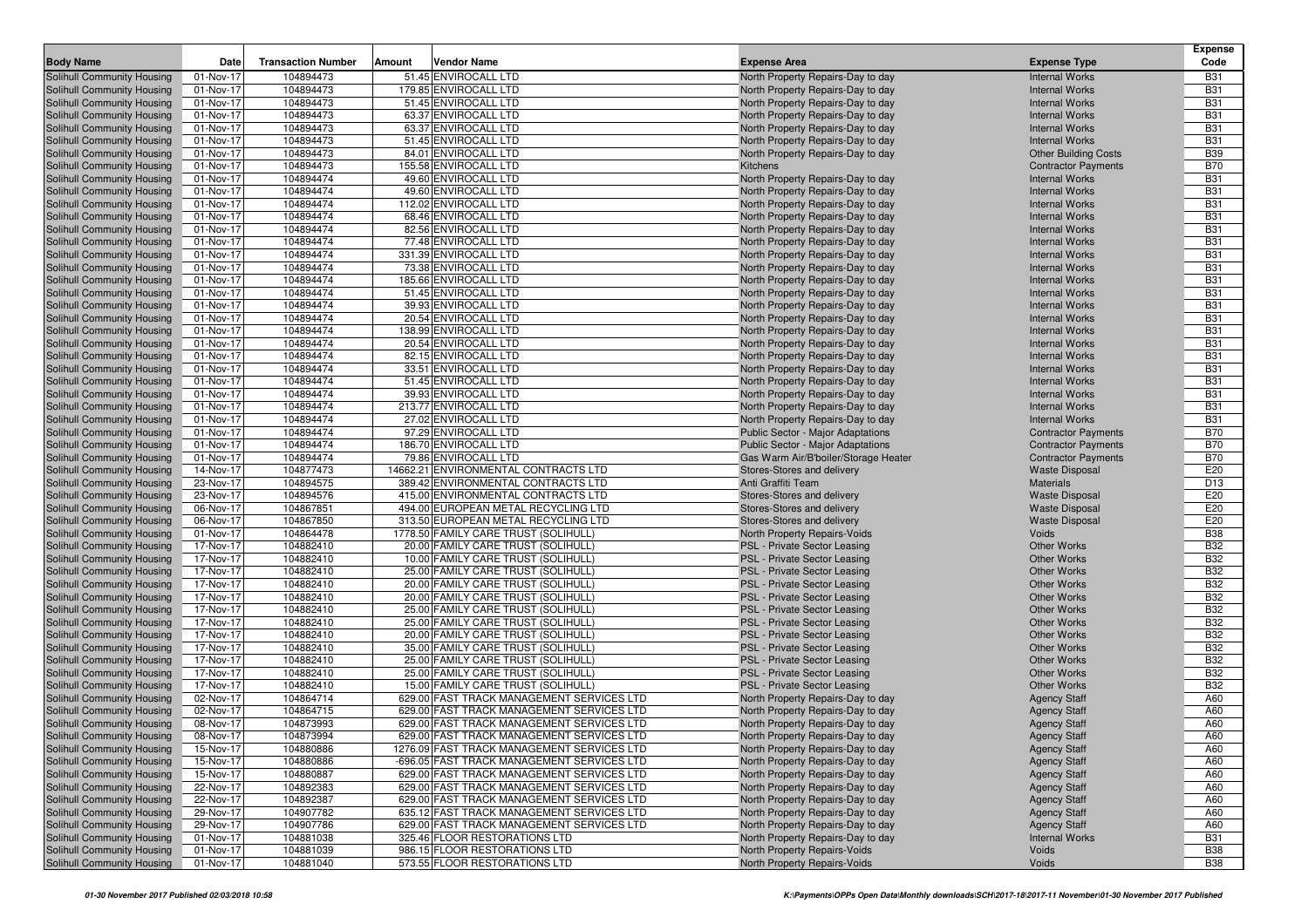|                                                          |                        |                           |                                                                     |                                                                           |                                                              | Expense                       |
|----------------------------------------------------------|------------------------|---------------------------|---------------------------------------------------------------------|---------------------------------------------------------------------------|--------------------------------------------------------------|-------------------------------|
| <b>Body Name</b>                                         | Date                   | <b>Transaction Number</b> | Vendor Name<br>Amount                                               | <b>Expense Area</b>                                                       | <b>Expense Type</b>                                          | Code                          |
| Solihull Community Housing                               | 01-Nov-17              | 104864237                 | 210.24 FLOOR RESTORATIONS LTD                                       | <b>Adaptations Major</b>                                                  | <b>Internal Works</b>                                        | <b>B31</b>                    |
| Solihull Community Housing                               | 01-Nov-17              | 104864243                 | 238.33 FLOOR RESTORATIONS LTD                                       | North Property Repairs-Day to day                                         | <b>Internal Works</b>                                        | <b>B31</b>                    |
| Solihull Community Housing                               | 06-Nov-17              | 104867849                 | 8304.00 FLOOR RESTORATIONS LTD                                      | <b>Cyclical Maintenance</b>                                               | <b>Contractor Payments</b>                                   | <b>B70</b>                    |
| Solihull Community Housing                               | 06-Nov-17              | 104867848                 | 2989.00 FLOOR RESTORATIONS LTD                                      | <b>Cyclical Maintenance</b>                                               | <b>Contractor Payments</b>                                   | <b>B70</b>                    |
| Solihull Community Housing                               | 06-Nov-17              | 104867847                 | 1110.00 FLOOR RESTORATIONS LTD                                      | <b>Cyclical Maintenance</b>                                               | <b>Contractor Payments</b>                                   | <b>B70</b>                    |
| Solihull Community Housing                               | 06-Nov-17              | 104881042                 | 253.00 FLOOR RESTORATIONS LTD                                       | <b>Adaptations Major</b>                                                  | <b>Internal Works</b>                                        | <b>B31</b>                    |
| Solihull Community Housing                               | 06-Nov-17              | 104881044                 | 253.00 FLOOR RESTORATIONS LTD                                       | <b>Adaptations Major</b>                                                  | <b>Internal Works</b>                                        | <b>B31</b>                    |
| Solihull Community Housing                               | 14-Nov-17              | 104885277                 | 253.00 FLOOR RESTORATIONS LTD                                       | <b>Adaptations Major</b>                                                  | <b>Internal Works</b>                                        | <b>B31</b>                    |
| Solihull Community Housing                               | 14-Nov-17              | 104881047                 | 273.89 FLOOR RESTORATIONS LTD                                       | North Property Repairs-Voids                                              | Voids                                                        | <b>B38</b>                    |
| Solihull Community Housing                               | 03-Nov-17              | 104865808                 | 230.00 GRANGE REMOVAL CO LTD                                        | <b>MST</b> -Structural Works                                              | <b>Contractor Payments</b>                                   | <b>B70</b>                    |
| Solihull Community Housing                               | 08-Nov-17              | 104873018                 | 230.00 GRANGE REMOVAL CO LTD                                        | <b>Tenancy Sustainment</b>                                                | <b>Professional Fees</b>                                     | D <sub>50</sub>               |
| Solihull Community Housing                               | 08-Nov-17              | 104873020<br>104864267    | 230.00 GRANGE REMOVAL CO LTD<br>4979.00 HANDICARE ACCESSIBILITY LTD | <b>Tenancy Sustainment</b><br>Private Sector - Disabled Facilities Grants | <b>Professional Fees</b>                                     | D <sub>50</sub><br><b>B70</b> |
| Solihull Community Housing<br>Solihull Community Housing | 01-Nov-17<br>22-Nov-17 | 104890439                 | 612.57 HANDICARE ACCESSIBILITY LTD                                  | Home Improvement Agency                                                   | <b>Contractor Payments</b><br>Adaptations                    | <b>B83</b>                    |
| Solihull Community Housing                               | 22-Nov-17              | 104890442                 | 975.00 HANDICARE ACCESSIBILITY LTD                                  | Home Improvement Agency                                                   | Adaptations                                                  | <b>B83</b>                    |
| Solihull Community Housing                               | 17-Nov-17              | 104881612                 | 11827.61 HARDYMAN GROUP LTD                                         | Private Sector - Disabled Facilities Grants                               | <b>Contractor Payments</b>                                   | <b>B70</b>                    |
| Solihull Community Housing                               | 01-Nov-17              | 104869796                 | 303.24 HARROLD-JONES SERVICES                                       | <b>Mechanical &amp; Electrical</b>                                        | <b>Utility Related Works</b>                                 | <b>B34</b>                    |
| Solihull Community Housing                               | 01-Nov-17              | 104869797                 | 303.24 HARROLD-JONES SERVICES                                       | <b>Mechanical &amp; Electrical</b>                                        | <b>Utility Related Works</b>                                 | <b>B34</b>                    |
| Solihull Community Housing                               | 01-Nov-17              | 104869798                 | 303.24 HARROLD-JONES SERVICES                                       | <b>Mechanical &amp; Electrical</b>                                        | <b>Utility Related Works</b>                                 | <b>B34</b>                    |
| Solihull Community Housing                               | 01-Nov-17              | 104869799                 | 303.24 HARROLD-JONES SERVICES                                       | <b>Mechanical &amp; Electrical</b>                                        | <b>Utility Related Works</b>                                 | <b>B34</b>                    |
| Solihull Community Housing                               | 01-Nov-17              | 104869800                 | 303.24 HARROLD-JONES SERVICES                                       | <b>Mechanical &amp; Electrical</b>                                        | <b>Utility Related Works</b>                                 | <b>B34</b>                    |
| Solihull Community Housing                               | 01-Nov-17              | 104869801                 | 303.24 HARROLD-JONES SERVICES                                       | <b>Mechanical &amp; Electrical</b>                                        | <b>Utility Related Works</b>                                 | <b>B34</b>                    |
| Solihull Community Housing                               | 01-Nov-17              | 104869802                 | 303.24 HARROLD-JONES SERVICES                                       | <b>Mechanical &amp; Electrical</b>                                        | <b>Utility Related Works</b>                                 | <b>B34</b>                    |
| Solihull Community Housing                               | 01-Nov-17              | 104869803                 | 303.24 HARROLD-JONES SERVICES                                       | <b>Mechanical &amp; Electrical</b>                                        | <b>Utility Related Works</b>                                 | <b>B34</b>                    |
| Solihull Community Housing                               | 01-Nov-17              | 104869804                 | 303.24 HARROLD-JONES SERVICES                                       | <b>Mechanical &amp; Electrical</b>                                        | <b>Utility Related Works</b>                                 | <b>B34</b>                    |
| Solihull Community Housing                               | 01-Nov-17              | 104869805                 | 303.24 HARROLD-JONES SERVICES                                       | Mechanical & Electrical                                                   | <b>Utility Related Works</b>                                 | <b>B34</b>                    |
| Solihull Community Housing                               | 01-Nov-17              | 104869806                 | 303.24 HARROLD-JONES SERVICES                                       | Mechanical & Electrical                                                   | <b>Utility Related Works</b>                                 | <b>B34</b>                    |
| Solihull Community Housing                               | 01-Nov-17              | 104869807                 | 303.24 HARROLD-JONES SERVICES                                       | <b>Mechanical &amp; Electrical</b>                                        | <b>Utility Related Works</b>                                 | <b>B34</b>                    |
| Solihull Community Housing                               | 01-Nov-17              | 104869808                 | 303.24 HARROLD-JONES SERVICES                                       | <b>Mechanical &amp; Electrical</b>                                        | <b>Utility Related Works</b>                                 | <b>B34</b>                    |
| Solihull Community Housing                               | 01-Nov-17              | 104869809                 | 303.24 HARROLD-JONES SERVICES                                       | <b>Mechanical &amp; Electrical</b>                                        | <b>Utility Related Works</b>                                 | <b>B34</b>                    |
| Solihull Community Housing                               | 01-Nov-17              | 104869810                 | 303.24 HARROLD-JONES SERVICES                                       | <b>Mechanical &amp; Electrical</b>                                        | <b>Utility Related Works</b>                                 | <b>B34</b>                    |
| Solihull Community Housing                               | 01-Nov-17              | 104869811                 | 303.24 HARROLD-JONES SERVICES                                       | <b>Mechanical &amp; Electrical</b>                                        | <b>Utility Related Works</b>                                 | <b>B34</b>                    |
| Solihull Community Housing                               | 01-Nov-17              | 104869812                 | 303.24 HARROLD-JONES SERVICES                                       | <b>Mechanical &amp; Electrical</b>                                        | <b>Utility Related Works</b>                                 | <b>B34</b><br><b>B34</b>      |
| Solihull Community Housing<br>Solihull Community Housing | 01-Nov-17<br>01-Nov-17 | 104869813<br>104869814    | 303.24 HARROLD-JONES SERVICES<br>303.24 HARROLD-JONES SERVICES      | Mechanical & Electrical<br><b>Mechanical &amp; Electrical</b>             | <b>Utility Related Works</b><br><b>Utility Related Works</b> | <b>B34</b>                    |
| Solihull Community Housing                               | 01-Nov-17              | 104869815                 | 303.24 HARROLD-JONES SERVICES                                       | <b>Mechanical &amp; Electrical</b>                                        | <b>Utility Related Works</b>                                 | <b>B34</b>                    |
| Solihull Community Housing                               | 01-Nov-17              | 104869816                 | 303.24 HARROLD-JONES SERVICES                                       | <b>Mechanical &amp; Electrical</b>                                        | <b>Utility Related Works</b>                                 | <b>B34</b>                    |
| Solihull Community Housing                               | 01-Nov-17              | 104869817                 | 303.24 HARROLD-JONES SERVICES                                       | <b>Mechanical &amp; Electrical</b>                                        | <b>Utility Related Works</b>                                 | <b>B34</b>                    |
| Solihull Community Housing                               | 01-Nov-17              | 104869818                 | 303.24 HARROLD-JONES SERVICES                                       | <b>Mechanical &amp; Electrical</b>                                        | <b>Utility Related Works</b>                                 | <b>B34</b>                    |
| Solihull Community Housing                               | 01-Nov-17              | 104869819                 | 303.24 HARROLD-JONES SERVICES                                       | <b>Mechanical &amp; Electrical</b>                                        | <b>Utility Related Works</b>                                 | <b>B34</b>                    |
| Solihull Community Housing                               | 01-Nov-17              | 104869820                 | 303.24 HARROLD-JONES SERVICES                                       | <b>Mechanical &amp; Electrical</b>                                        | <b>Utility Related Works</b>                                 | <b>B34</b>                    |
| Solihull Community Housing                               | 01-Nov-17              | 104869821                 | 303.24 HARROLD-JONES SERVICES                                       | <b>Mechanical &amp; Electrical</b>                                        | <b>Utility Related Works</b>                                 | <b>B34</b>                    |
| Solihull Community Housing                               | 01-Nov-17              | 104869822                 | 303.24 HARROLD-JONES SERVICES                                       | Mechanical & Electrical                                                   | <b>Utility Related Works</b>                                 | <b>B34</b>                    |
| Solihull Community Housing                               | 01-Nov-17              | 104869823                 | 303.24 HARROLD-JONES SERVICES                                       | <b>Mechanical &amp; Electrical</b>                                        | <b>Utility Related Works</b>                                 | <b>B34</b>                    |
| Solihull Community Housing                               | 01-Nov-17              | 104869824                 | 303.24 HARROLD-JONES SERVICES                                       | Mechanical & Electrical                                                   | <b>Utility Related Works</b>                                 | <b>B34</b>                    |
| Solihull Community Housing                               | 01-Nov-17              | 104869825                 | 303.24 HARROLD-JONES SERVICES                                       | <b>Mechanical &amp; Electrical</b>                                        | <b>Utility Related Works</b>                                 | <b>B34</b>                    |
| Solihull Community Housing                               | 01-Nov-17              | 104869826                 | 303.24 HARROLD-JONES SERVICES                                       | Mechanical & Electrical                                                   | <b>Utility Related Works</b>                                 | <b>B34</b>                    |
| Solihull Community Housing                               | 01-Nov-17              | 104869827                 | 303.24 HARROLD-JONES SERVICES                                       | <b>Mechanical &amp; Electrical</b>                                        | <b>Utility Related Works</b>                                 | <b>B34</b>                    |
| Solihull Community Housing                               | 01-Nov-17              | 104869828                 | 303.24 HARROLD-JONES SERVICES                                       | <b>Mechanical &amp; Electrical</b>                                        | <b>Utility Related Works</b>                                 | <b>B34</b>                    |
| Solihull Community Housing                               | 01-Nov-17              | 104869829                 | 303.24 HARROLD-JONES SERVICES                                       | <b>Mechanical &amp; Electrical</b>                                        | <b>Utility Related Works</b>                                 | <b>B34</b>                    |
| Solihull Community Housing                               | 01-Nov-17              | 104869830                 | 303.24 HARROLD-JONES SERVICES                                       | <b>Mechanical &amp; Electrical</b>                                        | <b>Utility Related Works</b>                                 | <b>B34</b>                    |
| Solihull Community Housing                               | 01-Nov-17              | 104869831                 | 303.24 HARROLD-JONES SERVICES                                       | Mechanical & Electrical                                                   | <b>Utility Related Works</b>                                 | <b>B34</b>                    |
| Solihull Community Housing                               | 01-Nov-17              | 104869832                 | 303.24 HARROLD-JONES SERVICES                                       | Mechanical & Electrical                                                   | <b>Utility Related Works</b>                                 | <b>B34</b><br><b>B34</b>      |
| Solihull Community Housing<br>Solihull Community Housing | 01-Nov-17<br>01-Nov-17 | 104869833<br>104869834    | 303.24 HARROLD-JONES SERVICES<br>303.24 HARROLD-JONES SERVICES      | <b>Mechanical &amp; Electrical</b><br><b>Mechanical &amp; Electrical</b>  | <b>Utility Related Works</b><br><b>Utility Related Works</b> | <b>B34</b>                    |
| Solihull Community Housing                               | 15-Nov-17              | 104880107                 | 1080.00 HERON PRESS                                                 | <b>Endeavour House</b>                                                    | Postages                                                     | D <sub>21</sub>               |
| Solihull Community Housing                               | 23-Nov-17              | 104894585                 | 2476.59 HI-SPEC FACILITIES SERVICES PLC                             | <b>Endeavour House</b>                                                    | Cleaning                                                     | <b>B50</b>                    |
| Solihull Community Housing                               | 23-Nov-17              | 104894585                 | 1051.67 HI-SPEC FACILITIES SERVICES PLC                             | <b>Endeavour House</b>                                                    | <b>Other Premises Costs</b>                                  | <b>B90</b>                    |
| Solihull Community Housing                               | 23-Nov-17              | 104894585                 | 315.20 HI-SPEC FACILITIES SERVICES PLC                              | <b>CCTV</b>                                                               | Cleaning                                                     | <b>B50</b>                    |
| Solihull Community Housing                               | 23-Nov-17              | 104894585                 | 170.38 HI-SPEC FACILITIES SERVICES PLC                              | <b>Auckland Hall</b>                                                      | Cleaning                                                     | <b>B50</b>                    |
| Solihull Community Housing                               | 23-Nov-17              | 104894585                 | 225.14 HI-SPEC FACILITIES SERVICES PLC                              | <b>Crabtree Hall</b>                                                      | Cleaning                                                     | <b>B50</b>                    |
| Solihull Community Housing                               | 23-Nov-17              | 104894585                 | 170.38 HI-SPEC FACILITIES SERVICES PLC                              | Whar Hall Farm Community Hall                                             | Cleaning                                                     | <b>B50</b>                    |
| Solihull Community Housing                               | 23-Nov-17              | 104894585                 | 675.43 HI-SPEC FACILITIES SERVICES PLC                              | <b>Frontline Offices</b>                                                  | Cleaning                                                     | <b>B50</b>                    |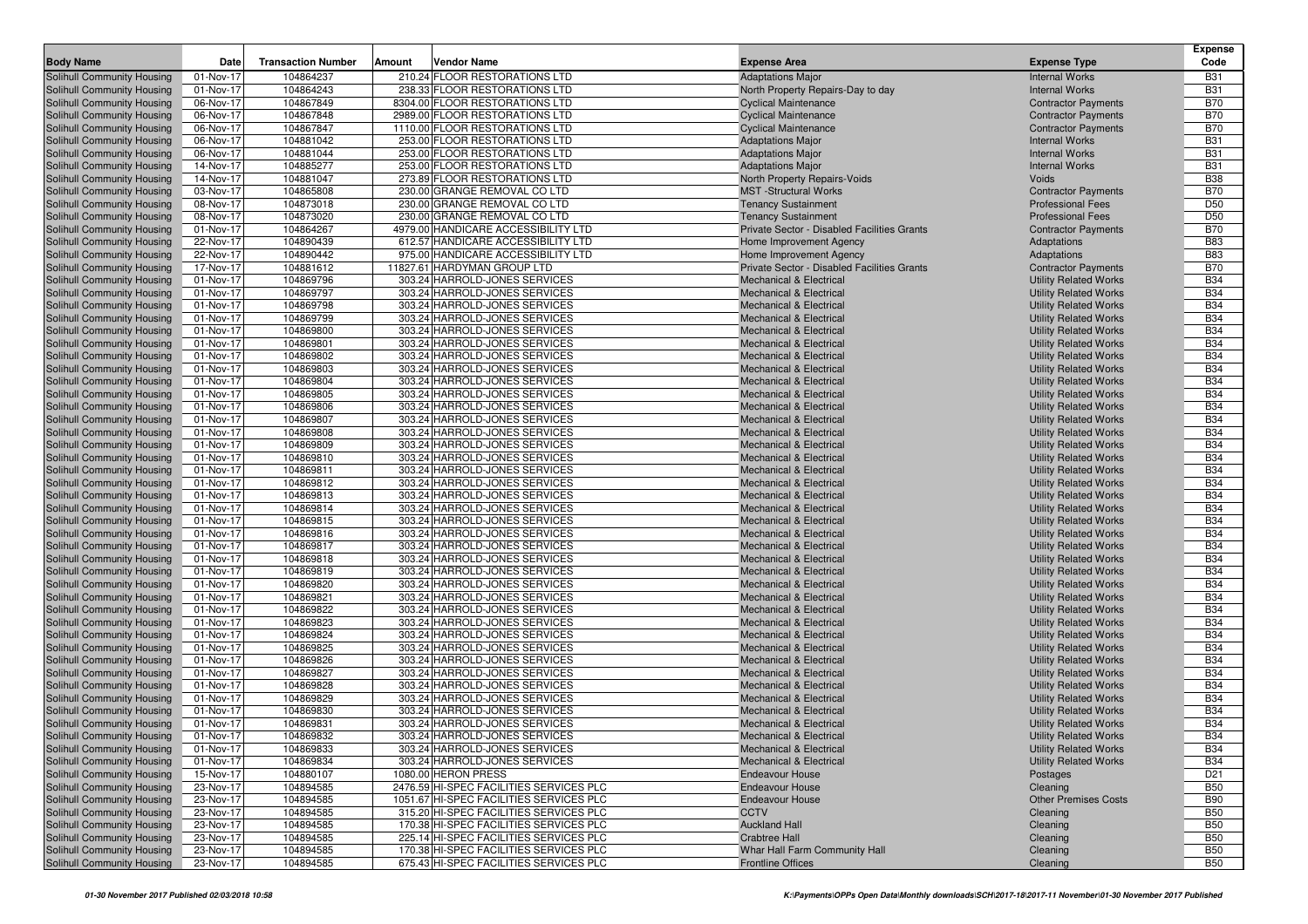| <b>Body Name</b>                                         | Date                   | <b>Transaction Number</b> | Vendor Name<br>Amount                           | <b>Expense Area</b>                                      | <b>Expense Type</b>               | Expense<br>Code                    |
|----------------------------------------------------------|------------------------|---------------------------|-------------------------------------------------|----------------------------------------------------------|-----------------------------------|------------------------------------|
| Solihull Community Housing                               | 23-Nov-17              | 104894585                 | 924.92 HI-SPEC FACILITIES SERVICES PLC          | Business Support - MST Back Office Support               | Cleaning                          | <b>B50</b>                         |
| Solihull Community Housing                               | 01-Nov-17              | 104864037                 | 139286.00 HM REVENUE & CUSTOMS                  | <b>VAT</b>                                               | <b>Creditor: Government</b>       | S04                                |
| Solihull Community Housing                               | 15-Nov-17              | 104878700                 | 235.00 HUGHES TRADE                             | Homelessness                                             | Furniture                         | D11                                |
| Solihull Community Housing                               | 01-Nov-17              | 104864351                 | 1299.00 HUNTLEY REFRIGERATION LTD               | Business Support - MST Back Office Support               | <b>Other Premises Costs</b>       | <b>B90</b>                         |
| Solihull Community Housing                               | 01-Nov-17              | 104864351                 | -259.80 HUNTLEY REFRIGERATION LTD               | Sub Contractors Tax                                      | <b>Creditor: Inland Revenue</b>   | S02                                |
| Solihull Community Housing                               | 09-Nov-17              | 104874040                 | 2858.66 INLAND REVENUE ONLY                     | Sub Contractors Tax                                      | <b>Creditor: Inland Revenue</b>   | S02                                |
| Solihull Community Housing                               | 28-Nov-17              | 104899845                 | 5687.02 INSIDE HOUSING                          | Governance                                               | <b>Grants &amp; Subscriptions</b> | D92                                |
| Solihull Community Housing                               | 28-Nov-17              | 104899845                 | -2843.51 INSIDE HOUSING                         | Governance                                               | <b>Grants &amp; Subscriptions</b> | D92                                |
| Solihull Community Housing                               | 01-Nov-17              | 104864184                 | 511.13 JAMES ANDREWS RECRUITMENT SOLUTIONS LTD  | Housing Aid & Homelessness                               | <b>Agency Staff</b>               | A60                                |
| Solihull Community Housing                               | 01-Nov-17              | 104864183                 | 869.50 JAMES ANDREWS RECRUITMENT SOLUTIONS LTD  | Housing Aid & Homelessness                               | <b>Agency Staff</b>               | A60                                |
| Solihull Community Housing                               | 07-Nov-17              | 104869735                 | 522.88 JAMES ANDREWS RECRUITMENT SOLUTIONS LTD  | Housing Aid & Homelessness                               | <b>Agency Staff</b>               | A60                                |
| Solihull Community Housing                               | 07-Nov-17              | 104869732                 | 775.50 JAMES ANDREWS RECRUITMENT SOLUTIONS LTD  | Housing Aid & Homelessness                               | <b>Agency Staff</b>               | A60                                |
| Solihull Community Housing                               | 15-Nov-17              | 104880177                 | 534.63 JAMES ANDREWS RECRUITMENT SOLUTIONS LTD  | Housing Aid & Homelessness                               | <b>Agency Staff</b>               | A60                                |
| Solihull Community Housing                               | 15-Nov-17              | 104880179                 | 869.50 JAMES ANDREWS RECRUITMENT SOLUTIONS LTD  | <b>Housing Aid &amp; Homelessness</b>                    | <b>Agency Staff</b>               | A60                                |
| Solihull Community Housing                               | 22-Nov-17              | 104890510                 | 517.00 JAMES ANDREWS RECRUITMENT SOLUTIONS LTD  | Housing Aid & Homelessness                               | <b>Agency Staff</b>               | A60                                |
| Solihull Community Housing                               | 22-Nov-17              | 104890511                 | 552.25 JAMES ANDREWS RECRUITMENT SOLUTIONS LTD  | Housing Aid & Homelessness                               | <b>Agency Staff</b>               | A60                                |
| Solihull Community Housing                               | 28-Nov-17              | 104901420                 | 1057.53 JAMES ANDREWS RECRUITMENT SOLUTIONS LTD | Housing Aid & Homelessness                               | <b>Agency Staff</b>               | A60                                |
| Solihull Community Housing                               | 28-Nov-17              | 104901420                 | -528.78 JAMES ANDREWS RECRUITMENT SOLUTIONS LTD | Housing Aid & Homelessness                               | <b>Agency Staff</b>               | A60                                |
| Solihull Community Housing                               | 28-Nov-17              | 104901425                 | 869.50 JAMES ANDREWS RECRUITMENT SOLUTIONS LTD  | Housing Aid & Homelessness                               | <b>Agency Staff</b>               | A60                                |
| Solihull Community Housing                               | 08-Nov-17              | 104872818                 | 220341.14 JESSUP BROTHERS LTD                   | New Build - Coleshill Heath School Extra Care            | <b>Contractor Payments</b>        | <b>B70</b>                         |
| Solihull Community Housing                               | 01-Nov-17              | 104868293                 | 371.64 JEWSON LTD                               | Stores-Stores and delivery                               | <b>Stocks</b>                     | R <sub>10</sub>                    |
| Solihull Community Housing                               | 01-Nov-17              | 104868294                 | 28.80 JEWSON LTD                                | Stores-Stores and delivery                               | <b>Stocks</b>                     | R <sub>10</sub>                    |
| Solihull Community Housing                               | 01-Nov-17              | 104868294                 | 32.00 JEWSON LTD                                | Stores-Stores and delivery                               | <b>Stocks</b>                     | R <sub>10</sub>                    |
| Solihull Community Housing                               | 01-Nov-17              | 104868294                 | 71.04 JEWSON LTD                                | Stores-Stores and delivery                               | <b>Stocks</b>                     | R <sub>10</sub>                    |
| Solihull Community Housing                               | 01-Nov-17              | 104868294                 | 88.68 JEWSON LTD                                | Stores-Stores and delivery                               | <b>Stocks</b>                     | R <sub>10</sub>                    |
| Solihull Community Housing                               | 01-Nov-17              | 104868294                 | 28.80 JEWSON LTD                                | Stores-Stores and delivery                               | <b>Stocks</b>                     | R <sub>10</sub>                    |
| Solihull Community Housing                               | 01-Nov-17              | 104868294                 | 48.70 JEWSON LTD                                | Stores-Stores and delivery                               | <b>Stocks</b>                     | R <sub>10</sub>                    |
| Solihull Community Housing                               | 01-Nov-17              | 104868294                 | 172.60 JEWSON LTD<br>10.80 JEWSON LTD           | Stores-Stores and delivery                               | <b>Stocks</b>                     | R <sub>10</sub>                    |
| Solihull Community Housing                               | 01-Nov-17              | 104868294<br>104868294    | 281.80 JEWSON LTD                               | Stores-Stores and delivery                               | <b>Stocks</b>                     | R <sub>10</sub><br>R <sub>10</sub> |
| Solihull Community Housing<br>Solihull Community Housing | 01-Nov-17<br>01-Nov-17 | 104868294                 | 55.60 JEWSON LTD                                | Stores-Stores and delivery<br>Stores-Stores and delivery | <b>Stocks</b><br><b>Stocks</b>    | R <sub>10</sub>                    |
| Solihull Community Housing                               | 01-Nov-17              | 104868294                 | 66.80 JEWSON LTD                                | Stores-Stores and delivery                               | <b>Stocks</b>                     | R <sub>10</sub>                    |
| Solihull Community Housing                               | 01-Nov-17              | 104868294                 | 65.00 JEWSON LTD                                | Stores-Stores and delivery                               | <b>Stocks</b>                     | R <sub>10</sub>                    |
| Solihull Community Housing                               | 01-Nov-17              | 104868294                 | 82.10 JEWSON LTD                                | Stores-Stores and delivery                               | <b>Stocks</b>                     | R <sub>10</sub>                    |
| Solihull Community Housing                               | 01-Nov-17              | 104868294                 | 244.28 JEWSON LTD                               | Stores-Stores and delivery                               | <b>Stocks</b>                     | R <sub>10</sub>                    |
| Solihull Community Housing                               | 01-Nov-17              | 104868294                 | 177.60 JEWSON LTD                               | Stores-Stores and delivery                               | <b>Stocks</b>                     | R <sub>10</sub>                    |
| Solihull Community Housing                               | 01-Nov-17              | 104868294                 | 11.85 JEWSON LTD                                | Stores-Stores and delivery                               | <b>Stocks</b>                     | R <sub>10</sub>                    |
| <b>Solihull Community Housing</b>                        | 01-Nov-17              | 104868294                 | 123.48 JEWSON LTD                               | Stores-Stores and delivery                               | <b>Stocks</b>                     | R <sub>10</sub>                    |
| Solihull Community Housing                               | 01-Nov-17              | 104868294                 | 24.60 JEWSON LTD                                | Stores-Stores and delivery                               | <b>Stocks</b>                     | R <sub>10</sub>                    |
| Solihull Community Housing                               | 01-Nov-17              | 104868294                 | 45.60 JEWSON LTD                                | Stores-Stores and delivery                               | <b>Stocks</b>                     | R <sub>10</sub>                    |
| Solihull Community Housing                               | 01-Nov-17              | 104868294                 | 192.24 JEWSON LTD                               | Stores-Stores and delivery                               | <b>Stocks</b>                     | R <sub>10</sub>                    |
| Solihull Community Housing                               | 01-Nov-17              | 104868294                 | 50.00 JEWSON LTD                                | Stores-Stores and delivery                               | <b>Stocks</b>                     | R <sub>10</sub>                    |
| Solihull Community Housing                               | 01-Nov-17              | 104868294                 | 62.40 JEWSON LTD                                | Stores-Stores and delivery                               | <b>Stocks</b>                     | R <sub>10</sub>                    |
| Solihull Community Housing                               | 01-Nov-17              | 104868294                 | 56.50 JEWSON LTD                                | Stores-Stores and delivery                               | <b>Stocks</b>                     | R <sub>10</sub>                    |
| Solihull Community Housing                               | 01-Nov-17              | 104868294                 | 49.30 JEWSON LTD                                | Stores-Stores and delivery                               | <b>Stocks</b>                     | R <sub>10</sub>                    |
| Solihull Community Housing                               | 01-Nov-17              | 104868294                 | 56.00 JEWSON LTD                                | Stores-Stores and delivery                               | <b>Stocks</b>                     | R <sub>10</sub>                    |
| Solihull Community Housing                               | 01-Nov-17              | 104868294                 | 501.00 JEWSON LTD                               | Stores-Stores and delivery                               | <b>Stocks</b>                     | R <sub>10</sub>                    |
| Solihull Community Housing                               | 01-Nov-17              | 104868294                 | 311.40 JEWSON LTD                               | Stores-Stores and delivery                               | <b>Stocks</b>                     | R <sub>10</sub>                    |
| Solihull Community Housing                               | 01-Nov-17              | 104868294                 | 59.10 JEWSON LTD                                | Stores-Stores and delivery                               | <b>Stocks</b>                     | R <sub>10</sub>                    |
| Solihull Community Housing                               | 01-Nov-17              | 104868294                 | 16.14 JEWSON LTD                                | Stores-Stores and delivery                               | <b>Stocks</b>                     | R <sub>10</sub>                    |
| Solihull Community Housing                               | 01-Nov-17              | 104868294                 | 15.02 JEWSON LTD                                | Stores-Stores and delivery                               | <b>Stocks</b>                     | R <sub>10</sub>                    |
| Solihull Community Housing                               | 01-Nov-17              | 104868294                 | 21.80 JEWSON LTD                                | Stores-Stores and delivery                               | <b>Stocks</b>                     | R <sub>10</sub>                    |
| Solihull Community Housing                               | 01-Nov-17              | 104868294                 | 143.10 JEWSON LTD                               | Stores-Stores and delivery                               | <b>Stocks</b>                     | R <sub>10</sub>                    |
| Solihull Community Housing                               | 01-Nov-17              | 104868294                 | 26.35 JEWSON LTD                                | Stores-Stores and delivery                               | <b>Stocks</b>                     | R <sub>10</sub>                    |
| Solihull Community Housing                               | 01-Nov-17              | 104868294                 | 30.00 JEWSON LTD                                | Stores-Stores and delivery                               | <b>Stocks</b>                     | R <sub>10</sub>                    |
| Solihull Community Housing                               | 01-Nov-17              | 104868295                 | 17.90 JEWSON LTD                                | Stores-Stores and delivery                               | <b>Stocks</b>                     | R <sub>10</sub>                    |
| Solihull Community Housing                               | 01-Nov-17              | 104868295                 | 89.58 JEWSON LTD                                | Stores-Stores and delivery                               | <b>Stocks</b>                     | R <sub>10</sub>                    |
| Solihull Community Housing                               | 01-Nov-17              | 104868295                 | 81.50 JEWSON LTD                                | Stores-Stores and delivery                               | <b>Stocks</b>                     | R <sub>10</sub>                    |
| Solihull Community Housing<br>Solihull Community Housing | 01-Nov-17<br>01-Nov-17 | 104868295<br>104868295    | 15.00 JEWSON LTD<br>123.00 JEWSON LTD           | Stores-Stores and delivery<br>Stores-Stores and delivery | <b>Stocks</b><br><b>Stocks</b>    | R <sub>10</sub><br>R <sub>10</sub> |
| Solihull Community Housing                               | 01-Nov-17              | 104868295                 | 58.24 JEWSON LTD                                | Stores-Stores and delivery                               | <b>Stocks</b>                     | R <sub>10</sub>                    |
| Solihull Community Housing                               | 01-Nov-17              | 104868295                 | 75.82 JEWSON LTD                                | Stores-Stores and delivery                               | <b>Stocks</b>                     | R <sub>10</sub>                    |
| Solihull Community Housing                               | 01-Nov-17              | 104868295                 | 151.00 JEWSON LTD                               | Stores-Stores and delivery                               | <b>Stocks</b>                     | R <sub>10</sub>                    |
|                                                          |                        |                           |                                                 |                                                          |                                   |                                    |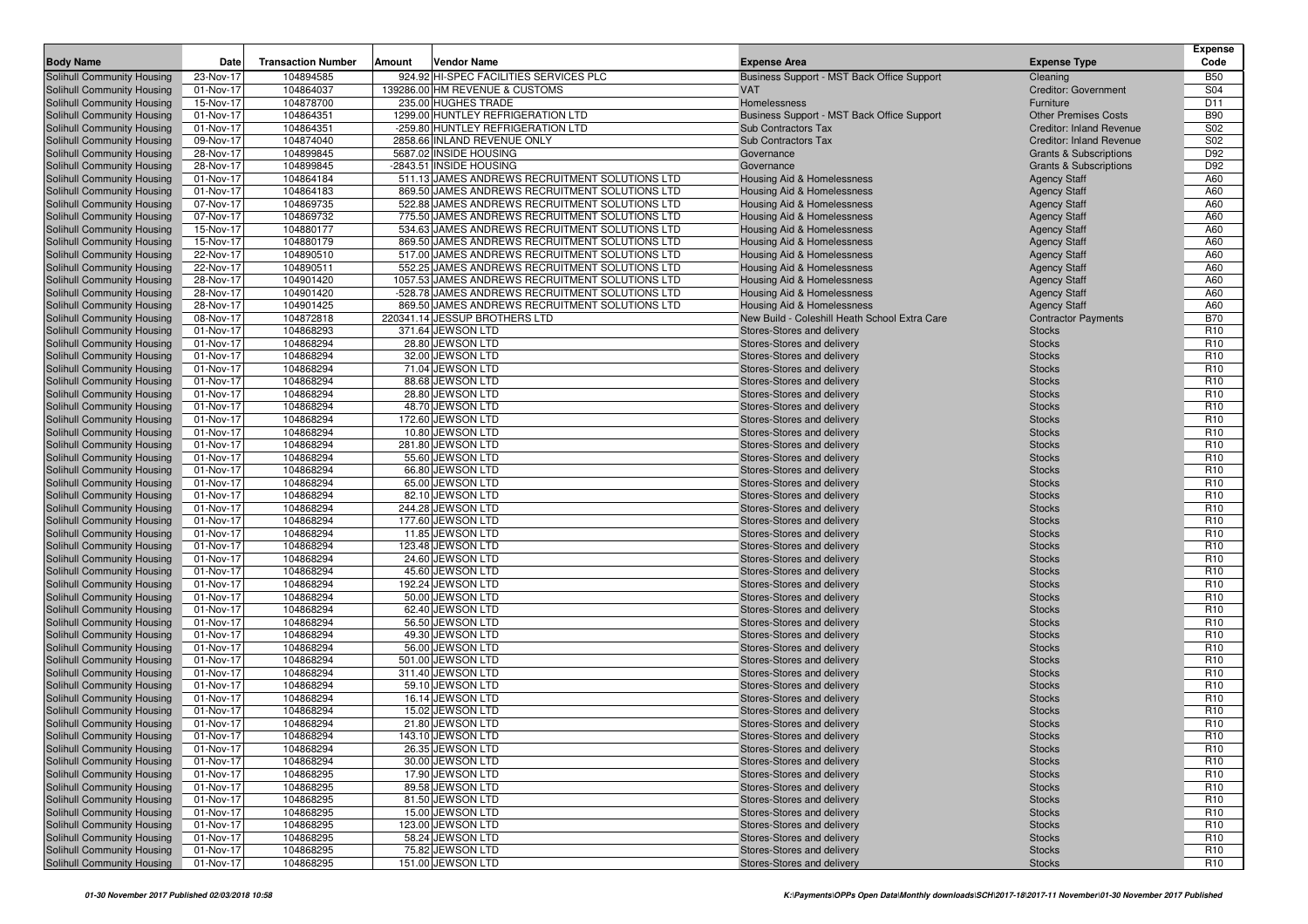| <b>Body Name</b>                                         | Date                   | <b>Transaction Number</b> | Amount | <b>Vendor Name</b>                    | <b>Expense Area</b>                                      | <b>Expense Type</b>            | <b>Expense</b><br>Code             |
|----------------------------------------------------------|------------------------|---------------------------|--------|---------------------------------------|----------------------------------------------------------|--------------------------------|------------------------------------|
| Solihull Community Housing                               | 01-Nov-17              | 104868295                 |        | 47.00 JEWSON LTD                      | Stores-Stores and delivery                               | <b>Stocks</b>                  | R <sub>10</sub>                    |
| Solihull Community Housing                               | 01-Nov-17              | 104868295                 |        | 28.50 JEWSON LTD                      | Stores-Stores and delivery                               | <b>Stocks</b>                  | R <sub>10</sub>                    |
| Solihull Community Housing                               | 01-Nov-17              | 104868295                 |        | 163.60 JEWSON LTD                     | Stores-Stores and delivery                               | <b>Stocks</b>                  | R <sub>10</sub>                    |
| Solihull Community Housing                               | 01-Nov-17              | 104868295                 |        | 72.36 JEWSON LTD                      | Stores-Stores and delivery                               | <b>Stocks</b>                  | R <sub>10</sub>                    |
| Solihull Community Housing                               | 01-Nov-17              | 104868295                 |        | 1.60 JEWSON LTD                       | Stores-Stores and delivery                               | <b>Stocks</b>                  | R <sub>10</sub>                    |
| Solihull Community Housing                               | 01-Nov-17              | 104868295                 |        | 47.60 JEWSON LTD                      | Stores-Stores and delivery                               | <b>Stocks</b>                  | R <sub>10</sub>                    |
| Solihull Community Housing                               | 01-Nov-17              | 104868295                 |        | 8.00 JEWSON LTD                       | Stores-Stores and delivery                               | <b>Stocks</b>                  | R <sub>10</sub>                    |
| Solihull Community Housing                               | 01-Nov-17              | 104868295                 |        | 32.20 JEWSON LTD                      | Stores-Stores and delivery                               | <b>Stocks</b>                  | R <sub>10</sub>                    |
| Solihull Community Housing                               | 01-Nov-17              | 104868298                 |        | 15.40 JEWSON LTD                      | Stores-Stores and delivery                               | <b>Stocks</b>                  | R <sub>10</sub>                    |
| Solihull Community Housing                               | 01-Nov-17              | 104868298                 |        | 32.90 JEWSON LTD                      | Stores-Stores and delivery                               | <b>Stocks</b>                  | R <sub>10</sub>                    |
| Solihull Community Housing                               | 01-Nov-17              | 104868298                 |        | 13.57 JEWSON LTD                      | Stores-Stores and delivery                               | <b>Stocks</b>                  | R <sub>10</sub>                    |
| Solihull Community Housing                               | 01-Nov-17              | 104868298                 |        | 82.80 JEWSON LTD                      | Stores-Stores and delivery                               | <b>Stocks</b>                  | R <sub>10</sub>                    |
| Solihull Community Housing                               | 01-Nov-17              | 104868298                 |        | 131.10 JEWSON LTD                     | Stores-Stores and delivery                               | <b>Stocks</b>                  | R <sub>10</sub>                    |
| Solihull Community Housing                               | 01-Nov-17              | 104868298                 |        | 187.40 JEWSON LTD                     | Stores-Stores and delivery                               | <b>Stocks</b>                  | R <sub>10</sub>                    |
| Solihull Community Housing                               | 01-Nov-17              | 104868298                 |        | 27.00 JEWSON LTD                      | Stores-Stores and delivery                               | <b>Stocks</b>                  | R <sub>10</sub>                    |
| Solihull Community Housing                               | 01-Nov-17              | 104868298                 |        | 38.67 JEWSON LTD                      | Stores-Stores and delivery                               | <b>Stocks</b>                  | R <sub>10</sub>                    |
| Solihull Community Housing                               | 01-Nov-17              | 104868298                 |        | 975.00 JEWSON LTD                     | Stores-Stores and delivery                               | <b>Stocks</b>                  | R <sub>10</sub>                    |
| Solihull Community Housing                               | 01-Nov-17              | 104868298                 |        | 15.30 JEWSON LTD                      | Stores-Stores and delivery                               | <b>Stocks</b>                  | R <sub>10</sub>                    |
| Solihull Community Housing                               | 01-Nov-17              | 104868298                 |        | 186.20 JEWSON LTD                     | Stores-Stores and delivery                               | <b>Stocks</b>                  | R <sub>10</sub>                    |
| Solihull Community Housing                               | 01-Nov-17              | 104868298                 |        | 24.32 JEWSON LTD                      | Stores-Stores and delivery                               | <b>Stocks</b>                  | R <sub>10</sub>                    |
| Solihull Community Housing                               | 01-Nov-17              | 104868298                 |        | 21.55 JEWSON LTD                      | Stores-Stores and delivery                               | <b>Stocks</b>                  | R <sub>10</sub>                    |
| Solihull Community Housing                               | 01-Nov-17              | 104868298                 |        | 101.10 JEWSON LTD                     | Stores-Stores and delivery                               | <b>Stocks</b>                  | R <sub>10</sub>                    |
| Solihull Community Housing                               | 01-Nov-17              | 104868303                 |        | 635.70 JEWSON LTD                     | Stores-Stores and delivery                               | <b>Stocks</b>                  | R <sub>10</sub>                    |
| Solihull Community Housing                               | 01-Nov-17              | 104868303                 |        | 152.01 JEWSON LTD                     | Stores-Stores and delivery                               | <b>Stocks</b>                  | R <sub>10</sub>                    |
| Solihull Community Housing                               | 01-Nov-17              | 104868303                 |        | 184.80 JEWSON LTD                     | Stores-Stores and delivery                               | <b>Stocks</b>                  | R <sub>10</sub>                    |
| Solihull Community Housing                               | 01-Nov-17              | 104868303                 |        | 60.00 JEWSON LTD                      | Stores-Stores and delivery                               | <b>Stocks</b>                  | R <sub>10</sub><br>R <sub>10</sub> |
| Solihull Community Housing                               | 01-Nov-17<br>01-Nov-17 | 104868303<br>104868303    |        | 66.50 JEWSON LTD<br>58.50 JEWSON LTD  | Stores-Stores and delivery                               | <b>Stocks</b>                  | R <sub>10</sub>                    |
| Solihull Community Housing                               | 01-Nov-17              | 104868305                 |        | 18.40 JEWSON LTD                      | Stores-Stores and delivery<br>Stores-Stores and delivery | <b>Stocks</b>                  | R <sub>10</sub>                    |
| Solihull Community Housing<br>Solihull Community Housing | 01-Nov-17              | 104868305                 |        | 8.10 JEWSON LTD                       | Stores-Stores and delivery                               | <b>Stocks</b><br><b>Stocks</b> | R <sub>10</sub>                    |
| Solihull Community Housing                               | 01-Nov-17              | 104868305                 |        | 58.40 JEWSON LTD                      | Stores-Stores and delivery                               | <b>Stocks</b>                  | R <sub>10</sub>                    |
| Solihull Community Housing                               | 01-Nov-17              | 104868305                 |        | 62.80 JEWSON LTD                      | Stores-Stores and delivery                               | <b>Stocks</b>                  | R <sub>10</sub>                    |
| Solihull Community Housing                               | 01-Nov-17              | 104868305                 |        | 43.28 JEWSON LTD                      | Stores-Stores and delivery                               | <b>Stocks</b>                  | R <sub>10</sub>                    |
| Solihull Community Housing                               | 01-Nov-17              | 104868305                 |        | 48.30 JEWSON LTD                      | Stores-Stores and delivery                               | <b>Stocks</b>                  | R <sub>10</sub>                    |
| Solihull Community Housing                               | 01-Nov-17              | 104868305                 |        | 65.00 JEWSON LTD                      | Stores-Stores and delivery                               | <b>Stocks</b>                  | R <sub>10</sub>                    |
| Solihull Community Housing                               | 01-Nov-17              | 104868305                 |        | 60.90 JEWSON LTD                      | Stores-Stores and delivery                               | <b>Stocks</b>                  | R <sub>10</sub>                    |
| Solihull Community Housing                               | 01-Nov-17              | 104868305                 |        | 16.80 JEWSON LTD                      | Stores-Stores and delivery                               | <b>Stocks</b>                  | R <sub>10</sub>                    |
| Solihull Community Housing                               | 01-Nov-17              | 104868305                 |        | 11.04 JEWSON LTD                      | Stores-Stores and delivery                               | <b>Stocks</b>                  | R <sub>10</sub>                    |
| Solihull Community Housing                               | 01-Nov-17              | 104868305                 |        | 167.20 JEWSON LTD                     | Stores-Stores and delivery                               | <b>Stocks</b>                  | R <sub>10</sub>                    |
| Solihull Community Housing                               | 01-Nov-17              | 104868305                 |        | 6.95 JEWSON LTD                       | Stores-Stores and delivery                               | <b>Stocks</b>                  | R <sub>10</sub>                    |
| Solihull Community Housing                               | 01-Nov-17              | 104868305                 |        | 16.25 JEWSON LTD                      | Stores-Stores and delivery                               | <b>Stocks</b>                  | R <sub>10</sub>                    |
| Solihull Community Housing                               | 01-Nov-17              | 104868305                 |        | 167.10 JEWSON LTD                     | Stores-Stores and delivery                               | <b>Stocks</b>                  | R <sub>10</sub>                    |
| Solihull Community Housing                               | 01-Nov-17              | 104868305                 |        | 172.85 JEWSON LTD                     | Stores-Stores and delivery                               | <b>Stocks</b>                  | R <sub>10</sub>                    |
| Solihull Community Housing                               | 01-Nov-17              | 104868305                 |        | 33.25 JEWSON LTD                      | Stores-Stores and delivery                               | <b>Stocks</b>                  | R <sub>10</sub>                    |
| Solihull Community Housing                               | 01-Nov-17              | 104868305                 |        | 38.20 JEWSON LTD                      | Stores-Stores and delivery                               | <b>Stocks</b>                  | R <sub>10</sub>                    |
| Solihull Community Housing                               | 01-Nov-17              | 104868305                 |        | 84.60 JEWSON LTD                      | Stores-Stores and delivery                               | <b>Stocks</b>                  | R <sub>10</sub>                    |
| Solihull Community Housing                               | 01-Nov-17              | 104868305                 |        | 319.85 JEWSON LTD                     | Stores-Stores and delivery                               | <b>Stocks</b>                  | R <sub>10</sub>                    |
| Solihull Community Housing                               | 01-Nov-17              | 104868305                 |        | 180.70 JEWSON LTD                     | Stores-Stores and delivery                               | <b>Stocks</b>                  | R <sub>10</sub>                    |
| Solihull Community Housing                               | 01-Nov-17              | 104868308                 |        | 404.53 JEWSON LTD                     | Stores-Stores and delivery                               | <b>Stocks</b>                  | R <sub>10</sub>                    |
| Solihull Community Housing                               | 01-Nov-17              | 104868310                 |        | 75.60 JEWSON LTD                      | Stores-Stores and delivery                               | <b>Stocks</b>                  | R <sub>10</sub>                    |
| Solihull Community Housing                               | 01-Nov-17              | 104868310                 |        | 7.40 JEWSON LTD                       | Stores-Stores and delivery                               | <b>Stocks</b>                  | R <sub>10</sub>                    |
| <b>Solihull Community Housing</b>                        | 01-Nov-17              | 104868310                 |        | 55.60 JEWSON LTD                      | Stores-Stores and delivery                               | <b>Stocks</b>                  | R <sub>10</sub>                    |
| Solihull Community Housing                               | 01-Nov-17              | 104868310                 |        | 201.06 JEWSON LTD                     | Stores-Stores and delivery                               | <b>Stocks</b>                  | R <sub>10</sub>                    |
| Solihull Community Housing                               | 01-Nov-17              | 104868310                 |        | 84.70 JEWSON LTD                      | Stores-Stores and delivery                               | <b>Stocks</b>                  | R <sub>10</sub>                    |
| Solihull Community Housing                               | 01-Nov-17              | 104868310                 |        | 193.60 JEWSON LTD                     | Stores-Stores and delivery                               | <b>Stocks</b>                  | R <sub>10</sub>                    |
| Solihull Community Housing                               | 01-Nov-17              | 104868310                 |        | 14.00 JEWSON LTD                      | Stores-Stores and delivery                               | <b>Stocks</b>                  | R <sub>10</sub>                    |
| Solihull Community Housing                               | 01-Nov-17              | 104868310                 |        | 92.00 JEWSON LTD                      | Stores-Stores and delivery                               | <b>Stocks</b>                  | R <sub>10</sub>                    |
| Solihull Community Housing                               | 01-Nov-17              | 104868310                 |        | 8.00 JEWSON LTD                       | Stores-Stores and delivery                               | <b>Stocks</b>                  | R <sub>10</sub>                    |
| Solihull Community Housing<br>Solihull Community Housing | 01-Nov-17<br>01-Nov-17 | 104868310<br>104868310    |        | 141.20 JEWSON LTD<br>27.90 JEWSON LTD | Stores-Stores and delivery<br>Stores-Stores and delivery | <b>Stocks</b><br><b>Stocks</b> | R <sub>10</sub><br>R <sub>10</sub> |
| Solihull Community Housing                               |                        | 104868311                 |        | 28.00 JEWSON LTD                      | Stores-Stores and delivery                               | <b>Stocks</b>                  | R <sub>10</sub>                    |
| Solihull Community Housing                               | 01-Nov-17<br>01-Nov-17 | 104868311                 |        | 13.59 JEWSON LTD                      | Stores-Stores and delivery                               | <b>Stocks</b>                  | R <sub>10</sub>                    |
| Solihull Community Housing                               | 01-Nov-17              | 104868311                 |        | 89.58 JEWSON LTD                      | Stores-Stores and delivery                               | <b>Stocks</b>                  | R <sub>10</sub>                    |
|                                                          |                        |                           |        |                                       |                                                          |                                |                                    |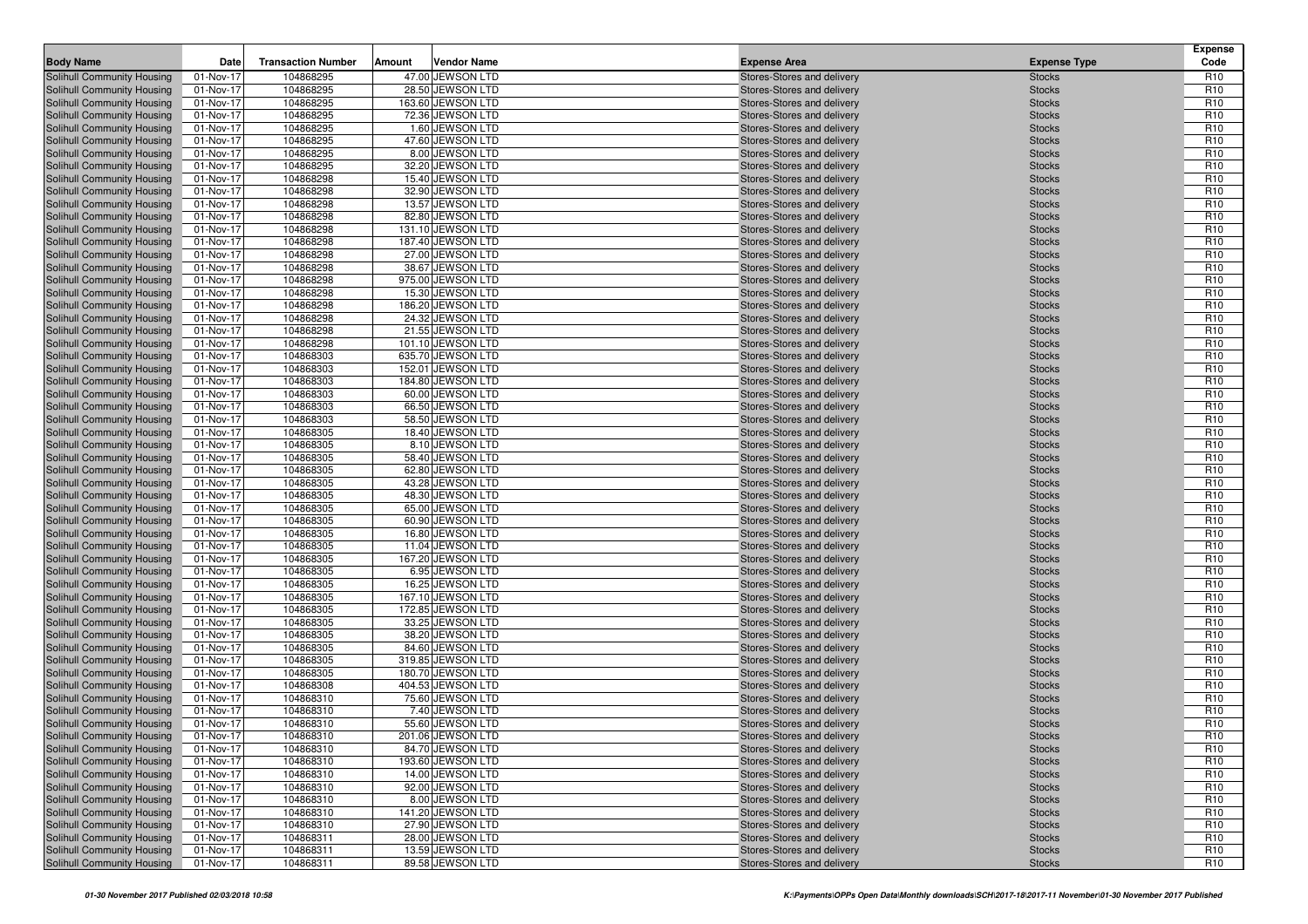| <b>Body Name</b>                                         | Date                   | <b>Transaction Number</b> | Amount | <b>Vendor Name</b>                    | <b>Expense Area</b>                                      | <b>Expense Type</b>            | <b>Expense</b><br>Code             |
|----------------------------------------------------------|------------------------|---------------------------|--------|---------------------------------------|----------------------------------------------------------|--------------------------------|------------------------------------|
| Solihull Community Housing                               | 01-Nov-17              | 104868311                 |        | 39.30 JEWSON LTD                      | Stores-Stores and delivery                               | <b>Stocks</b>                  | R <sub>10</sub>                    |
| Solihull Community Housing                               | 01-Nov-17              | 104868311                 |        | 38.10 JEWSON LTD                      | Stores-Stores and delivery                               | <b>Stocks</b>                  | R <sub>10</sub>                    |
| Solihull Community Housing                               | 01-Nov-17              | 104868311                 |        | 15.60 JEWSON LTD                      | Stores-Stores and delivery                               | <b>Stocks</b>                  | R <sub>10</sub>                    |
| Solihull Community Housing                               | 01-Nov-17              | 104868311                 |        | 10.50 JEWSON LTD                      | Stores-Stores and delivery                               | <b>Stocks</b>                  | R <sub>10</sub>                    |
| Solihull Community Housing                               | 01-Nov-17              | 104868311                 |        | 14.88 JEWSON LTD                      | Stores-Stores and delivery                               | <b>Stocks</b>                  | R <sub>10</sub>                    |
| Solihull Community Housing                               | 01-Nov-17              | 104868311                 |        | 103.35 JEWSON LTD                     | Stores-Stores and delivery                               | <b>Stocks</b>                  | R <sub>10</sub>                    |
| Solihull Community Housing                               | 01-Nov-17              | 104868311                 |        | 25.56 JEWSON LTD                      | Stores-Stores and delivery                               | <b>Stocks</b>                  | R <sub>10</sub>                    |
| Solihull Community Housing                               | 01-Nov-17              | 104868311                 |        | 4.68 JEWSON LTD                       | Stores-Stores and delivery                               | <b>Stocks</b>                  | R <sub>10</sub>                    |
| Solihull Community Housing                               | 01-Nov-17              | 104868311                 |        | 6.78 JEWSON LTD                       | Stores-Stores and delivery                               | <b>Stocks</b>                  | R <sub>10</sub>                    |
| Solihull Community Housing                               | 01-Nov-17              | 104868311                 |        | 31.04 JEWSON LTD                      | Stores-Stores and delivery                               | <b>Stocks</b>                  | R <sub>10</sub>                    |
| Solihull Community Housing                               | 01-Nov-17              | 104868311                 |        | 8.00 JEWSON LTD                       | Stores-Stores and delivery                               | <b>Stocks</b>                  | R <sub>10</sub>                    |
| Solihull Community Housing<br>Solihull Community Housing | 01-Nov-17              | 104868311<br>104868311    |        | 38.88 JEWSON LTD<br>35.00 JEWSON LTD  | Stores-Stores and delivery                               | <b>Stocks</b>                  | R <sub>10</sub><br>R <sub>10</sub> |
| Solihull Community Housing                               | 01-Nov-17<br>01-Nov-17 | 104868311                 |        | 36.30 JEWSON LTD                      | Stores-Stores and delivery<br>Stores-Stores and delivery | <b>Stocks</b><br><b>Stocks</b> | R <sub>10</sub>                    |
| Solihull Community Housing                               | 01-Nov-17              | 104868311                 |        | 75.00 JEWSON LTD                      | Stores-Stores and delivery                               | <b>Stocks</b>                  | R <sub>10</sub>                    |
| Solihull Community Housing                               | 01-Nov-17              | 104868311                 |        | 255.60 JEWSON LTD                     | Stores-Stores and delivery                               | <b>Stocks</b>                  | R <sub>10</sub>                    |
| Solihull Community Housing                               | 01-Nov-17              | 104868311                 |        | 24.32 JEWSON LTD                      | Stores-Stores and delivery                               | <b>Stocks</b>                  | R <sub>10</sub>                    |
| Solihull Community Housing                               | 01-Nov-17              | 104868311                 |        | 26.35 JEWSON LTD                      | Stores-Stores and delivery                               | <b>Stocks</b>                  | R <sub>10</sub>                    |
| Solihull Community Housing                               | 01-Nov-17              | 104868312                 |        | 183.52 JEWSON LTD                     | Stores-Stores and delivery                               | <b>Stocks</b>                  | R <sub>10</sub>                    |
| Solihull Community Housing                               | 01-Nov-17              | 104868312                 |        | 38.34 JEWSON LTD                      | Stores-Stores and delivery                               | <b>Stocks</b>                  | R <sub>10</sub>                    |
| Solihull Community Housing                               | 01-Nov-17              | 104876791                 |        | 51.40 JEWSON LTD                      | Stores-Stores and delivery                               | <b>Stocks</b>                  | R <sub>10</sub>                    |
| Solihull Community Housing                               | 01-Nov-17              | 104876791                 |        | 19.40 JEWSON LTD                      | Stores-Stores and delivery                               | <b>Stocks</b>                  | R <sub>10</sub>                    |
| Solihull Community Housing                               | 01-Nov-17              | 104876791                 |        | 13.20 JEWSON LTD                      | Stores-Stores and delivery                               | <b>Stocks</b>                  | R <sub>10</sub>                    |
| Solihull Community Housing                               | 01-Nov-17              | 104876791                 |        | 62.10 JEWSON LTD                      | Stores-Stores and delivery                               | <b>Stocks</b>                  | R <sub>10</sub>                    |
| Solihull Community Housing                               | 01-Nov-17              | 104876791                 |        | 163.00 JEWSON LTD                     | Stores-Stores and delivery                               | <b>Stocks</b>                  | R <sub>10</sub>                    |
| Solihull Community Housing                               | 01-Nov-17              | 104876791                 |        | 9.60 JEWSON LTD                       | Stores-Stores and delivery                               | <b>Stocks</b>                  | R <sub>10</sub>                    |
| Solihull Community Housing                               | 01-Nov-17              | 104876791                 |        | 5.00 JEWSON LTD                       | Stores-Stores and delivery                               | <b>Stocks</b>                  | R <sub>10</sub>                    |
| Solihull Community Housing                               | 01-Nov-17              | 104876791                 |        | 65.00 JEWSON LTD                      | Stores-Stores and delivery                               | <b>Stocks</b>                  | R <sub>10</sub>                    |
| Solihull Community Housing                               | 01-Nov-17              | 104876791                 |        | 244.28 JEWSON LTD                     | Stores-Stores and delivery                               | <b>Stocks</b>                  | R <sub>10</sub>                    |
| Solihull Community Housing                               | 01-Nov-17              | 104876791                 |        | 157.68 JEWSON LTD                     | Stores-Stores and delivery                               | <b>Stocks</b>                  | R <sub>10</sub>                    |
| Solihull Community Housing                               | 01-Nov-17              | 104876791                 |        | 54.00 JEWSON LTD                      | Stores-Stores and delivery                               | <b>Stocks</b>                  | R <sub>10</sub>                    |
| Solihull Community Housing                               | 01-Nov-17              | 104876791<br>104876791    |        | 62.40 JEWSON LTD<br>196.70 JEWSON LTD | Stores-Stores and delivery                               | <b>Stocks</b>                  | R <sub>10</sub><br>R <sub>10</sub> |
| Solihull Community Housing<br>Solihull Community Housing | 01-Nov-17<br>01-Nov-17 | 104876791                 |        | 88.45 JEWSON LTD                      | Stores-Stores and delivery<br>Stores-Stores and delivery | <b>Stocks</b><br><b>Stocks</b> | R <sub>10</sub>                    |
| Solihull Community Housing                               | 01-Nov-17              | 104876791                 |        | 77.70 JEWSON LTD                      | Stores-Stores and delivery                               | <b>Stocks</b>                  | R <sub>10</sub>                    |
| Solihull Community Housing                               | 01-Nov-17              | 104876791                 |        | 246.50 JEWSON LTD                     | Stores-Stores and delivery                               | <b>Stocks</b>                  | R <sub>10</sub>                    |
| Solihull Community Housing                               | 01-Nov-17              | 104876791                 |        | 187.40 JEWSON LTD                     | Stores-Stores and delivery                               | <b>Stocks</b>                  | R <sub>10</sub>                    |
| Solihull Community Housing                               | 01-Nov-17              | 104876791                 |        | 38.67 JEWSON LTD                      | Stores-Stores and delivery                               | <b>Stocks</b>                  | R <sub>10</sub>                    |
| Solihull Community Housing                               | 01-Nov-17              | 104876791                 |        | 49.74 JEWSON LTD                      | Stores-Stores and delivery                               | <b>Stocks</b>                  | R <sub>10</sub>                    |
| Solihull Community Housing                               | 01-Nov-17              | 104876791                 |        | 100.00 JEWSON LTD                     | Stores-Stores and delivery                               | <b>Stocks</b>                  | R <sub>10</sub>                    |
| Solihull Community Housing                               | 01-Nov-17              | 104876791                 |        | 46.95 JEWSON LTD                      | Stores-Stores and delivery                               | <b>Stocks</b>                  | R <sub>10</sub>                    |
| Solihull Community Housing                               | 01-Nov-17              | 104876791                 |        | 84.30 JEWSON LTD                      | Stores-Stores and delivery                               | <b>Stocks</b>                  | R <sub>10</sub>                    |
| Solihull Community Housing                               | 01-Nov-17              | 104876791                 |        | 14.00 JEWSON LTD                      | Stores-Stores and delivery                               | <b>Stocks</b>                  | R <sub>10</sub>                    |
| Solihull Community Housing                               | 01-Nov-17              | 104876791                 |        | 26.95 JEWSON LTD                      | Stores-Stores and delivery                               | <b>Stocks</b>                  | R <sub>10</sub>                    |
| Solihull Community Housing                               | 01-Nov-17              | 104876792                 |        | 279.00 JEWSON LTD                     | Stores-Stores and delivery                               | <b>Stocks</b>                  | R <sub>10</sub>                    |
| Solihull Community Housing                               | 01-Nov-17              | 104876792                 |        | 26.60 JEWSON LTD                      | Stores-Stores and delivery                               | <b>Stocks</b>                  | R <sub>10</sub>                    |
| Solihull Community Housing                               | 01-Nov-17              | 104876792                 |        | 13.00 JEWSON LTD                      | Stores-Stores and delivery                               | <b>Stocks</b>                  | R <sub>10</sub>                    |
| Solihull Community Housing                               | 01-Nov-17              | 104876794                 |        | 2.20 JEWSON LTD                       | Stores-Stores and delivery                               | <b>Stocks</b>                  | R <sub>10</sub>                    |
| Solihull Community Housing                               | 01-Nov-17              | 104876794                 |        | 146.40 JEWSON LTD                     | Stores-Stores and delivery                               | <b>Stocks</b>                  | R <sub>10</sub>                    |
| Solihull Community Housing<br>Solihull Community Housing | 01-Nov-17<br>01-Nov-17 | 104876794<br>104876794    |        | 32.40 JEWSON LTD<br>81.50 JEWSON LTD  | Stores-Stores and delivery<br>Stores-Stores and delivery | <b>Stocks</b><br><b>Stocks</b> | R <sub>10</sub><br>R <sub>10</sub> |
| <b>Solihull Community Housing</b>                        | 01-Nov-17              | 104876794                 |        | 3.36 JEWSON LTD                       | Stores-Stores and delivery                               | <b>Stocks</b>                  | R <sub>10</sub>                    |
| Solihull Community Housing                               | 01-Nov-17              | 104876794                 |        | 84.36 JEWSON LTD                      | Stores-Stores and delivery                               | <b>Stocks</b>                  | R <sub>10</sub>                    |
| Solihull Community Housing                               | 01-Nov-17              | 104876794                 |        | 100.00 JEWSON LTD                     | Stores-Stores and delivery                               | <b>Stocks</b>                  | R <sub>10</sub>                    |
| Solihull Community Housing                               | 01-Nov-17              | 104876794                 |        | 172.85 JEWSON LTD                     | Stores-Stores and delivery                               | <b>Stocks</b>                  | R <sub>10</sub>                    |
| Solihull Community Housing                               | 01-Nov-17              | 104876794                 |        | 10.00 JEWSON LTD                      | Stores-Stores and delivery                               | <b>Stocks</b>                  | R <sub>10</sub>                    |
| Solihull Community Housing                               | 01-Nov-17              | 104876794                 |        | 8.00 JEWSON LTD                       | Stores-Stores and delivery                               | <b>Stocks</b>                  | R <sub>10</sub>                    |
| Solihull Community Housing                               | 01-Nov-17              | 104876794                 |        | 71.50 JEWSON LTD                      | Stores-Stores and delivery                               | <b>Stocks</b>                  | R <sub>10</sub>                    |
| Solihull Community Housing                               | 01-Nov-17              | 104876794                 |        | 72.36 JEWSON LTD                      | Stores-Stores and delivery                               | <b>Stocks</b>                  | R <sub>10</sub>                    |
| Solihull Community Housing                               | 01-Nov-17              | 104876794                 |        | 48.00 JEWSON LTD                      | Stores-Stores and delivery                               | <b>Stocks</b>                  | R <sub>10</sub>                    |
| Solihull Community Housing                               | 01-Nov-17              | 104876794                 |        | 126.20 JEWSON LTD                     | Stores-Stores and delivery                               | <b>Stocks</b>                  | R <sub>10</sub>                    |
| Solihull Community Housing                               | 01-Nov-17              | 104876794                 |        | 43.20 JEWSON LTD                      | Stores-Stores and delivery                               | <b>Stocks</b>                  | R <sub>10</sub>                    |
| Solihull Community Housing                               | 01-Nov-17              | 104876794                 |        | 58.50 JEWSON LTD                      | Stores-Stores and delivery                               | <b>Stocks</b>                  | R <sub>10</sub>                    |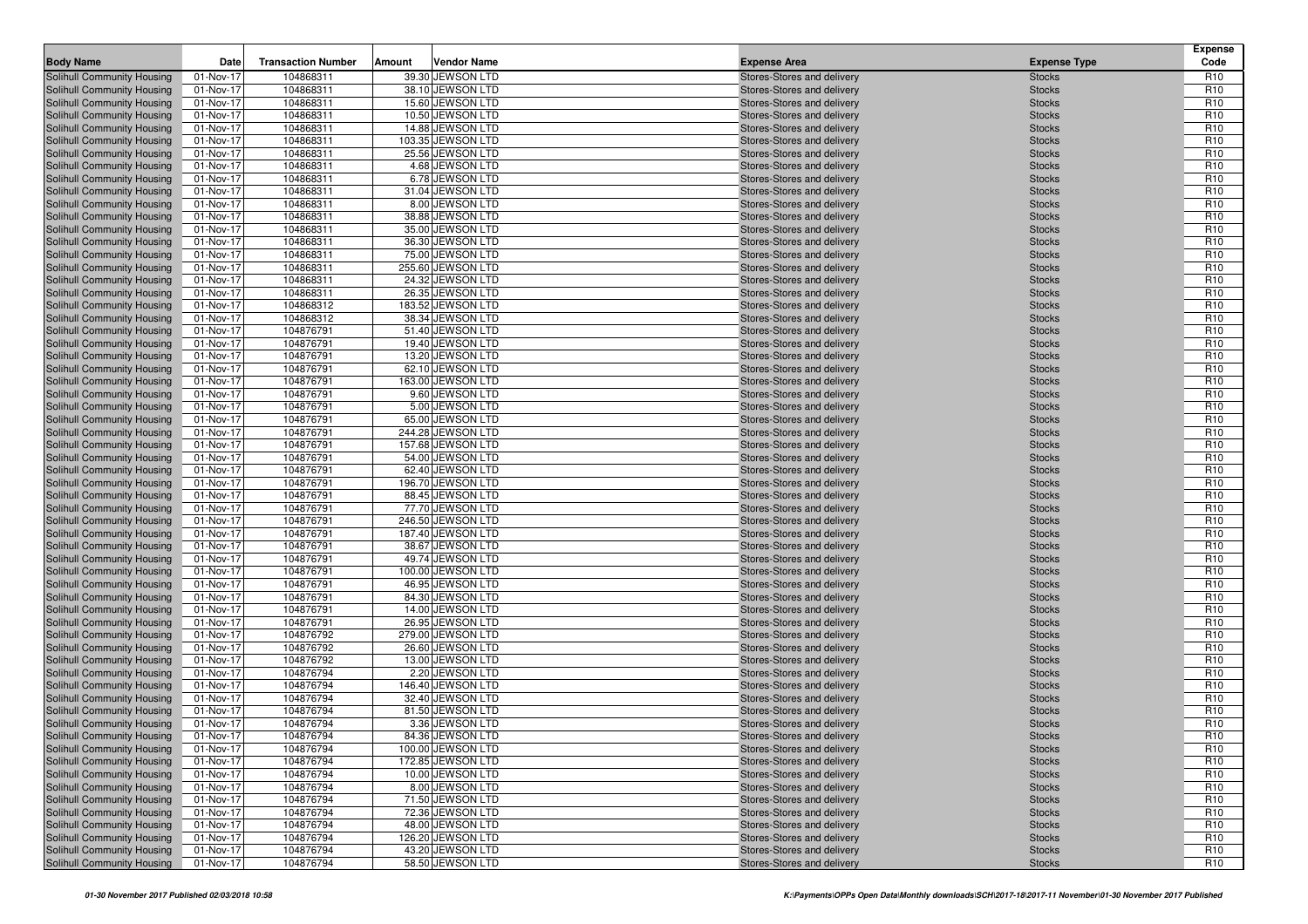| <b>Body Name</b>                                         | Date                   | <b>Transaction Number</b> | Amount | <b>Vendor Name</b>                    | <b>Expense Area</b>                                      | <b>Expense Type</b>            | <b>Expense</b><br>Code             |
|----------------------------------------------------------|------------------------|---------------------------|--------|---------------------------------------|----------------------------------------------------------|--------------------------------|------------------------------------|
| Solihull Community Housing                               | 01-Nov-17              | 104876794                 |        | 243.00 JEWSON LTD                     | Stores-Stores and delivery                               | <b>Stocks</b>                  | R <sub>10</sub>                    |
| Solihull Community Housing                               | 02-Nov-17              | 104876803                 |        | 2.10 JEWSON LTD                       | Stores-Stores and delivery                               | <b>Stocks</b>                  | R <sub>10</sub>                    |
| Solihull Community Housing                               | 02-Nov-17              | 104876803                 |        | 141.70 JEWSON LTD                     | Stores-Stores and delivery                               | <b>Stocks</b>                  | R <sub>10</sub>                    |
| Solihull Community Housing                               | 02-Nov-17              | 104876803                 |        | 281.80 JEWSON LTD                     | Stores-Stores and delivery                               | <b>Stocks</b>                  | R <sub>10</sub>                    |
| Solihull Community Housing                               | 02-Nov-17              | 104876803                 |        | 353.15 JEWSON LTD                     | Stores-Stores and delivery                               | <b>Stocks</b>                  | R <sub>10</sub>                    |
| Solihull Community Housing                               | 02-Nov-17              | 104876803                 |        | 14.70 JEWSON LTD                      | Stores-Stores and delivery                               | <b>Stocks</b>                  | R <sub>10</sub>                    |
| Solihull Community Housing                               | 02-Nov-17              | 104876803                 |        | 26.80 JEWSON LTD                      | Stores-Stores and delivery                               | <b>Stocks</b>                  | R <sub>10</sub>                    |
| Solihull Community Housing                               | 02-Nov-17              | 104876803                 |        | 192.24 JEWSON LTD                     | Stores-Stores and delivery                               | <b>Stocks</b>                  | R <sub>10</sub>                    |
| Solihull Community Housing                               | 02-Nov-17              | 104876803                 |        | 24.30 JEWSON LTD                      | Stores-Stores and delivery                               | <b>Stocks</b>                  | R <sub>10</sub>                    |
| Solihull Community Housing                               | 02-Nov-17              | 104876803                 |        | 113.80 JEWSON LTD                     | Stores-Stores and delivery                               | <b>Stocks</b>                  | R <sub>10</sub>                    |
| Solihull Community Housing                               | 02-Nov-17              | 104876803                 |        | 56.50 JEWSON LTD                      | Stores-Stores and delivery                               | <b>Stocks</b>                  | R <sub>10</sub>                    |
| Solihull Community Housing                               | 02-Nov-17              | 104876803                 |        | 38.88 JEWSON LTD                      | Stores-Stores and delivery                               | <b>Stocks</b>                  | R <sub>10</sub>                    |
| Solihull Community Housing                               | 02-Nov-17              | 104876803                 |        | 6.50 JEWSON LTD                       | Stores-Stores and delivery                               | <b>Stocks</b>                  | R <sub>10</sub>                    |
| Solihull Community Housing                               | 02-Nov-17              | 104876804                 |        | 346.80 JEWSON LTD                     | Stores-Stores and delivery                               | <b>Stocks</b>                  | R <sub>10</sub>                    |
| Solihull Community Housing                               | 03-Nov-17              | 104876805                 |        | 9.00 JEWSON LTD                       | Stores-Stores and delivery                               | <b>Stocks</b>                  | R <sub>10</sub>                    |
| Solihull Community Housing                               | 03-Nov-17              | 104876805                 |        | 7.60 JEWSON LTD                       | Stores-Stores and delivery                               | <b>Stocks</b>                  | R <sub>10</sub>                    |
| Solihull Community Housing                               | 03-Nov-17              | 104876805                 |        | 5.79 JEWSON LTD                       | Stores-Stores and delivery                               | <b>Stocks</b>                  | R <sub>10</sub>                    |
| Solihull Community Housing                               | 03-Nov-17              | 104876805                 |        | 60.72 JEWSON LTD                      | Stores-Stores and delivery                               | <b>Stocks</b>                  | R <sub>10</sub>                    |
| Solihull Community Housing                               | 03-Nov-17              | 104876805                 |        | 19.65 JEWSON LTD                      | Stores-Stores and delivery                               | <b>Stocks</b>                  | R <sub>10</sub>                    |
| Solihull Community Housing                               | 03-Nov-17              | 104876805                 |        | 20.40 JEWSON LTD                      | Stores-Stores and delivery                               | <b>Stocks</b>                  | R <sub>10</sub>                    |
| Solihull Community Housing                               | 03-Nov-17              | 104876805                 |        | 35.88 JEWSON LTD                      | Stores-Stores and delivery                               | <b>Stocks</b>                  | R <sub>10</sub>                    |
| Solihull Community Housing                               | 03-Nov-17              | 104876805                 |        | 15.00 JEWSON LTD                      | Stores-Stores and delivery                               | <b>Stocks</b>                  | R <sub>10</sub>                    |
| Solihull Community Housing                               | 03-Nov-17              | 104876805                 |        | 494.30 JEWSON LTD                     | Stores-Stores and delivery                               | <b>Stocks</b>                  | R <sub>10</sub>                    |
| Solihull Community Housing                               | 03-Nov-17              | 104876805                 |        | 2.15 JEWSON LTD                       | Stores-Stores and delivery                               | <b>Stocks</b>                  | R <sub>10</sub>                    |
| Solihull Community Housing                               | 03-Nov-17              | 104876805                 |        | 11.10 JEWSON LTD                      | Stores-Stores and delivery                               | <b>Stocks</b>                  | R <sub>10</sub>                    |
| Solihull Community Housing                               | 03-Nov-17              | 104876805                 |        | 9.50 JEWSON LTD                       | Stores-Stores and delivery                               | <b>Stocks</b>                  | R <sub>10</sub>                    |
| Solihull Community Housing                               | 03-Nov-17<br>03-Nov-17 | 104876805                 |        | 252.56 JEWSON LTD                     | Stores-Stores and delivery                               | <b>Stocks</b>                  | R <sub>10</sub><br>R <sub>10</sub> |
| Solihull Community Housing                               | 03-Nov-17              | 104876805<br>104876805    |        | 30.42 JEWSON LTD<br>390.00 JEWSON LTD | Stores-Stores and delivery<br>Stores-Stores and delivery | <b>Stocks</b>                  | R <sub>10</sub>                    |
| Solihull Community Housing<br>Solihull Community Housing | 03-Nov-17              | 104876805                 |        | 46.20 JEWSON LTD                      | Stores-Stores and delivery                               | <b>Stocks</b><br><b>Stocks</b> | R <sub>10</sub>                    |
| Solihull Community Housing                               | 03-Nov-17              | 104876805                 |        | 459.90 JEWSON LTD                     | Stores-Stores and delivery                               | <b>Stocks</b>                  | R <sub>10</sub>                    |
| Solihull Community Housing                               | 03-Nov-17              | 104876805                 |        | 41.73 JEWSON LTD                      | Stores-Stores and delivery                               | <b>Stocks</b>                  | R <sub>10</sub>                    |
| Solihull Community Housing                               | 03-Nov-17              | 104876805                 |        | 71.30 JEWSON LTD                      | Stores-Stores and delivery                               | <b>Stocks</b>                  | R <sub>10</sub>                    |
| Solihull Community Housing                               | 03-Nov-17              | 104876805                 |        | 75.00 JEWSON LTD                      | Stores-Stores and delivery                               | <b>Stocks</b>                  | R <sub>10</sub>                    |
| Solihull Community Housing                               | 03-Nov-17              | 104876805                 |        | 62.90 JEWSON LTD                      | Stores-Stores and delivery                               | <b>Stocks</b>                  | R <sub>10</sub>                    |
| Solihull Community Housing                               | 07-Nov-17              | 104880873                 |        | 7.40 JEWSON LTD                       | Stores-Stores and delivery                               | <b>Stocks</b>                  | R <sub>10</sub>                    |
| Solihull Community Housing                               | 07-Nov-17              | 104880873                 |        | 5.79 JEWSON LTD                       | Stores-Stores and delivery                               | <b>Stocks</b>                  | R <sub>10</sub>                    |
| Solihull Community Housing                               | 07-Nov-17              | 104880873                 |        | 3.60 JEWSON LTD                       | Stores-Stores and delivery                               | <b>Stocks</b>                  | R <sub>10</sub>                    |
| Solihull Community Housing                               | 07-Nov-17              | 104880873                 |        | 13.85 JEWSON LTD                      | Stores-Stores and delivery                               | <b>Stocks</b>                  | R <sub>10</sub>                    |
| Solihull Community Housing                               | 07-Nov-17              | 104880873                 |        | 55.60 JEWSON LTD                      | Stores-Stores and delivery                               | <b>Stocks</b>                  | R <sub>10</sub>                    |
| Solihull Community Housing                               | 07-Nov-17              | 104880873                 |        | 197.80 JEWSON LTD                     | Stores-Stores and delivery                               | <b>Stocks</b>                  | R <sub>10</sub>                    |
| Solihull Community Housing                               | 07-Nov-17              | 104880873                 |        | 60.90 JEWSON LTD                      | Stores-Stores and delivery                               | <b>Stocks</b>                  | R <sub>10</sub>                    |
| Solihull Community Housing                               | 07-Nov-17              | 104880873                 |        | 123.48 JEWSON LTD                     | Stores-Stores and delivery                               | <b>Stocks</b>                  | R <sub>10</sub>                    |
| Solihull Community Housing                               | 07-Nov-17              | 104880873                 |        | 1.20 JEWSON LTD                       | Stores-Stores and delivery                               | <b>Stocks</b>                  | R <sub>10</sub>                    |
| Solihull Community Housing                               | 07-Nov-17              | 104880873                 |        | 1166.00 JEWSON LTD                    | Stores-Stores and delivery                               | <b>Stocks</b>                  | R <sub>10</sub>                    |
| Solihull Community Housing                               | 07-Nov-17              | 104880873                 |        | 16.20 JEWSON LTD                      | Stores-Stores and delivery                               | <b>Stocks</b>                  | R <sub>10</sub>                    |
| Solihull Community Housing                               | 07-Nov-17              | 104880873                 |        | 97.00 JEWSON LTD                      | Stores-Stores and delivery                               | <b>Stocks</b>                  | R <sub>10</sub>                    |
| Solihull Community Housing                               | 07-Nov-17              | 104880873                 |        | 92.00 JEWSON LTD                      | Stores-Stores and delivery                               | <b>Stocks</b>                  | R <sub>10</sub>                    |
| Solihull Community Housing                               | 07-Nov-17              | 104880873                 |        | 11.80 JEWSON LTD                      | Stores-Stores and delivery                               | <b>Stocks</b>                  | R <sub>10</sub>                    |
| Solihull Community Housing                               | 07-Nov-17              | 104880873                 |        | 18.24 JEWSON LTD                      | Stores-Stores and delivery                               | <b>Stocks</b>                  | R <sub>10</sub>                    |
| Solihull Community Housing                               | 07-Nov-17              | 104880873                 |        | 126.20 JEWSON LTD                     | Stores-Stores and delivery                               | <b>Stocks</b>                  | R <sub>10</sub>                    |
| <b>Solihull Community Housing</b>                        | 07-Nov-17              | 104880873                 |        | 4.80 JEWSON LTD                       | Stores-Stores and delivery                               | <b>Stocks</b>                  | R <sub>10</sub>                    |
| Solihull Community Housing                               | 07-Nov-17              | 104880873                 |        | 11.76 JEWSON LTD                      | Stores-Stores and delivery                               | <b>Stocks</b>                  | R <sub>10</sub>                    |
| Solihull Community Housing                               | 13-Nov-17              | 104887279                 |        | 15.40 JEWSON LTD                      | Stores-Stores and delivery                               | <b>Stocks</b>                  | R <sub>10</sub>                    |
| Solihull Community Housing                               | 13-Nov-17              | 104887279                 |        | 89.58 JEWSON LTD                      | Stores-Stores and delivery                               | <b>Stocks</b>                  | R <sub>10</sub>                    |
| Solihull Community Housing                               | 13-Nov-17              | 104887279                 |        | 46.70 JEWSON LTD                      | Stores-Stores and delivery                               | <b>Stocks</b>                  | R <sub>10</sub>                    |
| Solihull Community Housing                               | 13-Nov-17              | 104887279                 |        | 41.25 JEWSON LTD                      | Stores-Stores and delivery                               | <b>Stocks</b>                  | R <sub>10</sub>                    |
| Solihull Community Housing                               | 13-Nov-17              | 104887279                 |        | 23.40 JEWSON LTD                      | Stores-Stores and delivery                               | <b>Stocks</b>                  | R <sub>10</sub>                    |
| Solihull Community Housing                               | 13-Nov-17              | 104887279                 |        | 176.52 JEWSON LTD                     | Stores-Stores and delivery                               | <b>Stocks</b>                  | R <sub>10</sub>                    |
| Solihull Community Housing                               | 13-Nov-17              | 104887279                 |        | 27.24 JEWSON LTD                      | Stores-Stores and delivery<br>Stores-Stores and delivery | <b>Stocks</b>                  | R <sub>10</sub>                    |
| Solihull Community Housing                               | 13-Nov-17              | 104887279                 |        | 36.10 JEWSON LTD                      |                                                          | <b>Stocks</b>                  | R <sub>10</sub>                    |
| Solihull Community Housing                               | 13-Nov-17              | 104887279                 |        | 123.06 JEWSON LTD                     | Stores-Stores and delivery                               | <b>Stocks</b>                  | R <sub>10</sub>                    |
| Solihull Community Housing                               | 13-Nov-17              | 104887279                 |        | 28.26 JEWSON LTD                      | Stores-Stores and delivery                               | <b>Stocks</b>                  | R <sub>10</sub>                    |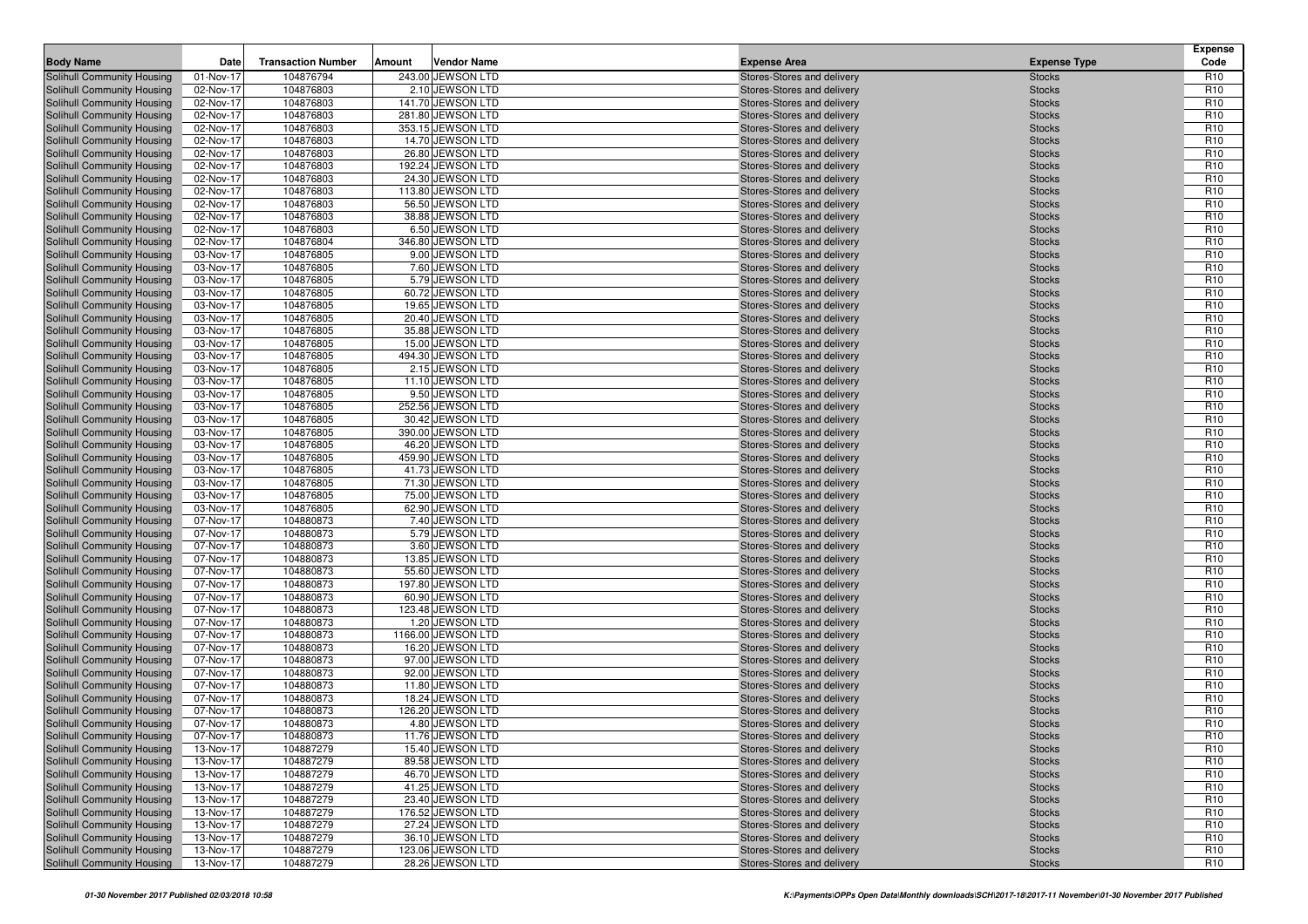| <b>Body Name</b>                                         | Date                   | <b>Transaction Number</b> | Amount | <b>Vendor Name</b>                    | <b>Expense Area</b>                                      | <b>Expense Type</b>            | <b>Expense</b><br>Code             |
|----------------------------------------------------------|------------------------|---------------------------|--------|---------------------------------------|----------------------------------------------------------|--------------------------------|------------------------------------|
| Solihull Community Housing                               | 13-Nov-17              | 104887279                 |        | 56.00 JEWSON LTD                      | Stores-Stores and delivery                               | <b>Stocks</b>                  | R <sub>10</sub>                    |
| Solihull Community Housing                               | 13-Nov-17              | 104887279                 |        | 187.40 JEWSON LTD                     | Stores-Stores and delivery                               | <b>Stocks</b>                  | R <sub>10</sub>                    |
| Solihull Community Housing                               | 13-Nov-17              | 104887279                 |        | 41.40 JEWSON LTD                      | Stores-Stores and delivery                               | <b>Stocks</b>                  | R <sub>10</sub>                    |
| Solihull Community Housing                               | 13-Nov-17              | 104887279                 |        | 69.00 JEWSON LTD                      | Stores-Stores and delivery                               | <b>Stocks</b>                  | R <sub>10</sub>                    |
| Solihull Community Housing                               | 13-Nov-17              | 104887279                 |        | 11.50 JEWSON LTD                      | Stores-Stores and delivery                               | <b>Stocks</b>                  | R <sub>10</sub>                    |
| Solihull Community Housing                               | 08-Nov-17              | 104880874                 |        | 260.36 JEWSON LTD                     | Stores-Stores and delivery                               | <b>Stocks</b>                  | R <sub>10</sub>                    |
| Solihull Community Housing                               | 08-Nov-17              | 104880877                 |        | 635.70 JEWSON LTD                     | Stores-Stores and delivery                               | <b>Stocks</b>                  | R <sub>10</sub>                    |
| Solihull Community Housing                               | 08-Nov-17              | 104880877                 |        | 2.95 JEWSON LTD                       | Stores-Stores and delivery                               | <b>Stocks</b>                  | R <sub>10</sub>                    |
| Solihull Community Housing                               | 10-Nov-17              | 104887281                 |        | 62.24 JEWSON LTD                      | Stores-Stores and delivery                               | <b>Stocks</b>                  | R <sub>10</sub>                    |
| Solihull Community Housing                               | 10-Nov-17              | 104887281                 |        | 38.10 JEWSON LTD                      | Stores-Stores and delivery                               | <b>Stocks</b>                  | R <sub>10</sub>                    |
| Solihull Community Housing                               | 10-Nov-17              | 104887281                 |        | 67.35 JEWSON LTD                      | Stores-Stores and delivery                               | <b>Stocks</b>                  | R <sub>10</sub>                    |
| Solihull Community Housing                               | 10-Nov-17              | 104887281                 |        | 19.83 JEWSON LTD                      | Stores-Stores and delivery                               | <b>Stocks</b>                  | R <sub>10</sub>                    |
| Solihull Community Housing                               | 10-Nov-17              | 104887281                 |        | 85.50 JEWSON LTD                      | Stores-Stores and delivery                               | <b>Stocks</b>                  | R <sub>10</sub>                    |
| Solihull Community Housing                               | 10-Nov-17              | 104887281                 |        | 10.00 JEWSON LTD                      | Stores-Stores and delivery                               | <b>Stocks</b>                  | R <sub>10</sub>                    |
| Solihull Community Housing                               | 10-Nov-17              | 104887281                 |        | 26.40 JEWSON LTD                      | Stores-Stores and delivery                               | <b>Stocks</b>                  | R <sub>10</sub>                    |
| Solihull Community Housing                               | 10-Nov-17              | 104887281                 |        | 93.70 JEWSON LTD                      | Stores-Stores and delivery                               | <b>Stocks</b>                  | R <sub>10</sub>                    |
| Solihull Community Housing                               | 10-Nov-17              | 104887281                 |        | 13.32 JEWSON LTD                      | Stores-Stores and delivery                               | <b>Stocks</b>                  | R <sub>10</sub><br>R <sub>10</sub> |
| Solihull Community Housing                               | 10-Nov-17              | 104887281<br>104887281    |        | 50.00 JEWSON LTD<br>705.00 JEWSON LTD | Stores-Stores and delivery                               | <b>Stocks</b>                  | R <sub>10</sub>                    |
| Solihull Community Housing<br>Solihull Community Housing | 10-Nov-17<br>10-Nov-17 | 104887281                 |        | 133.50 JEWSON LTD                     | Stores-Stores and delivery<br>Stores-Stores and delivery | <b>Stocks</b><br><b>Stocks</b> | R <sub>10</sub>                    |
| Solihull Community Housing                               | 10-Nov-17              | 104887281                 |        | 78.75 JEWSON LTD                      | Stores-Stores and delivery                               | <b>Stocks</b>                  | R <sub>10</sub>                    |
| Solihull Community Housing                               | 10-Nov-17              | 104887281                 |        | 54.80 JEWSON LTD                      | Stores-Stores and delivery                               | <b>Stocks</b>                  | R <sub>10</sub>                    |
| Solihull Community Housing                               | 10-Nov-17              | 104887281                 |        | 72.36 JEWSON LTD                      | Stores-Stores and delivery                               | <b>Stocks</b>                  | R <sub>10</sub>                    |
| Solihull Community Housing                               | 10-Nov-17              | 104887281                 |        | 38.04 JEWSON LTD                      | Stores-Stores and delivery                               | <b>Stocks</b>                  | R <sub>10</sub>                    |
| Solihull Community Housing                               | 10-Nov-17              | 104887281                 |        | 48.00 JEWSON LTD                      | Stores-Stores and delivery                               | <b>Stocks</b>                  | R <sub>10</sub>                    |
| Solihull Community Housing                               | 10-Nov-17              | 104887281                 |        | 9.00 JEWSON LTD                       | Stores-Stores and delivery                               | <b>Stocks</b>                  | R <sub>10</sub>                    |
| Solihull Community Housing                               | 10-Nov-17              | 104887281                 |        | 143.10 JEWSON LTD                     | Stores-Stores and delivery                               | <b>Stocks</b>                  | R <sub>10</sub>                    |
| Solihull Community Housing                               | 10-Nov-17              | 104887281                 |        | 32.20 JEWSON LTD                      | Stores-Stores and delivery                               | <b>Stocks</b>                  | R <sub>10</sub>                    |
| Solihull Community Housing                               | 10-Nov-17              | 104887282                 |        | 320.00 JEWSON LTD                     | Stores-Stores and delivery                               | <b>Stocks</b>                  | R <sub>10</sub>                    |
| Solihull Community Housing                               | 10-Nov-17              | 104887283                 |        | 179.32 JEWSON LTD                     | Stores-Stores and delivery                               | <b>Stocks</b>                  | R <sub>10</sub>                    |
| Solihull Community Housing                               | 10-Nov-17              | 104887283                 |        | 239.10 JEWSON LTD                     | Stores-Stores and delivery                               | <b>Stocks</b>                  | R <sub>10</sub>                    |
| Solihull Community Housing                               | 10-Nov-17              | 104887284                 |        | 36.66 JEWSON LTD                      | Stores-Stores and delivery                               | <b>Stocks</b>                  | R <sub>10</sub>                    |
| Solihull Community Housing                               | 10-Nov-17              | 104887284                 |        | 15.10 JEWSON LTD                      | Stores-Stores and delivery                               | <b>Stocks</b>                  | R <sub>10</sub>                    |
| Solihull Community Housing                               | 10-Nov-17              | 104887284                 |        | 9.00 JEWSON LTD                       | Stores-Stores and delivery                               | <b>Stocks</b>                  | R <sub>10</sub>                    |
| Solihull Community Housing                               | 10-Nov-17              | 104887284                 |        | 15.40 JEWSON LTD                      | Stores-Stores and delivery                               | <b>Stocks</b>                  | R <sub>10</sub>                    |
| Solihull Community Housing                               | 10-Nov-17              | 104887284                 |        | 8.50 JEWSON LTD                       | Stores-Stores and delivery                               | <b>Stocks</b>                  | R <sub>10</sub>                    |
| Solihull Community Housing                               | 10-Nov-17              | 104887284                 |        | 30.60 JEWSON LTD                      | Stores-Stores and delivery                               | <b>Stocks</b>                  | R <sub>10</sub>                    |
| Solihull Community Housing                               | 10-Nov-17              | 104887284                 |        | 90.00 JEWSON LTD                      | Stores-Stores and delivery                               | <b>Stocks</b>                  | R <sub>10</sub>                    |
| Solihull Community Housing                               | 10-Nov-17              | 104887284                 |        | 281.80 JEWSON LTD                     | Stores-Stores and delivery                               | <b>Stocks</b>                  | R <sub>10</sub>                    |
| Solihull Community Housing                               | 10-Nov-17              | 104887284                 |        | 123.00 JEWSON LTD                     | Stores-Stores and delivery                               | <b>Stocks</b>                  | R <sub>10</sub>                    |
| Solihull Community Housing                               | 10-Nov-17              | 104887284                 |        | 5.19 JEWSON LTD                       | Stores-Stores and delivery                               | <b>Stocks</b>                  | R <sub>10</sub>                    |
| Solihull Community Housing<br>Solihull Community Housing | 10-Nov-17<br>10-Nov-17 | 104887284<br>104887284    |        | 13.17 JEWSON LTD<br>101.65 JEWSON LTD | Stores-Stores and delivery<br>Stores-Stores and delivery | <b>Stocks</b><br><b>Stocks</b> | R <sub>10</sub><br>R <sub>10</sub> |
| Solihull Community Housing                               | 10-Nov-17              | 104887284                 |        | 100.00 JEWSON LTD                     | Stores-Stores and delivery                               | <b>Stocks</b>                  | R <sub>10</sub>                    |
| Solihull Community Housing                               | 10-Nov-17              | 104887284                 |        | 62.40 JEWSON LTD                      | Stores-Stores and delivery                               | <b>Stocks</b>                  | R <sub>10</sub>                    |
| Solihull Community Housing                               | 10-Nov-17              | 104887284                 |        | 172.85 JEWSON LTD                     | Stores-Stores and delivery                               | <b>Stocks</b>                  | R <sub>10</sub>                    |
| Solihull Community Housing                               | 10-Nov-17              | 104887284                 |        | 36.30 JEWSON LTD                      | Stores-Stores and delivery                               | <b>Stocks</b>                  | R <sub>10</sub>                    |
| Solihull Community Housing                               | 10-Nov-17              | 104887284                 |        | 1.60 JEWSON LTD                       | Stores-Stores and delivery                               | <b>Stocks</b>                  | R <sub>10</sub>                    |
| Solihull Community Housing                               | 10-Nov-17              | 104887284                 |        | 27.90 JEWSON LTD                      | Stores-Stores and delivery                               | <b>Stocks</b>                  | R <sub>10</sub>                    |
| Solihull Community Housing                               | 10-Nov-17              | 104887284                 |        | 126.20 JEWSON LTD                     | Stores-Stores and delivery                               | <b>Stocks</b>                  | R <sub>10</sub>                    |
| Solihull Community Housing                               | 10-Nov-17              | 104887284                 |        | 26.95 JEWSON LTD                      | Stores-Stores and delivery                               | <b>Stocks</b>                  | R <sub>10</sub>                    |
| <b>Solihull Community Housing</b>                        | 10-Nov-17              | 104887284                 |        | 246.90 JEWSON LTD                     | Stores-Stores and delivery                               | <b>Stocks</b>                  | R <sub>10</sub>                    |
| Solihull Community Housing                               | 13-Nov-17              | 104887290                 |        | 115.63 JEWSON LTD                     | Stores-Stores and delivery                               | <b>Stocks</b>                  | R <sub>10</sub>                    |
| Solihull Community Housing                               | 13-Nov-17              | 104887290                 |        | 5.40 JEWSON LTD                       | Stores-Stores and delivery                               | <b>Stocks</b>                  | R <sub>10</sub>                    |
| Solihull Community Housing                               | 13-Nov-17              | 104887290                 |        | 13.20 JEWSON LTD                      | Stores-Stores and delivery                               | <b>Stocks</b>                  | R <sub>10</sub>                    |
| Solihull Community Housing                               | 13-Nov-17              | 104887290                 |        | 90.00 JEWSON LTD                      | Stores-Stores and delivery                               | <b>Stocks</b>                  | R <sub>10</sub>                    |
| Solihull Community Housing                               | 13-Nov-17              | 104887290                 |        | 172.60 JEWSON LTD                     | Stores-Stores and delivery                               | <b>Stocks</b>                  | R <sub>10</sub>                    |
| Solihull Community Housing                               | 13-Nov-17              | 104887290                 |        | 84.36 JEWSON LTD                      | Stores-Stores and delivery                               | <b>Stocks</b>                  | R <sub>10</sub>                    |
| Solihull Community Housing                               | 13-Nov-17              | 104887290                 |        | 55.60 JEWSON LTD                      | Stores-Stores and delivery                               | <b>Stocks</b>                  | R <sub>10</sub>                    |
| Solihull Community Housing                               | 13-Nov-17              | 104887290                 |        | 65.00 JEWSON LTD                      | Stores-Stores and delivery                               | <b>Stocks</b>                  | R <sub>10</sub>                    |
| Solihull Community Housing                               | 13-Nov-17              | 104887290                 |        | 60.90 JEWSON LTD                      | Stores-Stores and delivery                               | <b>Stocks</b>                  | R <sub>10</sub>                    |
| Solihull Community Housing                               | 13-Nov-17              | 104887290                 |        | 11.76 JEWSON LTD                      | Stores-Stores and delivery                               | <b>Stocks</b>                  | R <sub>10</sub>                    |
| Solihull Community Housing                               | 13-Nov-17              | 104887290                 |        | 17.25 JEWSON LTD                      | Stores-Stores and delivery                               | <b>Stocks</b>                  | R <sub>10</sub>                    |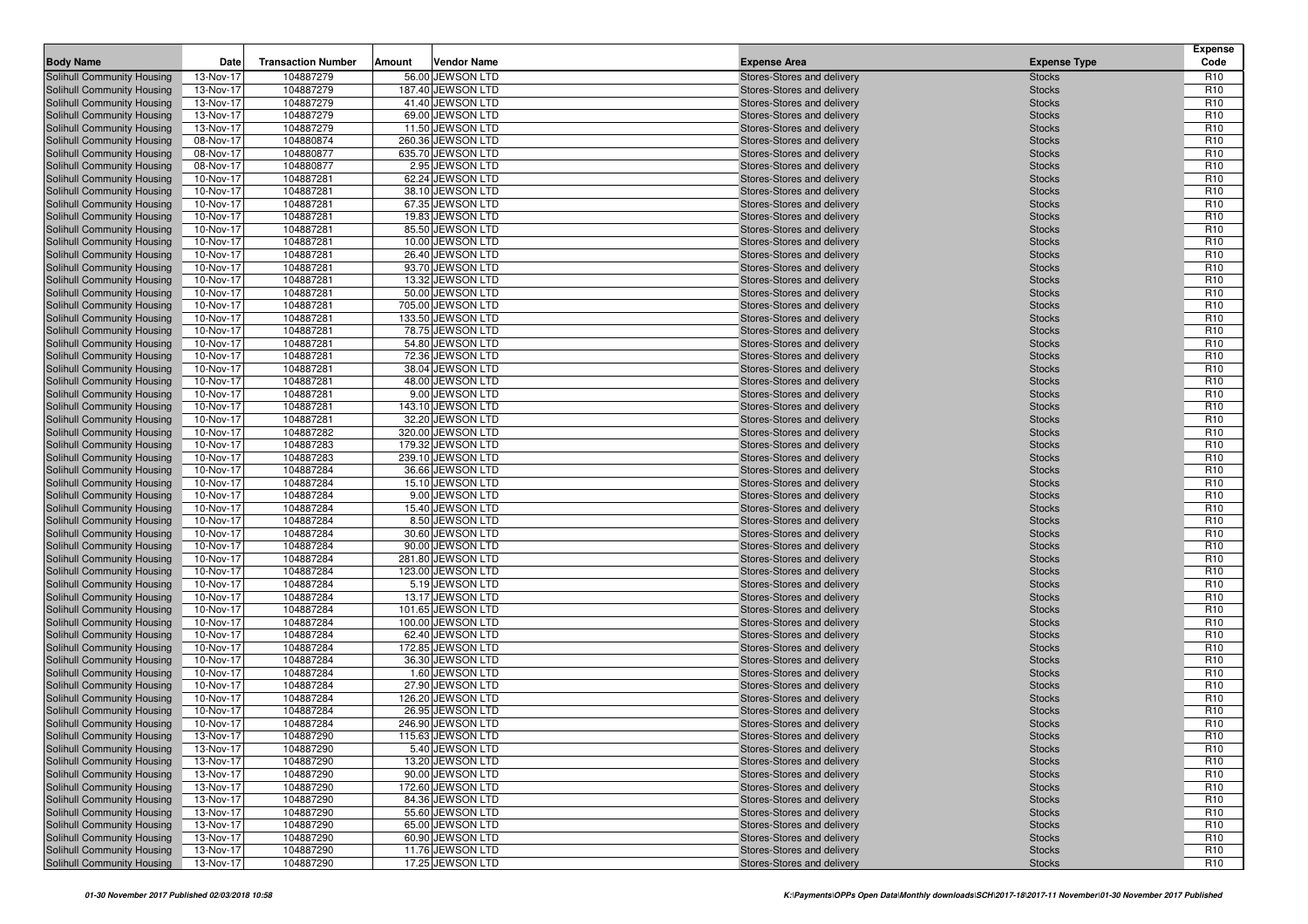| <b>Body Name</b>                                         | Date                   | <b>Transaction Number</b> | Amount | <b>Vendor Name</b>                   | <b>Expense Area</b>                                      | <b>Expense Type</b>            | <b>Expense</b><br>Code             |
|----------------------------------------------------------|------------------------|---------------------------|--------|--------------------------------------|----------------------------------------------------------|--------------------------------|------------------------------------|
| Solihull Community Housing                               | 13-Nov-17              | 104887290                 |        | 123.40 JEWSON LTD                    | Stores-Stores and delivery                               | <b>Stocks</b>                  | R <sub>10</sub>                    |
| Solihull Community Housing                               | 13-Nov-17              | 104887290                 |        | 31.04 JEWSON LTD                     | Stores-Stores and delivery                               | <b>Stocks</b>                  | R <sub>10</sub>                    |
| Solihull Community Housing                               | 13-Nov-17              | 104887290                 |        | 167.10 JEWSON LTD                    | Stores-Stores and delivery                               | <b>Stocks</b>                  | R <sub>10</sub>                    |
| Solihull Community Housing                               | 13-Nov-17              | 104887290                 |        | 163.60 JEWSON LTD                    | Stores-Stores and delivery                               | <b>Stocks</b>                  | R <sub>10</sub>                    |
| Solihull Community Housing                               | 13-Nov-17              | 104887290                 |        | 187.40 JEWSON LTD                    | Stores-Stores and delivery                               | <b>Stocks</b>                  | R <sub>10</sub>                    |
| Solihull Community Housing                               | 13-Nov-17              | 104887290                 |        | 64.45 JEWSON LTD                     | Stores-Stores and delivery                               | <b>Stocks</b>                  | R <sub>10</sub>                    |
| Solihull Community Housing                               | 13-Nov-17              | 104887290                 |        | 38.67 JEWSON LTD                     | Stores-Stores and delivery                               | <b>Stocks</b>                  | R <sub>10</sub>                    |
| Solihull Community Housing                               | 13-Nov-17              | 104887290                 |        | 975.00 JEWSON LTD                    | Stores-Stores and delivery                               | <b>Stocks</b>                  | R <sub>10</sub>                    |
| Solihull Community Housing                               | 13-Nov-17              | 104887290                 |        | 6.50 JEWSON LTD                      | Stores-Stores and delivery                               | <b>Stocks</b>                  | R <sub>10</sub>                    |
| Solihull Community Housing                               | 13-Nov-17              | 104887290                 |        | 186.20 JEWSON LTD                    | Stores-Stores and delivery                               | <b>Stocks</b>                  | R <sub>10</sub>                    |
| Solihull Community Housing                               | 13-Nov-17              | 104887290                 |        | 243.00 JEWSON LTD                    | Stores-Stores and delivery                               | <b>Stocks</b>                  | R <sub>10</sub>                    |
| Solihull Community Housing                               | 14-Nov-17              | 104901315                 |        | 282.40 JEWSON LTD                    | Stores-Stores and delivery                               | <b>Stocks</b>                  | R <sub>10</sub>                    |
| Solihull Community Housing                               | 14-Nov-17              | 104901316                 |        | 244.50 JEWSON LTD                    | Stores-Stores and delivery                               | <b>Stocks</b>                  | R <sub>10</sub>                    |
| Solihull Community Housing                               | 14-Nov-17              | 104901316                 |        | 19.00 JEWSON LTD                     | Stores-Stores and delivery                               | <b>Stocks</b>                  | R <sub>10</sub>                    |
| Solihull Community Housing                               | 14-Nov-17              | 104901318                 |        | 28.80 JEWSON LTD                     | Stores-Stores and delivery                               | <b>Stocks</b>                  | R <sub>10</sub>                    |
| Solihull Community Housing                               | 14-Nov-17              | 104901318                 |        | 21.40 JEWSON LTD                     | Stores-Stores and delivery                               | <b>Stocks</b>                  | R <sub>10</sub>                    |
| Solihull Community Housing                               | 14-Nov-17              | 104901318                 |        | 25.10 JEWSON LTD                     | Stores-Stores and delivery                               | <b>Stocks</b>                  | R <sub>10</sub><br>R <sub>10</sub> |
| Solihull Community Housing                               | 14-Nov-17              | 104901318<br>104901318    |        | 10.76 JEWSON LTD<br>48.70 JEWSON LTD | Stores-Stores and delivery                               | <b>Stocks</b>                  | R <sub>10</sub>                    |
| Solihull Community Housing<br>Solihull Community Housing | 14-Nov-17<br>14-Nov-17 | 104901318                 |        | 15.00 JEWSON LTD                     | Stores-Stores and delivery<br>Stores-Stores and delivery | <b>Stocks</b><br><b>Stocks</b> | R <sub>10</sub>                    |
| Solihull Community Housing                               | 14-Nov-17              | 104901318                 |        | 49.88 JEWSON LTD                     | Stores-Stores and delivery                               | <b>Stocks</b>                  | R <sub>10</sub>                    |
| Solihull Community Housing                               | 14-Nov-17              | 104901318                 |        | 27.00 JEWSON LTD                     | Stores-Stores and delivery                               | <b>Stocks</b>                  | R <sub>10</sub>                    |
| Solihull Community Housing                               | 14-Nov-17              | 104901318                 |        | 192.24 JEWSON LTD                    | Stores-Stores and delivery                               | <b>Stocks</b>                  | R <sub>10</sub>                    |
| Solihull Community Housing                               | 14-Nov-17              | 104901318                 |        | 8.00 JEWSON LTD                      | Stores-Stores and delivery                               | <b>Stocks</b>                  | R <sub>10</sub>                    |
| Solihull Community Housing                               | 14-Nov-17              | 104901318                 |        | 6.00 JEWSON LTD                      | Stores-Stores and delivery                               | <b>Stocks</b>                  | R <sub>10</sub>                    |
| Solihull Community Housing                               | 14-Nov-17              | 104901318                 |        | 56.50 JEWSON LTD                     | Stores-Stores and delivery                               | <b>Stocks</b>                  | R <sub>10</sub>                    |
| Solihull Community Housing                               | 14-Nov-17              | 104901318                 |        | 43.20 JEWSON LTD                     | Stores-Stores and delivery                               | <b>Stocks</b>                  | R <sub>10</sub>                    |
| Solihull Community Housing                               | 15-Nov-17              | 104901332                 |        | 70.85 JEWSON LTD                     | Stores-Stores and delivery                               | <b>Stocks</b>                  | R <sub>10</sub>                    |
| Solihull Community Housing                               | 15-Nov-17              | 104901332                 |        | 87.40 JEWSON LTD                     | Stores-Stores and delivery                               | <b>Stocks</b>                  | R <sub>10</sub>                    |
| Solihull Community Housing                               | 15-Nov-17              | 104901332                 |        | 260.36 JEWSON LTD                    | Stores-Stores and delivery                               | <b>Stocks</b>                  | R <sub>10</sub>                    |
| Solihull Community Housing                               | 15-Nov-17              | 104901332                 |        | 103.35 JEWSON LTD                    | Stores-Stores and delivery                               | <b>Stocks</b>                  | R <sub>10</sub>                    |
| Solihull Community Housing                               | 15-Nov-17              | 104901332                 |        | 123.06 JEWSON LTD                    | Stores-Stores and delivery                               | <b>Stocks</b>                  | R <sub>10</sub>                    |
| Solihull Community Housing                               | 15-Nov-17              | 104901332                 |        | 75.24 JEWSON LTD                     | Stores-Stores and delivery                               | <b>Stocks</b>                  | R <sub>10</sub>                    |
| Solihull Community Housing                               | 15-Nov-17              | 104901332                 |        | 6.00 JEWSON LTD                      | Stores-Stores and delivery                               | <b>Stocks</b>                  | R <sub>10</sub>                    |
| Solihull Community Housing                               | 15-Nov-17              | 104901332                 |        | 113.80 JEWSON LTD                    | Stores-Stores and delivery                               | <b>Stocks</b>                  | R <sub>10</sub>                    |
| Solihull Community Housing                               | 15-Nov-17              | 104901332                 |        | 3.80 JEWSON LTD                      | Stores-Stores and delivery                               | <b>Stocks</b>                  | R <sub>10</sub>                    |
| Solihull Community Housing                               | 15-Nov-17              | 104901332                 |        | 62.10 JEWSON LTD                     | Stores-Stores and delivery                               | <b>Stocks</b>                  | R <sub>10</sub>                    |
| Solihull Community Housing                               | 15-Nov-17              | 104901332                 |        | 390.00 JEWSON LTD                    | Stores-Stores and delivery                               | <b>Stocks</b>                  | R <sub>10</sub>                    |
| Solihull Community Housing                               | 15-Nov-17              | 104901332                 |        | 56.50 JEWSON LTD                     | Stores-Stores and delivery                               | <b>Stocks</b>                  | R <sub>10</sub>                    |
| Solihull Community Housing                               | 15-Nov-17              | 104901332                 |        | 28.20 JEWSON LTD                     | Stores-Stores and delivery                               | <b>Stocks</b>                  | R <sub>10</sub>                    |
| Solihull Community Housing                               | 15-Nov-17              | 104901332                 |        | 35.00 JEWSON LTD                     | Stores-Stores and delivery                               | <b>Stocks</b>                  | R <sub>10</sub>                    |
| Solihull Community Housing<br>Solihull Community Housing | 15-Nov-17<br>15-Nov-17 | 104901332<br>104901332    |        | 8.00 JEWSON LTD<br>15.30 JEWSON LTD  | Stores-Stores and delivery<br>Stores-Stores and delivery | <b>Stocks</b><br><b>Stocks</b> | R <sub>10</sub><br>R <sub>10</sub> |
| Solihull Community Housing                               | 15-Nov-17              | 104901332                 |        | 19.00 JEWSON LTD                     | Stores-Stores and delivery                               | <b>Stocks</b>                  | R <sub>10</sub>                    |
| Solihull Community Housing                               | 15-Nov-17              | 104901332                 |        | 24.32 JEWSON LTD                     | Stores-Stores and delivery                               | <b>Stocks</b>                  | R <sub>10</sub>                    |
| Solihull Community Housing                               | 15-Nov-17              | 104901332                 |        | 26.35 JEWSON LTD                     | Stores-Stores and delivery                               | <b>Stocks</b>                  | R <sub>10</sub>                    |
| Solihull Community Housing                               | 16-Nov-17              | 104901336                 |        | 519.54 JEWSON LTD                    | Stores-Stores and delivery                               | <b>Stocks</b>                  | R <sub>10</sub>                    |
| Solihull Community Housing                               | 16-Nov-17              | 104901342                 |        | 76.56 JEWSON LTD                     | Stores-Stores and delivery                               | <b>Stocks</b>                  | R <sub>10</sub>                    |
| Solihull Community Housing                               | 16-Nov-17              | 104901342                 |        | 89.58 JEWSON LTD                     | Stores-Stores and delivery                               | <b>Stocks</b>                  | R <sub>10</sub>                    |
| Solihull Community Housing                               | 16-Nov-17              | 104901342                 |        | 75.60 JEWSON LTD                     | Stores-Stores and delivery                               | <b>Stocks</b>                  | R <sub>10</sub>                    |
| Solihull Community Housing                               | 16-Nov-17              | 104901342                 |        | 275.40 JEWSON LTD                    | Stores-Stores and delivery                               | <b>Stocks</b>                  | R <sub>10</sub>                    |
| <b>Solihull Community Housing</b>                        | 16-Nov-17              | 104901342                 |        | 62.10 JEWSON LTD                     | Stores-Stores and delivery                               | <b>Stocks</b>                  | R <sub>10</sub>                    |
| Solihull Community Housing                               | 16-Nov-17              | 104901342                 |        | 3.60 JEWSON LTD                      | Stores-Stores and delivery                               | <b>Stocks</b>                  | R <sub>10</sub>                    |
| Solihull Community Housing                               | 16-Nov-17              | 104901342                 |        | 79.20 JEWSON LTD                     | Stores-Stores and delivery                               | <b>Stocks</b>                  | R <sub>10</sub>                    |
| Solihull Community Housing                               | 16-Nov-17              | 104901342                 |        | 89.50 JEWSON LTD                     | Stores-Stores and delivery                               | <b>Stocks</b>                  | R <sub>10</sub>                    |
| Solihull Community Housing                               | 16-Nov-17              | 104901342                 |        | 27.20 JEWSON LTD                     | Stores-Stores and delivery                               | <b>Stocks</b>                  | R <sub>10</sub>                    |
| Solihull Community Housing                               | 16-Nov-17              | 104901342                 |        | 12.40 JEWSON LTD                     | Stores-Stores and delivery                               | <b>Stocks</b>                  | R <sub>10</sub>                    |
| Solihull Community Housing                               | 16-Nov-17              | 104901342                 |        | 28.50 JEWSON LTD                     | Stores-Stores and delivery                               | <b>Stocks</b>                  | R <sub>10</sub>                    |
| Solihull Community Housing                               | 16-Nov-17              | 104901342                 |        | 13.50 JEWSON LTD                     | Stores-Stores and delivery                               | <b>Stocks</b>                  | R <sub>10</sub>                    |
| Solihull Community Housing                               | 16-Nov-17              | 104901342                 |        | 196.70 JEWSON LTD                    | Stores-Stores and delivery                               | <b>Stocks</b>                  | R <sub>10</sub>                    |
| Solihull Community Housing                               | 16-Nov-17              | 104901342                 |        | 48.86 JEWSON LTD                     | Stores-Stores and delivery                               | <b>Stocks</b>                  | R <sub>10</sub>                    |
| Solihull Community Housing                               | 16-Nov-17              | 104901342                 |        | 56.00 JEWSON LTD                     | Stores-Stores and delivery                               | <b>Stocks</b>                  | R <sub>10</sub>                    |
| Solihull Community Housing                               | 16-Nov-17              | 104901342                 |        | 77.70 JEWSON LTD                     | Stores-Stores and delivery                               | <b>Stocks</b>                  | R <sub>10</sub>                    |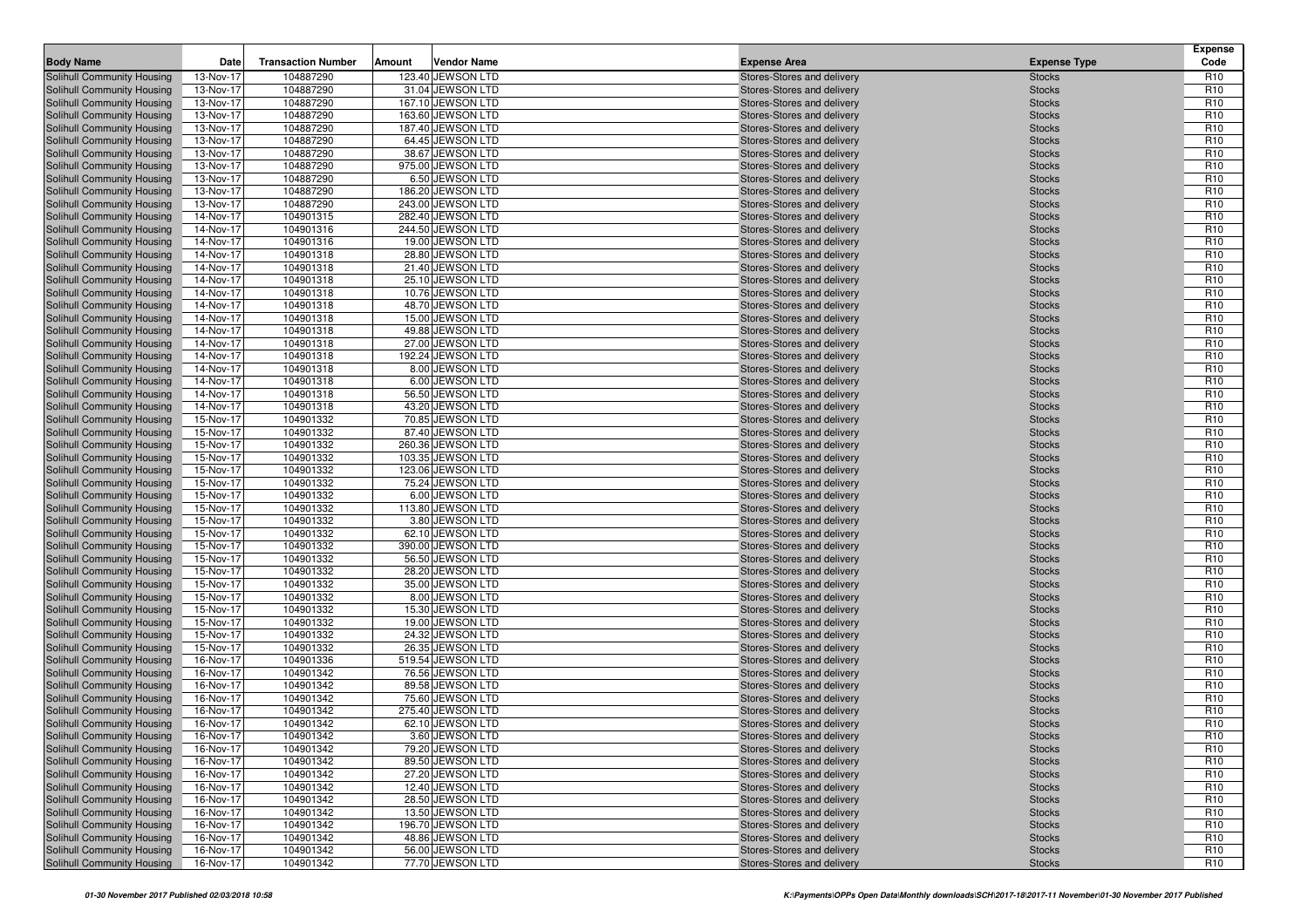| <b>Body Name</b>                                         | Date                   | <b>Transaction Number</b> | Amount | <b>Vendor Name</b>                              | <b>Expense Area</b>                                                                                              | <b>Expense Type</b>                                            | <b>Expense</b><br>Code        |
|----------------------------------------------------------|------------------------|---------------------------|--------|-------------------------------------------------|------------------------------------------------------------------------------------------------------------------|----------------------------------------------------------------|-------------------------------|
| Solihull Community Housing                               | 16-Nov-17              | 104901342                 |        | 186.20 JEWSON LTD                               | Stores-Stores and delivery                                                                                       | <b>Stocks</b>                                                  | R <sub>10</sub>               |
| Solihull Community Housing                               | 16-Nov-17              | 104901342                 |        | 92.00 JEWSON LTD                                | Stores-Stores and delivery                                                                                       | <b>Stocks</b>                                                  | R <sub>10</sub>               |
| Solihull Community Housing                               | 16-Nov-17              | 104901342                 |        | 38.20 JEWSON LTD                                | Stores-Stores and delivery                                                                                       | <b>Stocks</b>                                                  | R <sub>10</sub>               |
| Solihull Community Housing                               | 16-Nov-17              | 104901342                 |        | 20.95 JEWSON LTD                                | Stores-Stores and delivery                                                                                       | <b>Stocks</b>                                                  | R <sub>10</sub>               |
| Solihull Community Housing                               | 16-Nov-17              | 104901342                 |        | 62.90 JEWSON LTD                                | Stores-Stores and delivery                                                                                       | <b>Stocks</b>                                                  | R <sub>10</sub>               |
| Solihull Community Housing                               | 16-Nov-17              | 104901342                 |        | 69.00 JEWSON LTD                                | Stores-Stores and delivery                                                                                       | <b>Stocks</b>                                                  | R <sub>10</sub>               |
| Solihull Community Housing                               | 16-Nov-17              | 104901342                 |        | 192.40 JEWSON LTD                               | Stores-Stores and delivery                                                                                       | <b>Stocks</b>                                                  | R <sub>10</sub>               |
| Solihull Community Housing                               | 16-Nov-17              | 104901344                 |        | 529.75 JEWSON LTD                               | Stores-Stores and delivery                                                                                       | <b>Stocks</b>                                                  | R <sub>10</sub>               |
| Solihull Community Housing                               | 16-Nov-17              | 104901344                 |        | 37.95 JEWSON LTD                                | Stores-Stores and delivery                                                                                       | <b>Stocks</b>                                                  | R <sub>10</sub>               |
| Solihull Community Housing                               | 16-Nov-17              | 104901344                 |        | 400.00 JEWSON LTD                               | Stores-Stores and delivery                                                                                       | <b>Stocks</b>                                                  | R <sub>10</sub>               |
| Solihull Community Housing                               | 16-Nov-17              | 104901344                 |        | 124.95 JEWSON LTD                               | Stores-Stores and delivery                                                                                       | <b>Stocks</b>                                                  | R <sub>10</sub>               |
| Solihull Community Housing                               | 14-Nov-17              | 104901349                 |        | 268.15 JEWSON LTD                               | Stores-Stores and delivery                                                                                       | <b>Stocks</b>                                                  | R <sub>10</sub>               |
| Solihull Community Housing                               | 01-Nov-17              | 104868314                 |        | 350.00 JEWSON LTD                               | Stores-Stores and delivery                                                                                       | <b>Stocks</b>                                                  | R <sub>10</sub>               |
| Solihull Community Housing                               | 15-Nov-17              | 104901352                 |        | 631.59 JEWSON LTD                               | Stores-Stores and delivery                                                                                       | <b>Stocks</b>                                                  | R <sub>10</sub>               |
| Solihull Community Housing                               | 08-Nov-17              | 104880879                 |        | 6.60 JEWSON LTD                                 | Stores-Stores and delivery                                                                                       | <b>Stocks</b>                                                  | R <sub>10</sub>               |
| Solihull Community Housing                               | 08-Nov-17              | 104880879                 |        | 22.80 JEWSON LTD                                | Stores-Stores and delivery                                                                                       | <b>Stocks</b>                                                  | R <sub>10</sub>               |
| Solihull Community Housing                               | 08-Nov-17              | 104880879                 |        | 9.50 JEWSON LTD                                 | Stores-Stores and delivery                                                                                       | <b>Stocks</b>                                                  | R <sub>10</sub>               |
| Solihull Community Housing                               | 08-Nov-17              | 104880879                 |        | 130.40 JEWSON LTD                               | Stores-Stores and delivery                                                                                       | <b>Stocks</b>                                                  | R <sub>10</sub>               |
| Solihull Community Housing                               | 08-Nov-17              | 104880879                 |        | 56.88 JEWSON LTD                                | Stores-Stores and delivery                                                                                       | <b>Stocks</b>                                                  | R <sub>10</sub>               |
| Solihull Community Housing                               | 08-Nov-17              | 104880879                 |        | 11.60 JEWSON LTD                                | Stores-Stores and delivery                                                                                       | <b>Stocks</b>                                                  | R <sub>10</sub>               |
| Solihull Community Housing                               | 08-Nov-17              | 104880879                 |        | 18.40 JEWSON LTD                                | Stores-Stores and delivery                                                                                       | <b>Stocks</b>                                                  | R <sub>10</sub>               |
| Solihull Community Housing                               | 08-Nov-17              | 104880879                 |        | 8.60 JEWSON LTD                                 | Stores-Stores and delivery                                                                                       | <b>Stocks</b>                                                  | R <sub>10</sub>               |
| Solihull Community Housing                               | 08-Nov-17              | 104880879                 |        | 44.60 JEWSON LTD                                | Stores-Stores and delivery                                                                                       | <b>Stocks</b>                                                  | R <sub>10</sub>               |
| Solihull Community Housing                               | 08-Nov-17              | 104880879                 |        | 37.50 JEWSON LTD                                | Stores-Stores and delivery                                                                                       | <b>Stocks</b>                                                  | R <sub>10</sub>               |
| Solihull Community Housing                               | 16-Nov-17              | 104901353                 |        | 67.35 JEWSON LTD                                | Stores-Stores and delivery                                                                                       | <b>Stocks</b>                                                  | R <sub>10</sub>               |
| Solihull Community Housing                               | 16-Nov-17              | 104901353                 |        | 408.61 JEWSON LTD                               | Stores-Stores and delivery                                                                                       | <b>Stocks</b>                                                  | R <sub>10</sub>               |
| Solihull Community Housing                               | 16-Nov-17              | 104901353                 |        | 166.80 JEWSON LTD                               | Stores-Stores and delivery                                                                                       | <b>Stocks</b>                                                  | R <sub>10</sub>               |
| Solihull Community Housing                               | 16-Nov-17              | 104901353                 |        | 123.50 JEWSON LTD                               | Stores-Stores and delivery                                                                                       | <b>Stocks</b>                                                  | R <sub>10</sub>               |
| Solihull Community Housing                               | 16-Nov-17              | 104901353                 |        | 42.00 JEWSON LTD                                | Stores-Stores and delivery                                                                                       | <b>Stocks</b>                                                  | R <sub>10</sub>               |
| Solihull Community Housing                               | 16-Nov-17              | 104901353                 |        | 11.30 JEWSON LTD                                | Stores-Stores and delivery                                                                                       | <b>Stocks</b>                                                  | R <sub>10</sub>               |
| Solihull Community Housing                               | 16-Nov-17              | 104901353                 |        | 484.59 JEWSON LTD                               | Stores-Stores and delivery                                                                                       | <b>Stocks</b>                                                  | R <sub>10</sub>               |
| Solihull Community Housing                               | 16-Nov-17              | 104901353                 |        | 82.88 JEWSON LTD                                | Stores-Stores and delivery                                                                                       | <b>Stocks</b>                                                  | R <sub>10</sub>               |
| Solihull Community Housing                               | 16-Nov-17              | 104901353                 |        | 324.30 JEWSON LTD                               | Stores-Stores and delivery                                                                                       | <b>Stocks</b>                                                  | R <sub>10</sub>               |
| Solihull Community Housing                               | 15-Nov-17              | 104878697                 |        | 306.90 JLA TOTAL CARE LTD                       | <b>Laundry Service</b>                                                                                           | <b>Equipment Rental/Lease</b>                                  | D <sub>18</sub>               |
| Solihull Community Housing                               | 15-Nov-17              | 104878698                 |        | 558.00 JLA TOTAL CARE LTD                       | <b>Laundry Service</b>                                                                                           | <b>Equipment Rental/Lease</b>                                  | D <sub>18</sub>               |
| Solihull Community Housing                               | 28-Nov-17              | 104900500<br>104880176    |        | 2453.27 KELBEC CIVILS                           | <b>Tarmac &amp; Resurfacing Works</b>                                                                            | <b>Contractor Payments</b>                                     | <b>B70</b><br>D <sub>13</sub> |
| Solihull Community Housing                               | 15-Nov-17<br>27-Nov-17 | 104897793                 |        | 247.52 KILLGERM CHEMICALS LTD<br>942.00 LEGRAND | <b>Pest Control</b>                                                                                              | <b>Materials</b>                                               | D <sub>18</sub>               |
| Solihull Community Housing<br>Solihull Community Housing | 27-Nov-17              | 104897793                 |        | 1722.07 LEGRAND                                 | Wellbeing Service (inc. Handy Person & Garden Service)<br>Wellbeing Service (inc. Handy Person & Garden Service) | <b>Equipment Rental/Lease</b><br><b>Equipment Rental/Lease</b> | D <sub>18</sub>               |
| Solihull Community Housing                               | 27-Nov-17              | 104897799                 |        | 4304.69 LEGRAND                                 | Wellbeing Service (inc. Handy Person & Garden Service)                                                           | <b>Equipment Rental/Lease</b>                                  | D <sub>18</sub>               |
| Solihull Community Housing                               | 27-Nov-17              | 104897797                 |        | 3107.78 LEGRAND                                 | Wellbeing Service (inc. Handy Person & Garden Service)                                                           | <b>Equipment Rental/Lease</b>                                  | D <sub>18</sub>               |
| Solihull Community Housing                               | 27-Nov-17              | 104897800                 |        | 565.20 LEGRAND                                  | Wellbeing Service (inc. Handy Person & Garden Service)                                                           | Equipment Rental/Lease                                         | D <sub>18</sub>               |
| Solihull Community Housing                               | 28-Nov-17              | 104900481                 |        | 24917.45 LEX AUTOLEASE LIMITED                  | Client - Fleet Management                                                                                        | Vehicle Hire                                                   | C <sub>30</sub>               |
| Solihull Community Housing                               | 21-Nov-17              | 104885413                 |        | 300.90 LEX AUTOLEASE LIMITED                    | Client - Fleet Management                                                                                        | Vehicle service and repairs                                    | C60                           |
| Solihull Community Housing                               | 06-Nov-17              | 104867805                 |        | 5971.00 LIBERATA UK LIMITED                     | <b>Income Collection Team</b>                                                                                    | <b>Court Fees</b>                                              | D <sub>54</sub>               |
| Solihull Community Housing                               | 01-Nov-17              | 104872986                 |        | 264.52 LIFT & ENGINEERING SERVICES              | <b>Mechanical &amp; Electrical</b>                                                                               | <b>Utility Related Works</b>                                   | <b>B34</b>                    |
| Solihull Community Housing                               | 01-Nov-17              | 104873012                 |        | 425.00 LIFT & ENGINEERING SERVICES              | <b>Mechanical &amp; Electrical</b>                                                                               | <b>Utility Related Works</b>                                   | <b>B34</b>                    |
| Solihull Community Housing                               | 01-Nov-17              | 104881858                 |        | 7187.27 LIFT & ENGINEERING SERVICES             | <b>Mechanical &amp; Electrical</b>                                                                               | <b>Utility Related Works</b>                                   | <b>B34</b>                    |
| Solihull Community Housing                               | 01-Nov-17              | 104881859                 |        | 7187.27 LIFT & ENGINEERING SERVICES             | <b>Mechanical &amp; Electrical</b>                                                                               | <b>Utility Related Works</b>                                   | <b>B34</b>                    |
| Solihull Community Housing                               | 09-Nov-17              | 104881865                 |        | 303.52 LIFT & ENGINEERING SERVICES              | <b>Mechanical &amp; Electrical</b>                                                                               | <b>Utility Related Works</b>                                   | <b>B34</b>                    |
| Solihull Community Housing                               | 09-Nov-17              | 104881866                 |        | 325.05 LIFT & ENGINEERING SERVICES              | <b>Mechanical &amp; Electrical</b>                                                                               | <b>Utility Related Works</b>                                   | <b>B34</b>                    |
| <b>Solihull Community Housing</b>                        | 23-Nov-17              | 104895988                 |        | 208.81 LIFT & ENGINEERING SERVICES              | <b>Mechanical &amp; Electrical</b>                                                                               | <b>Utility Related Works</b>                                   | <b>B34</b>                    |
| Solihull Community Housing                               | 23-Nov-17              | 104895989                 |        | 208.81 LIFT & ENGINEERING SERVICES              | <b>Mechanical &amp; Electrical</b>                                                                               | <b>Utility Related Works</b>                                   | <b>B34</b>                    |
| Solihull Community Housing                               | 28-Nov-17              | 104900366                 |        | 282.75 MAN COMMERCIAL PROTECTION LTD            | Housing Aid & Homelessness                                                                                       | <b>Agency Staff</b>                                            | A60                           |
| Solihull Community Housing                               | 28-Nov-17              | 104900367                 |        | 380.25 MAN COMMERCIAL PROTECTION LTD            | <b>Housing Aid &amp; Homelessness</b>                                                                            | <b>Agency Staff</b>                                            | A60                           |
| Solihull Community Housing                               | 28-Nov-17              | 104900368                 |        | 360.75 MAN COMMERCIAL PROTECTION LTD            | <b>Housing Aid &amp; Homelessness</b>                                                                            | <b>Agency Staff</b>                                            | A60                           |
| Solihull Community Housing                               | 06-Nov-17              | 104867579                 |        | 18624.76 MAN COMMERCIAL PROTECTION LTD          | <b>CCTV</b>                                                                                                      | Security                                                       | <b>B43</b>                    |
| Solihull Community Housing                               | 06-Nov-17              | 104867574                 |        | 367.25 MAN COMMERCIAL PROTECTION LTD            | Housing Aid & Homelessness                                                                                       | <b>Agency Staff</b>                                            | A60                           |
| Solihull Community Housing                               | 06-Nov-17              | 104867577                 |        | 364.00 MAN COMMERCIAL PROTECTION LTD            | <b>Housing Aid &amp; Homelessness</b>                                                                            | <b>Agency Staff</b>                                            | A60                           |
| Solihull Community Housing                               | 14-Nov-17              | 104877559                 |        | 364.00 MAN COMMERCIAL PROTECTION LTD            | Housing Aid & Homelessness                                                                                       | <b>Agency Staff</b>                                            | A60                           |
| Solihull Community Housing                               | 21-Nov-17              | 104885322                 |        | 367.25 MAN COMMERCIAL PROTECTION LTD            | <b>Housing Aid &amp; Homelessness</b>                                                                            | <b>Agency Staff</b>                                            | A60                           |
| Solihull Community Housing                               | 27-Nov-17              | 104897801                 |        | 364.00 MAN COMMERCIAL PROTECTION LTD            | <b>Housing Aid &amp; Homelessness</b>                                                                            | <b>Agency Staff</b>                                            | A60                           |
| Solihull Community Housing                               | 30-Nov-17              | 104908816                 |        | 338.00 MAN COMMERCIAL PROTECTION LTD            | <b>Housing Aid &amp; Homelessness</b>                                                                            | <b>Agency Staff</b>                                            | A60                           |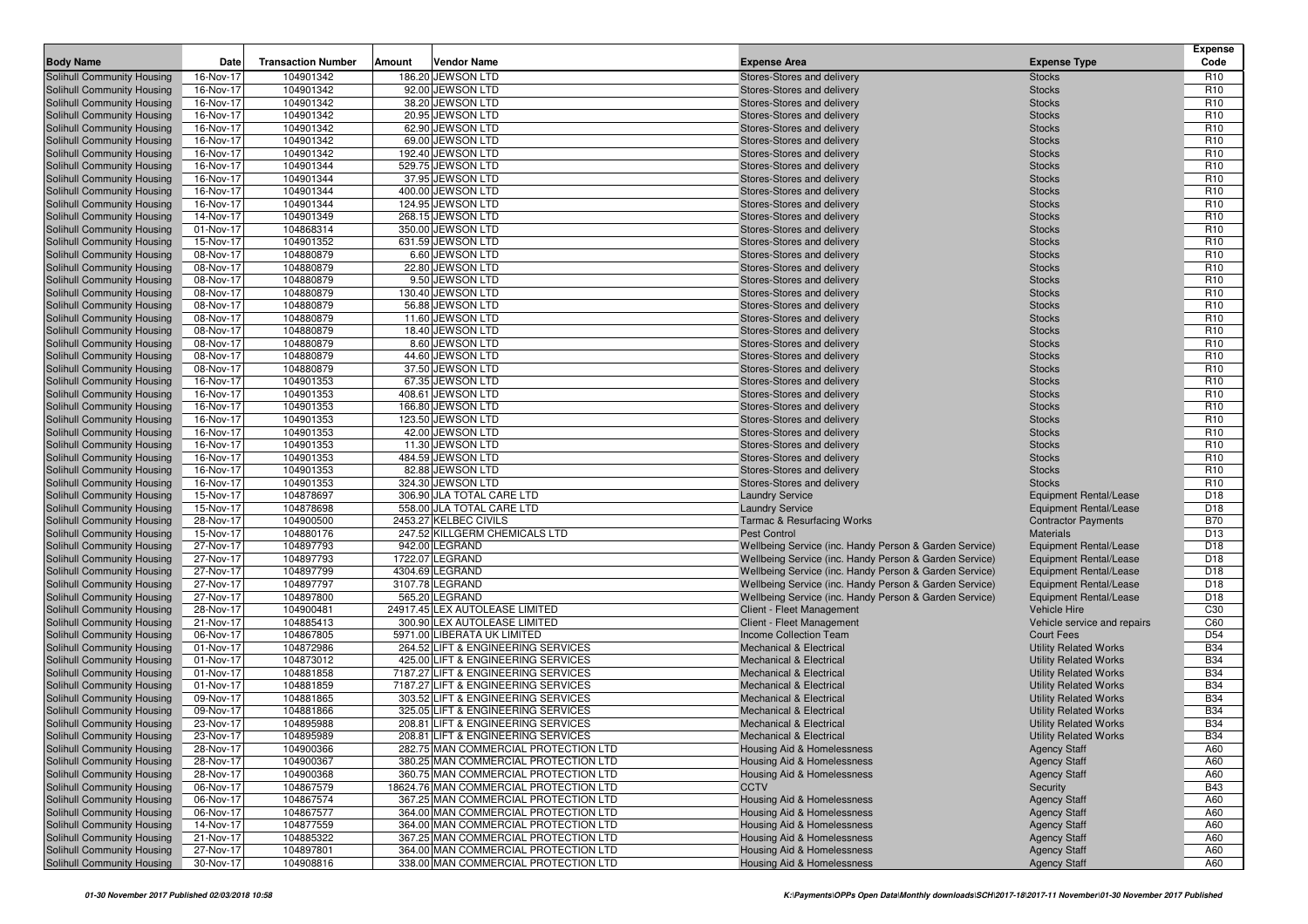| <b>Body Name</b>                                         | Date                   | <b>Transaction Number</b> | Amount | Vendor Name                                                      | <b>Expense Area</b>                                      | <b>Expense Type</b>               | <b>Expense</b><br>Code             |
|----------------------------------------------------------|------------------------|---------------------------|--------|------------------------------------------------------------------|----------------------------------------------------------|-----------------------------------|------------------------------------|
| Solihull Community Housing                               | 06-Nov-17              | 104866270                 |        | 21758.00 MITIE PROPERTY SERVICES MIDS LTD                        | <b>Cyclical Maintenance</b>                              | <b>Contractor Payments</b>        | <b>B70</b>                         |
| Solihull Community Housing                               | 10-Nov-17              | 104878703                 |        | 8728.69 MITIE PROPERTY SERVICES MIDS LTD                         | High Rise - Communal Decorating                          | <b>Contractor Payments</b>        | <b>B70</b>                         |
| Solihull Community Housing                               | 29-Nov-17              | 104908406                 |        | 8728.69 MITIE PROPERTY SERVICES MIDS LTD                         | High Rise - Communal Decorating                          | <b>Contractor Payments</b>        | <b>B70</b>                         |
| Solihull Community Housing                               | 01-Nov-17              | 104864481                 |        | 293.20 MORGAN HUNT UK LTD                                        | <b>Contact Centre</b>                                    | <b>Agency Staff</b>               | A60                                |
| Solihull Community Housing                               | 01-Nov-17              | 104864480                 |        | 436.14 MORGAN HUNT UK LTD                                        | <b>Contact Centre</b>                                    | <b>Agency Staff</b>               | A60                                |
| Solihull Community Housing                               | 02-Nov-17              | 104864706                 |        | 293.20 MORGAN HUNT UK LTD                                        | <b>Contact Centre</b>                                    | <b>Agency Staff</b>               | A60                                |
| Solihull Community Housing                               | 02-Nov-17              | 104864713                 |        | 293.20 MORGAN HUNT UK LTD                                        | <b>Contact Centre</b>                                    | <b>Agency Staff</b>               | A60                                |
| Solihull Community Housing                               | 02-Nov-17              | 104864711                 |        | 293.20 MORGAN HUNT UK LTD                                        | <b>Contact Centre</b>                                    | <b>Agency Staff</b>               | A60                                |
| Solihull Community Housing                               | 08-Nov-17              | 104873953                 |        | 293.20 MORGAN HUNT UK LTD                                        | <b>Contact Centre</b>                                    | <b>Agency Staff</b>               | A60                                |
| Solihull Community Housing                               | 08-Nov-17              | 104873954                 |        | 278.54 MORGAN HUNT UK LTD                                        | <b>Contact Centre</b>                                    | <b>Agency Staff</b>               | A60                                |
| Solihull Community Housing                               | 21-Nov-17              | 104885321                 |        | 494.34 MORGAN HUNT UK LTD                                        | <b>Neighbourhood Services</b>                            | <b>Agency Staff</b>               | A60                                |
| Solihull Community Housing                               | 22-Nov-17              | 104890507                 |        | 9825.00 NATIONAL FEDERATION OF ALMOS                             | Central Administration                                   | <b>Grants &amp; Subscriptions</b> | D92                                |
| Solihull Community Housing                               | 01-Nov-17              | 104868290                 |        | 95.70 NATIONAL PLASTICS                                          | Stores-Stores and delivery                               | <b>Stocks</b>                     | R <sub>10</sub>                    |
| Solihull Community Housing                               | 01-Nov-17              | 104868290                 |        | 154.00 NATIONAL PLASTICS                                         | Stores-Stores and delivery                               | <b>Stocks</b>                     | R <sub>10</sub>                    |
| Solihull Community Housing                               | 01-Nov-17              | 104868290                 |        | 19.00 NATIONAL PLASTICS                                          | Stores-Stores and delivery                               | <b>Stocks</b>                     | R <sub>10</sub>                    |
| Solihull Community Housing                               | 01-Nov-17              | 104868290                 |        | 29.00 NATIONAL PLASTICS                                          | Stores-Stores and delivery                               | <b>Stocks</b>                     | R <sub>10</sub>                    |
| Solihull Community Housing                               | 08-Nov-17              | 104876788                 |        | 231.00 NATIONAL PLASTICS                                         | Stores-Stores and delivery                               | <b>Stocks</b>                     | R <sub>10</sub>                    |
| Solihull Community Housing                               | 08-Nov-17              | 104876788                 |        | 19.00 NATIONAL PLASTICS                                          | Stores-Stores and delivery                               | <b>Stocks</b>                     | R <sub>10</sub>                    |
| Solihull Community Housing                               | 08-Nov-17              | 104876788                 |        | 21.30 NATIONAL PLASTICS                                          | Stores-Stores and delivery                               | <b>Stocks</b>                     | R <sub>10</sub>                    |
| Solihull Community Housing                               | 01-Nov-17              | 104868316                 |        | 9.00 NATIONAL SAFETY SUPPLIES                                    | Stores-Stores and delivery                               | <b>Stocks</b>                     | R <sub>10</sub>                    |
| Solihull Community Housing                               | 01-Nov-17              | 104868316                 |        | 3.45 NATIONAL SAFETY SUPPLIES                                    | Stores-Stores and delivery                               | <b>Stocks</b>                     | R <sub>10</sub>                    |
| Solihull Community Housing                               | 01-Nov-17              | 104868316                 |        | 223.50 NATIONAL SAFETY SUPPLIES                                  | Stores-Stores and delivery                               | <b>Stocks</b>                     | R <sub>10</sub>                    |
| Solihull Community Housing                               | 01-Nov-17              | 104868316                 |        | 5.30 NATIONAL SAFETY SUPPLIES                                    | Stores-Stores and delivery                               | <b>Stocks</b>                     | R <sub>10</sub>                    |
| Solihull Community Housing                               | 03-Nov-17              | 104868320                 |        | 89.90 NATIONAL SAFETY SUPPLIES                                   | Stores-Stores and delivery                               | <b>Stocks</b>                     | R <sub>10</sub>                    |
| Solihull Community Housing                               | 03-Nov-17              | 104868320                 |        | 50.00 NATIONAL SAFETY SUPPLIES                                   | Stores-Stores and delivery                               | <b>Stocks</b>                     | R <sub>10</sub>                    |
| Solihull Community Housing                               | 03-Nov-17              | 104868320                 |        | 6.10 NATIONAL SAFETY SUPPLIES                                    | Stores-Stores and delivery                               | <b>Stocks</b>                     | R <sub>10</sub>                    |
| Solihull Community Housing                               | 03-Nov-17              | 104868320                 |        | 144.12 NATIONAL SAFETY SUPPLIES                                  | Stores-Stores and delivery                               | <b>Stocks</b>                     | R <sub>10</sub>                    |
| Solihull Community Housing                               | 08-Nov-17              | 104876811                 |        | 303.00 NATIONAL SAFETY SUPPLIES                                  | Stores-Stores and delivery                               | <b>Stocks</b>                     | R <sub>10</sub>                    |
| Solihull Community Housing                               | 09-Nov-17              | 104876813                 |        | 10.80 NATIONAL SAFETY SUPPLIES                                   | Stores-Stores and delivery                               | <b>Stocks</b>                     | R <sub>10</sub>                    |
| Solihull Community Housing                               | 09-Nov-17              | 104876813                 |        | 31.50 NATIONAL SAFETY SUPPLIES                                   | Stores-Stores and delivery                               | <b>Stocks</b>                     | R <sub>10</sub>                    |
| Solihull Community Housing                               | 09-Nov-17              | 104876813                 |        | 50.00 NATIONAL SAFETY SUPPLIES                                   | Stores-Stores and delivery                               | <b>Stocks</b>                     | R <sub>10</sub>                    |
| Solihull Community Housing                               | 09-Nov-17              | 104876813                 |        | 16.86 NATIONAL SAFETY SUPPLIES                                   | Stores-Stores and delivery                               | <b>Stocks</b>                     | R <sub>10</sub>                    |
| Solihull Community Housing                               | 09-Nov-17              | 104876813                 |        | 4.59 NATIONAL SAFETY SUPPLIES                                    | Stores-Stores and delivery                               | <b>Stocks</b>                     | R <sub>10</sub>                    |
| Solihull Community Housing                               | 09-Nov-17              | 104876813                 |        | 30.00 NATIONAL SAFETY SUPPLIES<br>75.00 NATIONAL SAFETY SUPPLIES | Stores-Stores and delivery                               | <b>Stocks</b>                     | R <sub>10</sub><br>R <sub>10</sub> |
| Solihull Community Housing                               | 09-Nov-17              | 104876813<br>104901361    |        | 72.65 NATIONAL SAFETY SUPPLIES                                   | Stores-Stores and delivery                               | <b>Stocks</b><br><b>Stocks</b>    | R <sub>10</sub>                    |
| Solihull Community Housing<br>Solihull Community Housing | 27-Nov-17<br>27-Nov-17 | 104901361                 |        | 355.04 NATIONAL SAFETY SUPPLIES                                  | Stores-Stores and delivery<br>Stores-Stores and delivery | <b>Stocks</b>                     | R <sub>10</sub>                    |
| Solihull Community Housing                               | 02-Nov-17              | 104876778                 |        | 349.40 NICHOLLS & CLARKE BUILDING PRODUCTS LTD                   | Stores-Stores and delivery                               | <b>Stocks</b>                     | R <sub>10</sub>                    |
| Solihull Community Housing                               | 08-Nov-17              | 104873950                 |        | 490.75 NIYAA PEOPLE                                              | <b>Contact Centre</b>                                    | <b>Agency Staff</b>               | A60                                |
| Solihull Community Housing                               | 02-Nov-17              | 104864710                 |        | 487.50 NIYAA PEOPLE                                              | <b>Contact Centre</b>                                    | <b>Agency Staff</b>               | A60                                |
| Solihull Community Housing                               | 02-Nov-17              | 104864707                 |        | 292.50 NIYAA PEOPLE                                              | <b>Contact Centre</b>                                    | <b>Agency Staff</b>               | A60                                |
| Solihull Community Housing                               | 02-Nov-17              | 104864709                 |        | 351.00 NIYAA PEOPLE                                              | <b>Contact Centre</b>                                    | <b>Agency Staff</b>               | A60                                |
| Solihull Community Housing                               | 02-Nov-17              | 104864708                 |        | 487.50 NIYAA PEOPLE                                              | <b>Contact Centre</b>                                    | <b>Agency Staff</b>               | A60                                |
| Solihull Community Housing                               | 01-Nov-17              | 104864196                 |        | 629.00 NIYAA PEOPLE                                              | North Property Repairs-Day to day                        | <b>Agency Staff</b>               | A60                                |
| Solihull Community Housing                               | 01-Nov-17              | 104864194                 |        | 518.00 NIYAA PEOPLE                                              | North Property Repairs-Day to day                        | <b>Agency Staff</b>               | A60                                |
| Solihull Community Housing                               | 02-Nov-17              | 104864719                 |        | 266.50 NIYAA PEOPLE                                              | <b>Contact Centre</b>                                    | <b>Agency Staff</b>               | A60                                |
| Solihull Community Housing                               | 01-Nov-17              | 104864198                 |        | 592.00 NIYAA PEOPLE                                              | North Property Repairs-Day to day                        | <b>Agency Staff</b>               | A60                                |
| Solihull Community Housing                               | 02-Nov-17              | 104865068                 |        | 390.00 NIYAA PEOPLE                                              | Damp Removal & Painting                                  | <b>Agency Staff</b>               | A60                                |
| Solihull Community Housing                               | 02-Nov-17              | 104864718                 |        | 386.75 NIYAA PEOPLE                                              | <b>Contact Centre</b>                                    | <b>Agency Staff</b>               | A60                                |
| Solihull Community Housing                               | 17-Nov-17              | 104882418                 |        | 629.00 NIYAA PEOPLE                                              | North Property Repairs-Day to day                        | <b>Agency Staff</b>               | A60                                |
| Solihull Community Housing                               | 02-Nov-17              | 104865067                 |        | 481.00 NIYAA PEOPLE                                              | Damp Removal & Painting                                  | <b>Agency Staff</b>               | A60                                |
| Solihull Community Housing                               | 01-Nov-17              | 104864208                 |        | 342.30 NIYAA PEOPLE                                              | Direct - Asbestos                                        | <b>Agency Staff</b>               | A60                                |
| Solihull Community Housing                               | 02-Nov-17              | 104864717                 |        | 357.50 NIYAA PEOPLE                                              | <b>Contact Centre</b>                                    | <b>Agency Staff</b>               | A60                                |
| Solihull Community Housing                               | 02-Nov-17              | 104864716                 |        | 487.50 NIYAA PEOPLE                                              | <b>Contact Centre</b>                                    | <b>Agency Staff</b>               | A60                                |
| Solihull Community Housing                               | 09-Nov-17              | 104874801                 |        | 851.00 NIYAA PEOPLE                                              | Mechanical & Electrical                                  | <b>Agency Staff</b>               | A60                                |
| Solihull Community Housing                               | 17-Nov-17              | 104882417                 |        | 629.00 NIYAA PEOPLE                                              | North Property Repairs-Day to day                        | <b>Agency Staff</b>               | A60                                |
| Solihull Community Housing                               | 17-Nov-17              | 104882414                 |        | 518.00 NIYAA PEOPLE                                              | North Property Repairs-Day to day                        | <b>Agency Staff</b>               | A60                                |
| Solihull Community Housing                               | 07-Nov-17              | 104868722                 |        | 592.00 NIYAA PEOPLE                                              | North Property Repairs-Day to day                        | <b>Agency Staff</b>               | A60                                |
| Solihull Community Housing                               | 07-Nov-17              | 104868726                 |        | 481.00 NIYAA PEOPLE                                              | Damp Removal & Painting                                  | <b>Agency Staff</b>               | A60                                |
| Solihull Community Housing                               | 08-Nov-17              | 104873956                 |        | 494.00 NIYAA PEOPLE                                              | <b>Contact Centre</b>                                    | <b>Agency Staff</b>               | A60                                |
| Solihull Community Housing                               | 17-Nov-17              | 104882415                 |        | 629.00 NIYAA PEOPLE                                              | North Property Repairs-Day to day                        | <b>Agency Staff</b>               | A60                                |
| Solihull Community Housing                               | 07-Nov-17              | 104868728                 |        | 481.00 NIYAA PEOPLE                                              | Damp Removal & Painting                                  | <b>Agency Staff</b>               | A60                                |
| Solihull Community Housing                               | 27-Nov-17              | 104897802                 |        | 422.17 NIYAA PEOPLE                                              | Direct - Asbestos                                        | <b>Agency Staff</b>               | A60                                |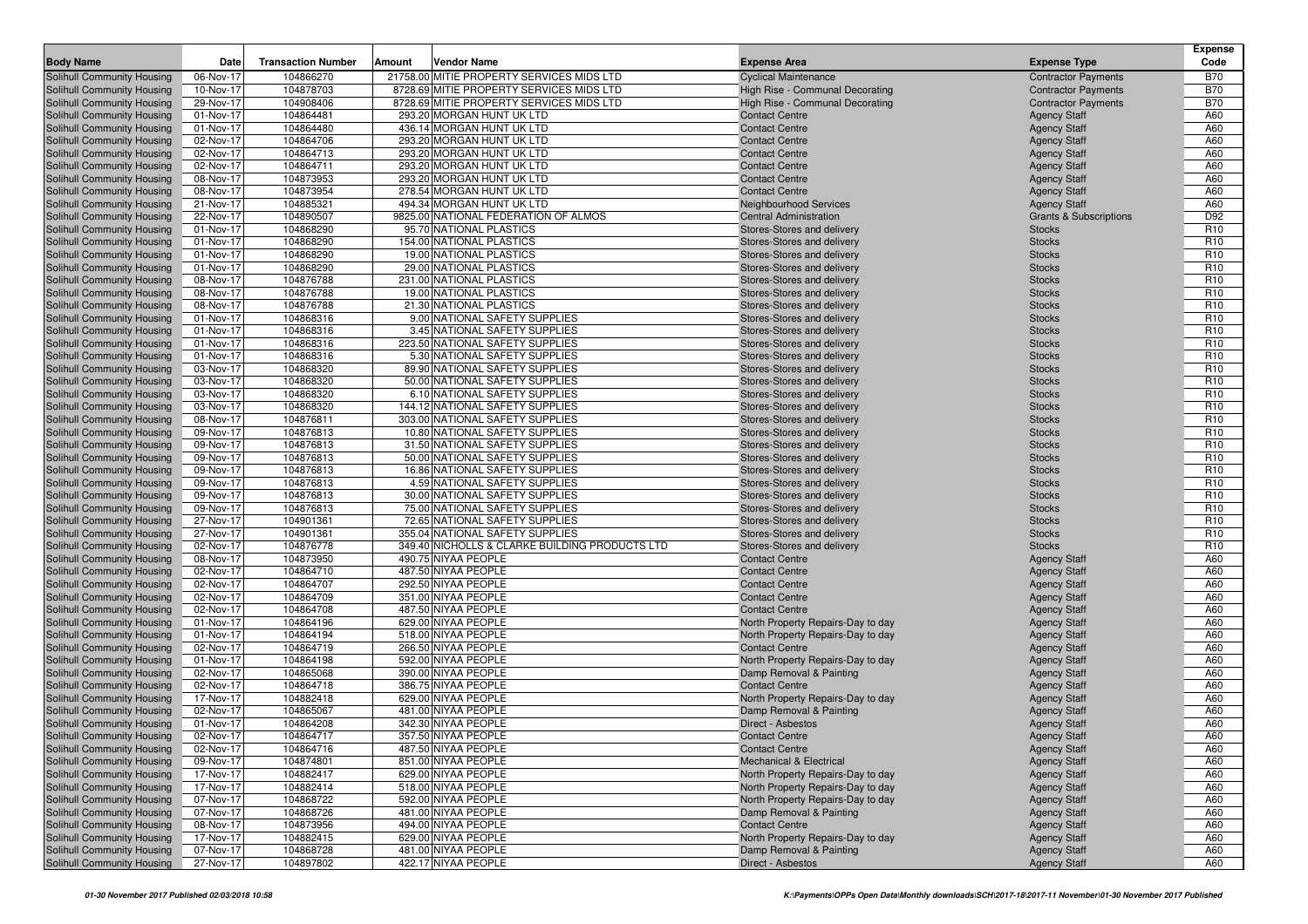|                                                          |                        |                           |        |                                                                      |                                                                         |                                                          | <b>Expense</b>           |
|----------------------------------------------------------|------------------------|---------------------------|--------|----------------------------------------------------------------------|-------------------------------------------------------------------------|----------------------------------------------------------|--------------------------|
| <b>Body Name</b>                                         | Date                   | <b>Transaction Number</b> | Amount | Vendor Name                                                          | <b>Expense Area</b>                                                     | <b>Expense Type</b>                                      | Code                     |
| Solihull Community Housing                               | 07-Nov-17              | 104868720                 |        | 1250.00 NIYAA PEOPLE                                                 | North Property Repairs-Day to day                                       | <b>Agency Staff</b>                                      | A60                      |
| Solihull Community Housing                               | 08-Nov-17              | 104873955                 |        | 487.50 NIYAA PEOPLE                                                  | <b>Contact Centre</b>                                                   | <b>Agency Staff</b>                                      | A60                      |
| Solihull Community Housing                               | 08-Nov-17              | 104872870                 |        | 851.00 NIYAA PEOPLE                                                  | <b>Mechanical &amp; Electrical</b>                                      | <b>Agency Staff</b>                                      | A60                      |
| Solihull Community Housing                               | 14-Nov-17              | 104877415                 |        | 292.50 NIYAA PEOPLE<br>481.00 NIYAA PEOPLE                           | Damp Removal & Painting                                                 | <b>Agency Staff</b>                                      | A60                      |
| Solihull Community Housing                               | 14-Nov-17              | 104877413<br>104877325    |        | 1250.00 NIYAA PEOPLE                                                 | Damp Removal & Painting                                                 | <b>Agency Staff</b>                                      | A60<br>A60               |
| Solihull Community Housing<br>Solihull Community Housing | 13-Nov-17<br>13-Nov-17 | 104877324                 |        | 851.00 NIYAA PEOPLE                                                  | North Property Repairs-Day to day<br><b>Mechanical &amp; Electrical</b> | <b>Agency Staff</b><br><b>Agency Staff</b>               | A60                      |
| Solihull Community Housing                               | 14-Nov-17              | 104877578                 |        | 629.00 NIYAA PEOPLE                                                  | North Property Repairs-Day to day                                       | <b>Agency Staff</b>                                      | A60                      |
| Solihull Community Housing                               | 14-Nov-17              | 104877574                 |        | 518.00 NIYAA PEOPLE                                                  | North Property Repairs-Day to day                                       | <b>Agency Staff</b>                                      | A60                      |
| Solihull Community Housing                               | 14-Nov-17              | 104877580                 |        | 629.00 NIYAA PEOPLE                                                  | North Property Repairs-Day to day                                       | <b>Agency Staff</b>                                      | A60                      |
| Solihull Community Housing                               | 14-Nov-17              | 104877566                 |        | 584.00 NIYAA PEOPLE                                                  | North Property Repairs-Day to day                                       | <b>Agency Staff</b>                                      | A60                      |
| Solihull Community Housing                               | 27-Nov-17              | 104897803                 |        | 422.17 NIYAA PEOPLE                                                  | Direct - Asbestos                                                       | <b>Agency Staff</b>                                      | A60                      |
| Solihull Community Housing                               | 21-Nov-17              | 104885325                 |        | 629.00 NIYAA PEOPLE                                                  | North Property Repairs-Day to day                                       | <b>Agency Staff</b>                                      | A60                      |
| Solihull Community Housing                               | 21-Nov-17              | 104885324                 |        | 518.00 NIYAA PEOPLE                                                  | North Property Repairs-Day to day                                       | <b>Agency Staff</b>                                      | A60                      |
| Solihull Community Housing                               | 22-Nov-17              | 104892399                 |        | 481.00 NIYAA PEOPLE                                                  | Damp Removal & Painting                                                 | <b>Agency Staff</b>                                      | A60                      |
| Solihull Community Housing                               | 21-Nov-17              | 104885329                 |        | 629.00 NIYAA PEOPLE                                                  | North Property Repairs-Day to day                                       | <b>Agency Staff</b>                                      | A60                      |
| Solihull Community Housing                               | 22-Nov-17              | 104892441                 |        | 616.25 NIYAA PEOPLE                                                  | Damp Removal & Painting                                                 | <b>Agency Staff</b>                                      | A60                      |
| Solihull Community Housing                               | 22-Nov-17              | 104892441                 |        | -135.25 NIYAA PEOPLE                                                 | Damp Removal & Painting                                                 | <b>Agency Staff</b>                                      | A60                      |
| Solihull Community Housing                               | 21-Nov-17              | 104885332                 |        | 342.30 NIYAA PEOPLE                                                  | Direct - Asbestos                                                       | <b>Agency Staff</b>                                      | A60                      |
| Solihull Community Housing                               | 21-Nov-17              | 104885357                 |        | 1250.00 NIYAA PEOPLE                                                 | North Property Repairs-Day to day                                       | <b>Agency Staff</b>                                      | A60                      |
| <b>Solihull Community Housing</b>                        | 21-Nov-17              | 104885414                 |        | 851.00 NIYAA PEOPLE                                                  | <b>Mechanical &amp; Electrical</b>                                      | <b>Agency Staff</b>                                      | A60                      |
| Solihull Community Housing                               | 28-Nov-17              | 104901436                 |        | 518.00 NIYAA PEOPLE                                                  | North Property Repairs-Day to day                                       | <b>Agency Staff</b>                                      | A60                      |
| Solihull Community Housing                               | 28-Nov-17              | 104901440                 |        | 360.00 NIYAA PEOPLE                                                  | North Property Repairs-Day to day                                       | <b>Agency Staff</b>                                      | A60                      |
| Solihull Community Housing                               | 29-Nov-17              | 104906368                 |        | 448.50 NIYAA PEOPLE                                                  | Damp Removal & Painting                                                 | <b>Agency Staff</b>                                      | A60                      |
| Solihull Community Housing                               | 28-Nov-17              | 104901437                 |        | 612.00 NIYAA PEOPLE                                                  | North Property Repairs-Day to day                                       | <b>Agency Staff</b>                                      | A60                      |
| Solihull Community Housing                               | 29-Nov-17              | 104906366                 |        | 481.00 NIYAA PEOPLE<br>422.17 NIYAA PEOPLE                           | Damp Removal & Painting<br>North Property Repairs-Day to day            | <b>Agency Staff</b>                                      | A60<br>A60               |
| Solihull Community Housing<br>Solihull Community Housing | 28-Nov-17<br>28-Nov-17 | 104901438<br>104901435    |        | 1250.00 NIYAA PEOPLE                                                 | North Property Repairs-Day to day                                       | <b>Agency Staff</b><br><b>Agency Staff</b>               | A60                      |
| Solihull Community Housing                               | 28-Nov-17              | 104901429                 |        | 851.00 NIYAA PEOPLE                                                  | <b>Mechanical &amp; Electrical</b>                                      | <b>Agency Staff</b>                                      | A60                      |
| Solihull Community Housing                               | 02-Nov-17              | 104865751                 |        | 3123.43 NOVUS PROPERTY SOLUTIONS                                     | <b>Cyclical Maintenance</b>                                             | <b>Contractor Payments</b>                               | <b>B70</b>               |
| Solihull Community Housing                               | 02-Nov-17              | 104865751                 |        | 3924.02 NOVUS PROPERTY SOLUTIONS                                     | <b>Cyclical Maintenance</b>                                             | <b>Contractor Payments</b>                               | <b>B70</b>               |
| Solihull Community Housing                               | 02-Nov-17              | 104865751                 |        | 5596.29 NOVUS PROPERTY SOLUTIONS                                     | <b>Cyclical Maintenance</b>                                             | <b>Contractor Payments</b>                               | <b>B70</b>               |
| Solihull Community Housing                               | 02-Nov-17              | 104865751                 |        | 336.05 NOVUS PROPERTY SOLUTIONS                                      | <b>Cyclical Maintenance</b>                                             | <b>Contractor Payments</b>                               | <b>B70</b>               |
| Solihull Community Housing                               | 02-Nov-17              | 104865751                 |        | 16384.35 NOVUS PROPERTY SOLUTIONS                                    | <b>Cyclical Maintenance</b>                                             | <b>Contractor Payments</b>                               | <b>B70</b>               |
| Solihull Community Housing                               | 02-Nov-17              | 104865751                 |        | 14001.62 NOVUS PROPERTY SOLUTIONS                                    | <b>Cyclical Maintenance</b>                                             | <b>Contractor Payments</b>                               | <b>B70</b>               |
| Solihull Community Housing                               | 14-Nov-17              | 104881165                 |        | 2296.54 NOVUS PROPERTY SOLUTIONS                                     | <b>Cyclical Maintenance</b>                                             | <b>Contractor Payments</b>                               | <b>B70</b>               |
| Solihull Community Housing                               | 14-Nov-17              | 104881165                 |        | 3854.73 NOVUS PROPERTY SOLUTIONS                                     | <b>Cyclical Maintenance</b>                                             | <b>Contractor Payments</b>                               | <b>B70</b>               |
| Solihull Community Housing                               | 14-Nov-17              | 104881165                 |        | 3160.94 NOVUS PROPERTY SOLUTIONS                                     | <b>Cyclical Maintenance</b>                                             | <b>Contractor Payments</b>                               | <b>B70</b>               |
| Solihull Community Housing                               | 14-Nov-17              | 104881165                 |        | 5263.69 NOVUS PROPERTY SOLUTIONS                                     | <b>Cyclical Maintenance</b>                                             | <b>Contractor Payments</b>                               | <b>B70</b>               |
| Solihull Community Housing                               | 14-Nov-17              | 104881165                 |        | 3617.72 NOVUS PROPERTY SOLUTIONS                                     | <b>Cyclical Maintenance</b>                                             | <b>Contractor Payments</b>                               | <b>B70</b>               |
| Solihull Community Housing                               | 14-Nov-17              | 104881165                 |        | 6522.55 NOVUS PROPERTY SOLUTIONS                                     | <b>Cyclical Maintenance</b>                                             | <b>Contractor Payments</b>                               | <b>B70</b>               |
| Solihull Community Housing                               | 14-Nov-17              | 104881165                 |        | 1242.26 NOVUS PROPERTY SOLUTIONS                                     | <b>Cyclical Maintenance</b>                                             | <b>Contractor Payments</b>                               | <b>B70</b>               |
| Solihull Community Housing                               | 14-Nov-17              | 104881165                 |        | 2868.71 NOVUS PROPERTY SOLUTIONS                                     | <b>Cyclical Maintenance</b>                                             | <b>Contractor Payments</b>                               | <b>B70</b>               |
| Solihull Community Housing                               | 14-Nov-17              | 104881165                 |        | 5537.76 NOVUS PROPERTY SOLUTIONS                                     | <b>Cyclical Maintenance</b>                                             | <b>Contractor Payments</b>                               | <b>B70</b><br><b>B70</b> |
| Solihull Community Housing<br>Solihull Community Housing | 14-Nov-17<br>14-Nov-17 | 104881165<br>104881165    |        | 3394.38 NOVUS PROPERTY SOLUTIONS<br>1768.10 NOVUS PROPERTY SOLUTIONS | <b>Cyclical Maintenance</b><br><b>Cyclical Maintenance</b>              | <b>Contractor Payments</b>                               | <b>B70</b>               |
| Solihull Community Housing                               | 14-Nov-17              | 104881165                 |        | 2940.77 NOVUS PROPERTY SOLUTIONS                                     | <b>Cyclical Maintenance</b>                                             | <b>Contractor Payments</b><br><b>Contractor Payments</b> | <b>B70</b>               |
| Solihull Community Housing                               | 14-Nov-17              | 104881165                 |        | 4339.27 NOVUS PROPERTY SOLUTIONS                                     | <b>Cyclical Maintenance</b>                                             | <b>Contractor Payments</b>                               | <b>B70</b>               |
| Solihull Community Housing                               | 14-Nov-17              | 104881165                 |        | 3488.15 NOVUS PROPERTY SOLUTIONS                                     | <b>Cyclical Maintenance</b>                                             | <b>Contractor Payments</b>                               | <b>B70</b>               |
| Solihull Community Housing                               | 14-Nov-17              | 104881165                 |        | 2157.09 NOVUS PROPERTY SOLUTIONS                                     | <b>Cyclical Maintenance</b>                                             | <b>Contractor Payments</b>                               | <b>B70</b>               |
| Solihull Community Housing                               | 14-Nov-17              | 104881165                 |        | 789.52 NOVUS PROPERTY SOLUTIONS                                      | <b>Cyclical Maintenance</b>                                             | <b>Contractor Payments</b>                               | <b>B70</b>               |
| Solihull Community Housing                               | 14-Nov-17              | 104881165                 |        | 1262.44 NOVUS PROPERTY SOLUTIONS                                     | <b>Cyclical Maintenance</b>                                             | <b>Contractor Payments</b>                               | <b>B70</b>               |
| Solihull Community Housing                               | 14-Nov-17              | 104881165                 |        | 447.91 NOVUS PROPERTY SOLUTIONS                                      | <b>Cyclical Maintenance</b>                                             | <b>Contractor Payments</b>                               | <b>B70</b>               |
| <b>Solihull Community Housing</b>                        | 14-Nov-17              | 104881165                 |        | 2154.14 NOVUS PROPERTY SOLUTIONS                                     | <b>Cyclical Maintenance</b>                                             | <b>Contractor Payments</b>                               | <b>B70</b>               |
| Solihull Community Housing                               | 14-Nov-17              | 104881165                 |        | 575.06 NOVUS PROPERTY SOLUTIONS                                      | <b>Cyclical Maintenance</b>                                             | <b>Contractor Payments</b>                               | <b>B70</b>               |
| Solihull Community Housing                               | 01-Nov-17              | 104864471                 |        | 25.35 NPOWER                                                         | Private Sector Leasing - 87 Warwick Rd                                  | Electricity                                              | <b>B11</b>               |
| Solihull Community Housing                               | 01-Nov-17              | 104864471                 |        | 507.05 NPOWER                                                        | Private Sector Leasing - 87 Warwick Rd                                  | Electricity                                              | <b>B11</b>               |
| Solihull Community Housing                               | 29-Nov-17              | 104907779                 |        | 44.50 NPOWER BUSINESS & SOCIAL HOUSING LTD                           | PSL - Private Sector Leasing                                            | Gas                                                      | <b>B10</b>               |
| Solihull Community Housing                               | 29-Nov-17              | 104907779                 |        | 534.29 NPOWER BUSINESS & SOCIAL HOUSING LTD                          | PSL - Private Sector Leasing                                            | Gas                                                      | <b>B10</b>               |
| Solihull Community Housing                               | 29-Nov-17              | 104907779                 |        | 253.81 NPOWER BUSINESS & SOCIAL HOUSING LTD                          | PSL - Private Sector Leasing                                            | Electricity                                              | <b>B11</b>               |
| Solihull Community Housing                               | 06-Nov-17              | 104867375                 |        | 269.02 OFFICE DEPOT UK LTD                                           | Endeavour House                                                         | Stationery                                               | D <sub>25</sub>          |
| Solihull Community Housing                               | 15-Nov-17              | 104880167                 |        | 554.00 OLIVE BRANCH KITCHEN                                          | <b>Endeavour House</b>                                                  | <b>Catering Provisions</b>                               | D75                      |
| Solihull Community Housing                               | 06-Nov-17              | 104867374                 |        | 371.80 OLIVE BRANCH KITCHEN                                          | <b>Endeavour House</b>                                                  | <b>Catering Provisions</b>                               | D75                      |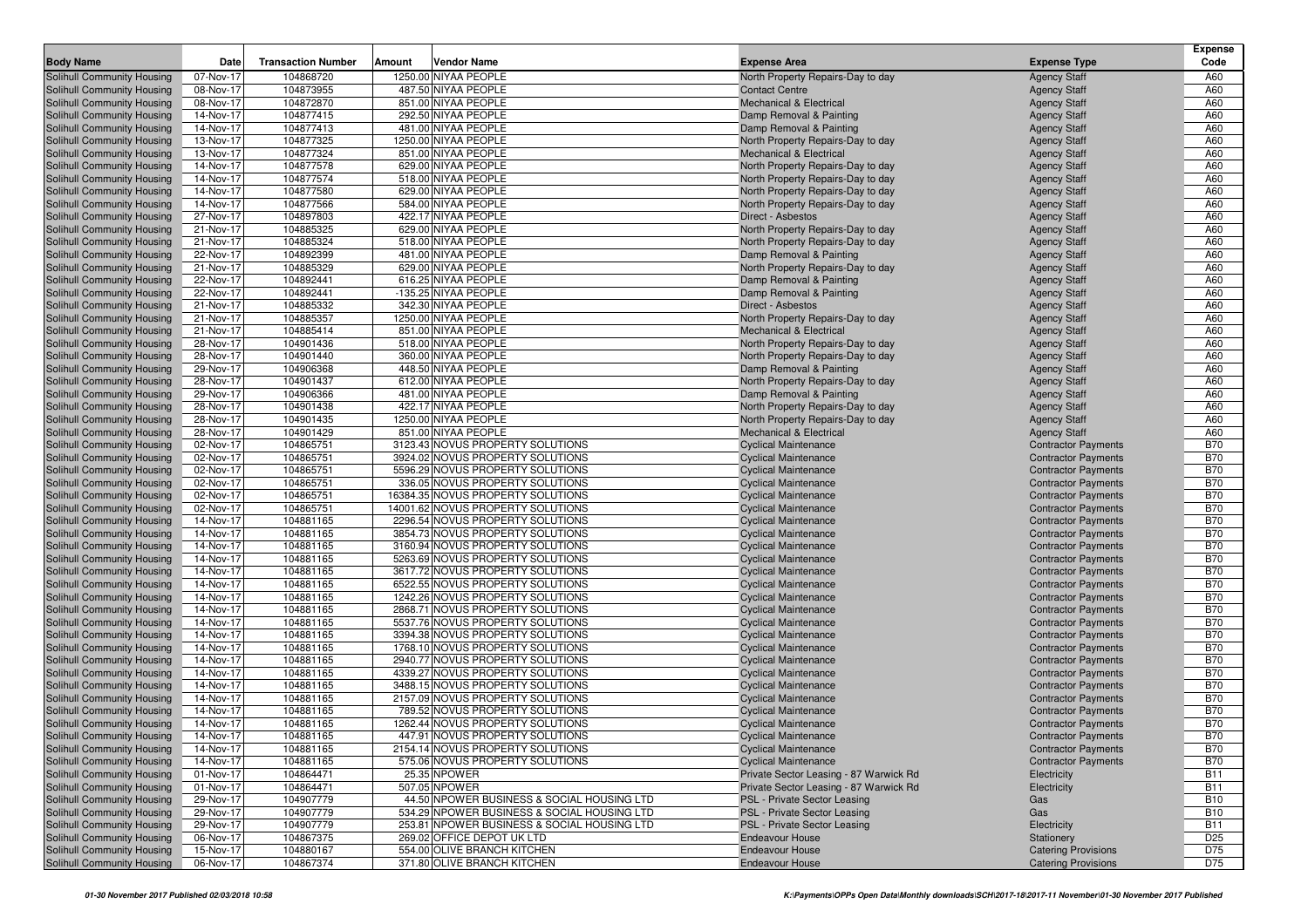|                                                          |                        |                           |        |                                                                                                 |                                                                          |                                                              | <b>Expense</b>           |
|----------------------------------------------------------|------------------------|---------------------------|--------|-------------------------------------------------------------------------------------------------|--------------------------------------------------------------------------|--------------------------------------------------------------|--------------------------|
| <b>Body Name</b>                                         | Date                   | <b>Transaction Number</b> | Amount | Vendor Name                                                                                     | <b>Expense Area</b>                                                      | <b>Expense Type</b>                                          | Code                     |
| Solihull Community Housing                               | 03-Nov-17              | 104865991                 |        | 2380.00 ONTRAC TRAINING LTD                                                                     | Wellbeing Service (inc. Handy Person & Garden Service)                   | Training                                                     | A80                      |
| Solihull Community Housing                               | 01-Nov-17              | 104869838                 |        | 444.33 OPENVIEW SECURITY SOLUTIONS LTD                                                          | <b>Mechanical &amp; Electrical</b>                                       | <b>Utility Related Works</b>                                 | <b>B34</b>               |
| Solihull Community Housing                               | 01-Nov-17<br>01-Nov-17 | 104869839<br>104869840    |        | 444.33 OPENVIEW SECURITY SOLUTIONS LTD<br>444.33 OPENVIEW SECURITY SOLUTIONS LTD                | <b>Mechanical &amp; Electrical</b><br><b>Mechanical &amp; Electrical</b> | <b>Utility Related Works</b><br><b>Utility Related Works</b> | <b>B34</b><br><b>B34</b> |
| Solihull Community Housing<br>Solihull Community Housing | 17-Nov-17              | 104899754                 |        | 444.33 OPENVIEW SECURITY SOLUTIONS LTD                                                          | <b>Mechanical &amp; Electrical</b>                                       | <b>Utility Related Works</b>                                 | <b>B34</b>               |
| Solihull Community Housing                               | 17-Nov-17              | 104899776                 |        | 369.56 OPENVIEW SECURITY SOLUTIONS LTD                                                          | <b>Mechanical &amp; Electrical</b>                                       | <b>Utility Related Works</b>                                 | <b>B34</b>               |
| Solihull Community Housing                               | 17-Nov-17              | 104899778                 |        | 4540.00 OPENVIEW SECURITY SOLUTIONS LTD                                                         | <b>Mechanical &amp; Electrical</b>                                       | <b>Utility Related Works</b>                                 | <b>B34</b>               |
| Solihull Community Housing                               | 01-Nov-17              | 104869993                 |        | 220.00 OPUS STRUCTURAL SURVEYS                                                                  | <b>MST</b> -Structural Works                                             | <b>Contractor Payments</b>                                   | <b>B70</b>               |
| Solihull Community Housing                               | 01-Nov-17              | 104869994                 |        | 220.00 OPUS STRUCTURAL SURVEYS                                                                  | <b>MST</b> -Structural Works                                             | <b>Contractor Payments</b>                                   | <b>B70</b>               |
| Solihull Community Housing                               | 01-Nov-17              | 104869995                 |        | 325.00 OPUS STRUCTURAL SURVEYS                                                                  | <b>MST</b> -Structural Works                                             | <b>Contractor Payments</b>                                   | <b>B70</b>               |
| Solihull Community Housing                               | 01-Nov-17              | 104869996                 |        | 220.00 OPUS STRUCTURAL SURVEYS                                                                  | <b>MST</b> -Structural Works                                             | <b>Contractor Payments</b>                                   | <b>B70</b>               |
| Solihull Community Housing                               | 01-Nov-17              | 104869997                 |        | 650.00 OPUS STRUCTURAL SURVEYS                                                                  | <b>MST</b> -Structural Works                                             | <b>Contractor Payments</b>                                   | <b>B70</b>               |
| Solihull Community Housing                               | 01-Nov-17              | 104869998                 |        | 325.00 OPUS STRUCTURAL SURVEYS                                                                  | <b>MST</b> -Structural Works                                             | <b>Contractor Payments</b>                                   | <b>B70</b>               |
| Solihull Community Housing                               | 01-Nov-17              | 104869999                 |        | 220.00 OPUS STRUCTURAL SURVEYS                                                                  | <b>MST</b> -Structural Works                                             | <b>Contractor Payments</b>                                   | <b>B70</b>               |
| Solihull Community Housing                               | 01-Nov-17              | 104870000                 |        | 220.00 OPUS STRUCTURAL SURVEYS                                                                  | <b>MST</b> -Structural Works                                             | <b>Contractor Payments</b>                                   | <b>B70</b>               |
| Solihull Community Housing                               | 01-Nov-17              | 104870001                 |        | 220.00 OPUS STRUCTURAL SURVEYS                                                                  | <b>MST</b> -Structural Works                                             | <b>Contractor Payments</b>                                   | <b>B70</b>               |
| Solihull Community Housing                               | 01-Nov-17              | 104885280                 |        | 374.84 ORBIS PROTECT LIMITED                                                                    | North Property Repairs-Voids                                             | Voids                                                        | <b>B38</b>               |
| Solihull Community Housing                               | 01-Nov-17              | 104869880                 |        | 362.80 ORBIS PROTECT LIMITED                                                                    | North Property Repairs-Voids                                             | Voids                                                        | <b>B38</b>               |
| Solihull Community Housing                               | 01-Nov-17              | 104869881                 |        | 362.80 ORBIS PROTECT LIMITED                                                                    | North Property Repairs-Voids                                             | Voids                                                        | <b>B38</b>               |
| Solihull Community Housing                               | 01-Nov-17              | 104869885                 |        | 276.95 ORBIS PROTECT LIMITED                                                                    | North Property Repairs-Voids                                             | Voids                                                        | <b>B38</b>               |
| Solihull Community Housing                               | 01-Nov-17              | 104869887                 |        | 310.03 ORBIS PROTECT LIMITED                                                                    | North Property Repairs-Voids                                             | Voids                                                        | <b>B38</b>               |
| Solihull Community Housing                               | 01-Nov-17              | 104869892                 |        | 236.93 ORBIS PROTECT LIMITED                                                                    | North Property Repairs-Voids                                             | Voids                                                        | <b>B38</b>               |
| Solihull Community Housing                               | 01-Nov-17              | 104869894                 |        | 227.32 ORBIS PROTECT LIMITED                                                                    | North Property Repairs-Voids                                             | Voids                                                        | <b>B38</b>               |
| Solihull Community Housing                               | 01-Nov-17<br>01-Nov-17 | 104864356<br>104869899    |        | 234.38 ORBIS PROTECT LIMITED<br>222.31 ORBIS PROTECT LIMITED                                    | North Property Repairs-Voids<br><b>North Property Repairs-Voids</b>      | Voids<br>Voids                                               | <b>B38</b><br><b>B38</b> |
| Solihull Community Housing<br>Solihull Community Housing | 01-Nov-17              | 104869900                 |        | 222.31 ORBIS PROTECT LIMITED                                                                    | North Property Repairs-Voids                                             | Voids                                                        | <b>B38</b>               |
| Solihull Community Housing                               | 01-Nov-17              | 104869902                 |        | 602.43 ORBIS PROTECT LIMITED                                                                    | North Property Repairs-Voids                                             | Voids                                                        | <b>B38</b>               |
| Solihull Community Housing                               | 01-Nov-17              | 104869904                 |        | 258.85 ORBIS PROTECT LIMITED                                                                    | North Property Repairs-Voids                                             | Voids                                                        | <b>B38</b>               |
| Solihull Community Housing                               | 01-Nov-17              | 104869912                 |        | 210.19 ORBIS PROTECT LIMITED                                                                    | North Property Repairs-Voids                                             | Voids                                                        | <b>B38</b>               |
| Solihull Community Housing                               | 01-Nov-17              | 104869923                 |        | 212.54 ORBIS PROTECT LIMITED                                                                    | North Property Repairs-Voids                                             | Voids                                                        | <b>B38</b>               |
| Solihull Community Housing                               | 01-Nov-17              | 104869924                 |        | 350.85 ORBIS PROTECT LIMITED                                                                    | North Property Repairs-Voids                                             | Voids                                                        | <b>B38</b>               |
| Solihull Community Housing                               | 01-Nov-17              | 104869932                 |        | 310.03 ORBIS PROTECT LIMITED                                                                    | <b>North Property Repairs-Voids</b>                                      | Voids                                                        | <b>B38</b>               |
| Solihull Community Housing                               | 01-Nov-17              | 104869933                 |        | 383.13 ORBIS PROTECT LIMITED                                                                    | North Property Repairs-Voids                                             | Voids                                                        | <b>B38</b>               |
| Solihull Community Housing                               | 01-Nov-17              | 104869934                 |        | 279.76 ORBIS PROTECT LIMITED                                                                    | North Property Repairs-Voids                                             | Voids                                                        | <b>B38</b>               |
| Solihull Community Housing                               | 01-Nov-17              | 104869940                 |        | 383.13 ORBIS PROTECT LIMITED                                                                    | North Property Repairs-Voids                                             | Voids                                                        | <b>B38</b>               |
| Solihull Community Housing                               | 01-Nov-17              | 104869960                 |        | 273.26 ORBIS PROTECT LIMITED                                                                    | North Property Repairs-Voids                                             | Voids                                                        | <b>B38</b>               |
| Solihull Community Housing                               | 01-Nov-17              | 104869975                 |        | 225.16 ORBIS PROTECT LIMITED                                                                    | North Property Repairs-Voids                                             | Voids                                                        | <b>B38</b>               |
| Solihull Community Housing                               | 01-Nov-17              | 104869991                 |        | 258.56 ORBIS PROTECT LIMITED                                                                    | North Property Repairs-Voids                                             | Voids                                                        | <b>B38</b>               |
| Solihull Community Housing                               | 07-Nov-17              | 104877490                 |        | 275.85 ORBIS PROTECT LIMITED                                                                    | North Property Repairs-Voids                                             | Voids                                                        | <b>B38</b>               |
| Solihull Community Housing                               | 07-Nov-17              | 104877495                 |        | 215.25 ORBIS PROTECT LIMITED                                                                    | North Property Repairs-Voids                                             | Voids                                                        | <b>B38</b>               |
| Solihull Community Housing                               | 07-Nov-17              | 104877500                 |        | 272.70 ORBIS PROTECT LIMITED                                                                    | North Property Repairs-Voids                                             | Voids                                                        | <b>B38</b>               |
| Solihull Community Housing                               | 07-Nov-17              | 104877504                 |        | 350.94 ORBIS PROTECT LIMITED<br>243.74 ORBIS PROTECT LIMITED                                    | North Property Repairs-Voids                                             | Voids                                                        | <b>B38</b><br><b>B38</b> |
| Solihull Community Housing<br>Solihull Community Housing | 09-Nov-17<br>14-Nov-17 | 104877518<br>104881063    |        | 397.05 ORBIS PROTECT LIMITED                                                                    | North Property Repairs-Voids<br>North Property Repairs-Voids             | Voids<br>Voids                                               | <b>B38</b>               |
| Solihull Community Housing                               | 14-Nov-17              | 104885283                 |        | 314.83 ORBIS PROTECT LIMITED                                                                    | North Property Repairs-Voids                                             | Voids                                                        | <b>B38</b>               |
| Solihull Community Housing                               | 16-Nov-17              | 104885290                 |        | 225.58 ORBIS PROTECT LIMITED                                                                    | North Property Repairs-Voids                                             | Voids                                                        | <b>B38</b>               |
| Solihull Community Housing                               | 16-Nov-17              | 104885293                 |        | 309.73 ORBIS PROTECT LIMITED                                                                    | North Property Repairs-Voids                                             | Voids                                                        | <b>B38</b>               |
| Solihull Community Housing                               | 16-Nov-17              | 104885299                 |        | 324.97 ORBIS PROTECT LIMITED                                                                    | North Property Repairs-Voids                                             | Voids                                                        | <b>B38</b>               |
| Solihull Community Housing                               | 21-Nov-17              | 104899809                 |        | 228.70 ORBIS PROTECT LIMITED                                                                    | North Property Repairs-Voids                                             | Voids                                                        | <b>B38</b>               |
| Solihull Community Housing                               | 23-Nov-17              | 104899826                 |        | 248.85 ORBIS PROTECT LIMITED                                                                    | <b>North Property Repairs-Voids</b>                                      | Voids                                                        | <b>B38</b>               |
| Solihull Community Housing                               | 15-Nov-17              | 104878690                 |        | -553.74 ORBIS PROTECT LIMITED                                                                   | North Property Repairs-Voids                                             | Voids                                                        | <b>B38</b>               |
| Solihull Community Housing                               | 02-Nov-17              | 104865045                 |        | 3218.15 ORBIS PROTECT LIMITED                                                                   | <b>Contact Centre</b>                                                    | <b>Other Fees &amp; Charges</b>                              | D <sub>59</sub>          |
| Solihull Community Housing                               | 01-Nov-17              | 104880885                 |        | 6707.14 PACE PETROLEUM LTD                                                                      | Stores-Stores and delivery                                               | <b>Stocks</b>                                                | R <sub>10</sub>          |
| Solihull Community Housing                               | 08-Nov-17              | 104873952                 |        | 1444.00 PENNINGTON CHOICE LTD                                                                   | <b>Energy Performance Certificates</b>                                   | Other Fees & Charges                                         | D <sub>59</sub>          |
| Solihull Community Housing                               | 08-Nov-17              | 104873951                 |        | 280.00 PENNINGTON CHOICE LTD                                                                    | <b>Energy Performance Certificates</b>                                   | Other Fees & Charges                                         | D <sub>59</sub>          |
| Solihull Community Housing                               | 09-Nov-17              | 104874041                 |        | 2283.12 QUALITY GAS AUDIT SERVICES LTD                                                          | <b>Mechanical &amp; Electrical</b>                                       | <b>Utility Related Works</b>                                 | <b>B34</b>               |
| Solihull Community Housing                               | 23-Nov-17              | 104906385                 |        | 3107.37 R S MILLER ROOFING (WOLVERHAMPTON) LTD                                                  | Pitched Re-roofing                                                       | <b>Contractor Payments</b>                                   | <b>B70</b>               |
| Solihull Community Housing                               | 23-Nov-17              | 104906385                 |        | 3108.00 R S MILLER ROOFING (WOLVERHAMPTON) LTD                                                  | Pitched Re-roofing                                                       | <b>Contractor Payments</b>                                   | <b>B70</b>               |
| Solihull Community Housing                               | 23-Nov-17              | 104906385                 |        | 3108.00 R S MILLER ROOFING (WOLVERHAMPTON) LTD                                                  | <b>Pitched Re-roofing</b>                                                | <b>Contractor Payments</b>                                   | <b>B70</b>               |
| Solihull Community Housing                               | 23-Nov-17              | 104906385                 |        | 3108.00 R S MILLER ROOFING(WOLVERHAMPTON) LTD                                                   | <b>Pitched Re-roofing</b>                                                | <b>Contractor Payments</b>                                   | <b>B70</b>               |
| Solihull Community Housing                               | 23-Nov-17              | 104906385                 |        | 3108.00 R S MILLER ROOFING (WOLVERHAMPTON) LTD                                                  | Pitched Re-roofing                                                       | <b>Contractor Payments</b>                                   | <b>B70</b>               |
| Solihull Community Housing<br>Solihull Community Housing | 23-Nov-17              | 104906385                 |        | 3108.00 R S MILLER ROOFING (WOLVERHAMPTON) LTD<br>3108.00 R S MILLER ROOFING(WOLVERHAMPTON) LTD | Pitched Re-roofing<br>Pitched Re-roofing                                 | <b>Contractor Payments</b>                                   | <b>B70</b>               |
|                                                          | 23-Nov-17              | 104906385                 |        |                                                                                                 |                                                                          | <b>Contractor Payments</b>                                   | <b>B70</b>               |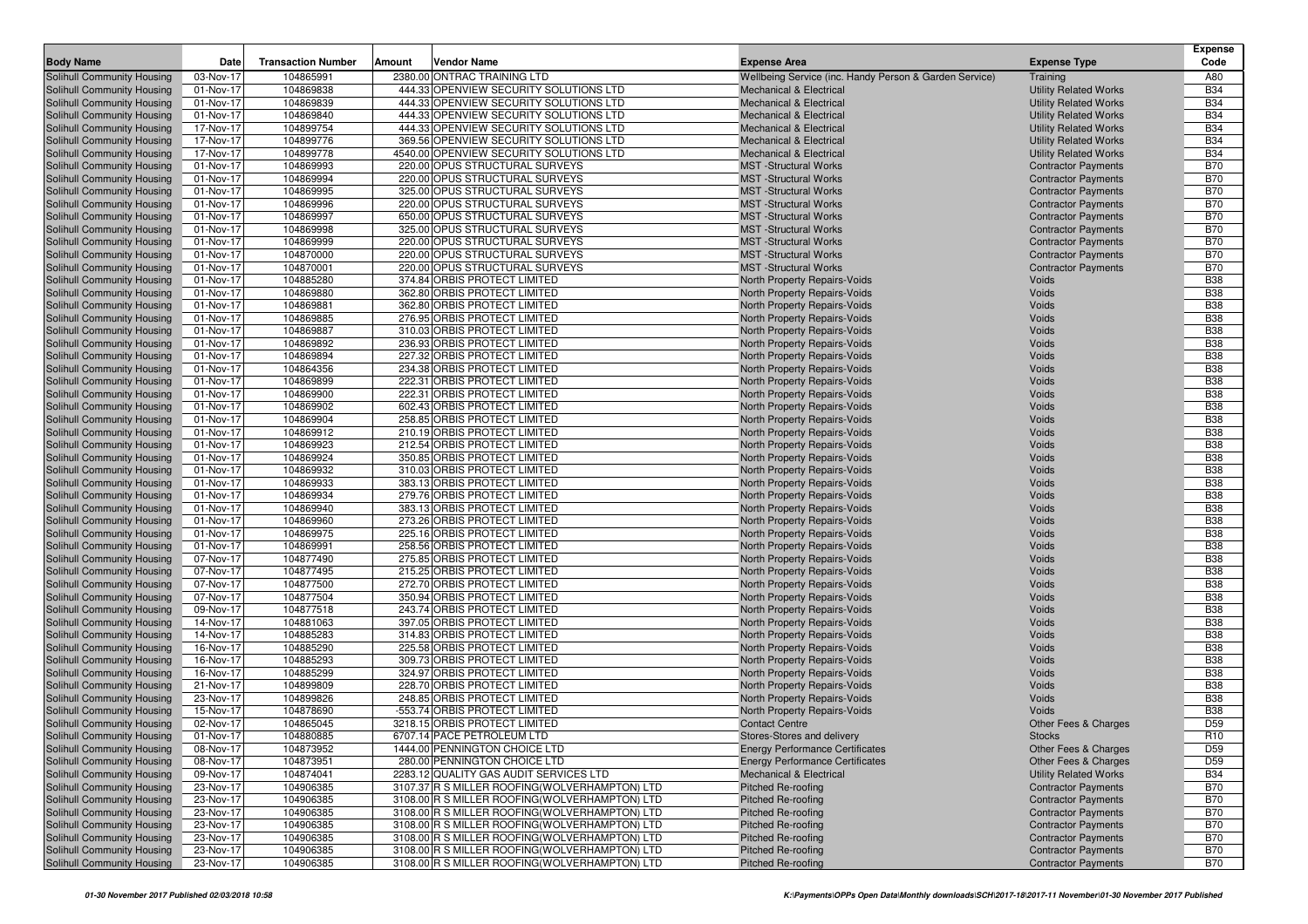| <b>Body Name</b>                                         | Date                   | <b>Transaction Number</b> | Amount | Vendor Name                                    | <b>Expense Area</b>                                                         | <b>Expense Type</b>             | <b>Expense</b><br>Code   |
|----------------------------------------------------------|------------------------|---------------------------|--------|------------------------------------------------|-----------------------------------------------------------------------------|---------------------------------|--------------------------|
| Solihull Community Housing                               | 23-Nov-17              | 104906385                 |        | 4432.09 R S MILLER ROOFING (WOLVERHAMPTON) LTD | Pitched Re-roofing                                                          | <b>Contractor Payments</b>      | <b>B70</b>               |
| Solihull Community Housing                               | 23-Nov-17              | 104906385                 |        | 4432.09 R S MILLER ROOFING (WOLVERHAMPTON) LTD | <b>Pitched Re-roofing</b>                                                   | <b>Contractor Payments</b>      | <b>B70</b>               |
| Solihull Community Housing                               | 23-Nov-17              | 104906385                 |        | 4432.09 R S MILLER ROOFING (WOLVERHAMPTON) LTD | <b>Pitched Re-roofing</b>                                                   | <b>Contractor Payments</b>      | <b>B70</b>               |
| Solihull Community Housing                               | 23-Nov-17              | 104906385                 |        | 4432.09 R S MILLER ROOFING (WOLVERHAMPTON) LTD | <b>Pitched Re-roofing</b>                                                   | <b>Contractor Payments</b>      | <b>B70</b>               |
| Solihull Community Housing                               | 23-Nov-17              | 104906385                 |        | 4432.09 R S MILLER ROOFING (WOLVERHAMPTON) LTD | Pitched Re-roofing                                                          | <b>Contractor Payments</b>      | <b>B70</b>               |
| Solihull Community Housing                               | 23-Nov-17              | 104906385                 |        | 4432.09 R S MILLER ROOFING (WOLVERHAMPTON) LTD | <b>Pitched Re-roofing</b>                                                   | <b>Contractor Payments</b>      | <b>B70</b>               |
| Solihull Community Housing                               | 23-Nov-17              | 104906385                 |        | 4432.09 R S MILLER ROOFING(WOLVERHAMPTON) LTD  | Pitched Re-roofing                                                          | <b>Contractor Payments</b>      | <b>B70</b>               |
| Solihull Community Housing                               | 23-Nov-17              | 104894597                 |        | 250.00 RAPIDE COMMUNICATION LIMITED            | North Property Repairs-Day to day                                           | Mobile Telephones               | D41                      |
| Solihull Community Housing                               | 21-Nov-17              | 104885408                 |        | 2000.00 REDACTED PERSONAL INFORMATION          | Movement Incentive Scheme                                                   | <b>Other Building Costs</b>     | <b>B39</b>               |
| Solihull Community Housing                               | 06-Nov-17              | 104867364                 |        | 6500.00 REDACTED PERSONAL INFORMATION          | Private Sector - Disabled Facilities Grants                                 | <b>Contractor Payments</b>      | <b>B70</b>               |
| Solihull Community Housing                               | 22-Nov-17              | 104890411                 |        | 6500.00 REDACTED PERSONAL INFORMATION          | Private Sector - Disabled Facilities Grants                                 | <b>Contractor Payments</b>      | <b>B70</b>               |
| Solihull Community Housing                               | 06-Nov-17              | 104866267                 |        | 1869.96 REDACTED PERSONAL INFORMATION          | Movement Incentive Scheme                                                   | <b>Other Building Costs</b>     | <b>B39</b>               |
| Solihull Community Housing                               | 08-Nov-17              | 104873949                 |        | 381.33 REED                                    | <b>Contact Centre</b>                                                       | <b>Agency Staff</b>             | A60                      |
| Solihull Community Housing                               | 01-Nov-17              | 104864479                 |        | 388.02 REED                                    | <b>Contact Centre</b>                                                       | <b>Agency Staff</b>             | A60                      |
| Solihull Community Housing                               | 13-Nov-17              | 104876861                 |        | 388.02 REED<br>361.26 REED                     | <b>Contact Centre</b>                                                       | <b>Agency Staff</b>             | A60                      |
| Solihull Community Housing<br>Solihull Community Housing | 13-Nov-17<br>20-Nov-17 | 104876863<br>104883310    |        | 250.00 RESOURCE PRINT SOLUTIONS                | <b>Contact Centre</b><br><b>Communications Team</b>                         | <b>Agency Staff</b><br>Printing | A60<br>D80               |
| Solihull Community Housing                               | 30-Nov-17              | 104908768                 |        | 550.62 SELLICK PARTNERSHIP LTD                 | <b>Money Advice Team</b>                                                    | <b>Agency Staff</b>             | A60                      |
| Solihull Community Housing                               | 14-Nov-17              | 104877471                 |        | 676.44 SELLICK PARTNERSHIP LTD                 | Money Advice Team                                                           | <b>Agency Staff</b>             | A60                      |
| Solihull Community Housing                               | 14-Nov-17              | 104877475                 |        | 678.06 SELLICK PARTNERSHIP LTD                 | Money Advice Team                                                           | <b>Agency Staff</b>             | A60                      |
| Solihull Community Housing                               | 14-Nov-17              | 104877533                 |        | 594.00 SELLICK PARTNERSHIP LTD                 | Money Advice Team                                                           | <b>Agency Staff</b>             | A60                      |
| Solihull Community Housing                               | 06-Nov-17              | 104867852                 |        | 697.50 SELLICK PARTNERSHIP LTD                 | Money Advice Team                                                           | <b>Agency Staff</b>             | A60                      |
| Solihull Community Housing                               | 13-Nov-17              | 104876773                 |        | 673.56 SELLICK PARTNERSHIP LTD                 | Money Advice Team                                                           | <b>Agency Staff</b>             | A60                      |
| Solihull Community Housing                               | 22-Nov-17              | 104892391                 |        | 26603.94 SELLICK PARTNERSHIP LTD               | Money Advice Team                                                           | <b>Agency Staff</b>             | A60                      |
| Solihull Community Housing                               | 22-Nov-17              | 104892391                 |        | -25514.94 SELLICK PARTNERSHIP LTD              | Money Advice Team                                                           | <b>Agency Staff</b>             | A60                      |
| Solihull Community Housing                               | 22-Nov-17              | 104892391                 |        | -26059.44 SELLICK PARTNERSHIP LTD              | Money Advice Team                                                           | <b>Agency Staff</b>             | A60                      |
| Solihull Community Housing                               | 22-Nov-17              | 104892391                 |        | 25514.94 SELLICK PARTNERSHIP LTD               | Money Advice Team                                                           | <b>Agency Staff</b>             | A60                      |
| Solihull Community Housing                               | 28-Nov-17              | 104899854                 |        | 679.50 SELLICK PARTNERSHIP LTD                 | Money Advice Team                                                           | <b>Agency Staff</b>             | A60                      |
| Solihull Community Housing                               | 06-Nov-17              | 104867575                 |        | 583.83 SIMON JERSEY LTD                        | <b>Endeavour House</b>                                                      | Clothing                        | D <sub>15</sub>          |
| Solihull Community Housing                               | 02-Nov-17              | 104865039                 |        | 3850.00 SIR JOSIAH MASON TRUST                 | Private Sector - Disabled Facilities Grants                                 | <b>Contractor Payments</b>      | <b>B70</b>               |
| Solihull Community Housing                               | 29-Nov-17              | 104906360                 |        | 2000.00 SOLIHULL COLLEGE                       | Training                                                                    | Training                        | A80                      |
| Solihull Community Housing                               | 09-Nov-17              | 104874042                 |        | 2000.00 SOLIHULL COLLEGE                       | Training                                                                    | Training                        | A80                      |
| Solihull Community Housing                               | 03-Nov-17              | 104866090                 |        | 4525.80 SOLIHULL MBC                           | Home Improvement Agency                                                     | Head Office: Charges            | H <sub>10</sub>          |
| Solihull Community Housing                               | 03-Nov-17              | 104866091                 |        | 2500.00 SOLIHULL MBC                           | Home Improvement Agency                                                     | Head Office: Charges            | H <sub>10</sub>          |
| Solihull Community Housing                               | 02-Nov-17              | 104865317                 |        | 325.00 SOLIHULL MBC                            | Flat Re-roofing                                                             | <b>Contractor Payments</b>      | <b>B70</b>               |
| Solihull Community Housing                               | 23-Nov-17              | 104894591                 |        | 47900.00 SOLIHULL MBC                          | <b>Endeavour House</b>                                                      | <b>NNDR</b>                     | <b>B20</b>               |
| Solihull Community Housing                               | 23-Nov-17              | 104894592                 |        | 2330.00 SOLIHULL MBC                           | <b>Crabtree Hall</b>                                                        | <b>NNDR</b>                     | <b>B20</b>               |
| Solihull Community Housing                               | 23-Nov-17              | 104894593                 |        | 1957.20 SOLIHULL MBC                           | <b>Auckland Hall</b>                                                        | <b>NNDR</b>                     | <b>B20</b>               |
| Solihull Community Housing                               | 23-Nov-17              | 104894588                 |        | 6873.50 SOLIHULL MBC                           | <b>Frontline Offices</b>                                                    | <b>NNDR</b><br><b>NNDR</b>      | <b>B20</b><br><b>B20</b> |
| Solihull Community Housing<br>Solihull Community Housing | 17-Nov-17<br>23-Nov-17 | 104881611<br>104894594    |        | 38799.00 SOLIHULL MBC<br>1980.50 SOLIHULL MBC  | Business Support - MST Back Office Support<br>Whar Hall Farm Community Hall | <b>NNDR</b>                     | <b>B20</b>               |
| Solihull Community Housing                               | 23-Nov-17              | 104894608                 |        | 2050.40 SOLIHULL MBC                           | Linacre House                                                               | <b>NNDR</b>                     | <b>B20</b>               |
| Solihull Community Housing                               | 23-Nov-17              | 104894609                 |        | 1304.80 SOLIHULL MBC                           | Linacre House                                                               | <b>NNDR</b>                     | <b>B20</b>               |
| Solihull Community Housing                               | 23-Nov-17              | 104894589                 |        | 19994.04 SOLIHULL MBC                          | <b>Frontline Offices</b>                                                    | <b>NNDR</b>                     | <b>B20</b>               |
| Solihull Community Housing                               | 23-Nov-17              | 104894590                 |        | 535.90 SOLIHULL MBC                            | Linacre House                                                               | <b>NNDR</b>                     | <b>B20</b>               |
| Solihull Community Housing                               | 21-Nov-17              | 104885275                 |        | 3869.67 SOLIHULL MBC                           | Payroll - Payable to SMBC                                                   | <b>Creditor: Solihull MBC</b>   | S <sub>09</sub>          |
| Solihull Community Housing                               | 22-Nov-17              | 104890409                 |        | 3869.67 SOLIHULL MBC                           | Payroll - Payable to SMBC                                                   | <b>Creditor: Solihull MBC</b>   | S09                      |
| Solihull Community Housing                               | 29-Nov-17              | 104904432                 |        | 561.09 SOLIHULL MBC (COUNCIL TAX)              | North Property Repairs-Voids                                                | <b>Council Tax</b>              | <b>B21</b>               |
| Solihull Community Housing                               | 29-Nov-17              | 104904429                 |        | 480.94 SOLIHULL MBC (COUNCIL TAX)              | <b>North Property Repairs-Voids</b>                                         | <b>Council Tax</b>              | <b>B21</b>               |
| Solihull Community Housing                               | 29-Nov-17              | 104904364                 |        | 1520.97 SOLIHULL MBC (COUNCIL TAX)             | North Property Repairs-Voids                                                | <b>Council Tax</b>              | <b>B21</b>               |
| Solihull Community Housing                               | 29-Nov-17              | 104904367                 |        | 2807.78 SOLIHULL MBC (COUNCIL TAX)             | North Property Repairs-Voids                                                | <b>Council Tax</b>              | <b>B21</b>               |
| Solihull Community Housing                               | 29-Nov-17              | 104904360                 |        | 1332.77 SOLIHULL MBC (COUNCIL TAX)             | <b>North Property Repairs-Voids</b>                                         | <b>Council Tax</b>              | <b>B21</b>               |
| Solihull Community Housing                               | 29-Nov-17              | 104904361                 |        | 2942.28 SOLIHULL MBC (COUNCIL TAX)             | North Property Repairs-Voids                                                | Council Tax                     | <b>B21</b>               |
| Solihull Community Housing                               | 29-Nov-17              | 104904359                 |        | 1313.96 SOLIHULL MBC (COUNCIL TAX)             | North Property Repairs-Voids                                                | <b>Council Tax</b>              | <b>B21</b>               |
| Solihull Community Housing                               | 29-Nov-17              | 104904433                 |        | 1282.50 SOLIHULL MBC (COUNCIL TAX)             | North Property Repairs-Voids                                                | Council Tax                     | <b>B21</b>               |
| Solihull Community Housing                               | 29-Nov-17              | 104904363                 |        | 3169.20 SOLIHULL MBC (COUNCIL TAX)             | North Property Repairs-Voids                                                | Council Tax                     | <b>B21</b>               |
| Solihull Community Housing                               | 29-Nov-17              | 104904430                 |        | 480.94 SOLIHULL MBC (COUNCIL TAX)              | North Property Repairs-Voids                                                | Council Tax                     | <b>B21</b>               |
| Solihull Community Housing                               | 29-Nov-17              | 104904366                 |        | 2425.22 SOLIHULL MBC (COUNCIL TAX)             | North Property Repairs-Voids                                                | <b>Council Tax</b>              | <b>B21</b>               |
| Solihull Community Housing                               | 29-Nov-17              | 104904365                 |        | 2027.96 SOLIHULL MBC (COUNCIL TAX)             | North Property Repairs-Voids                                                | Council Tax                     | <b>B21</b>               |
| Solihull Community Housing                               | 29-Nov-17              | 104904354                 |        | 980.77 SOLIHULL MBC (COUNCIL TAX)              | North Property Repairs-Voids                                                | Council Tax                     | <b>B21</b>               |
| Solihull Community Housing                               | 29-Nov-17              | 104904431                 |        | 506.98 SOLIHULL MBC (COUNCIL TAX)              | North Property Repairs-Voids                                                | <b>Council Tax</b>              | <b>B21</b>               |
| Solihull Community Housing                               | 29-Nov-17              | 104904355                 |        | 980.77 SOLIHULL MBC (COUNCIL TAX)              | North Property Repairs-Voids                                                | <b>Council Tax</b>              | <b>B21</b>               |
| <b>Solihull Community Housing</b>                        | 29-Nov-17              | 104904356                 |        | 980.77 SOLIHULL MBC (COUNCIL TAX)              | North Property Repairs-Voids                                                | <b>Council Tax</b>              | <b>B21</b>               |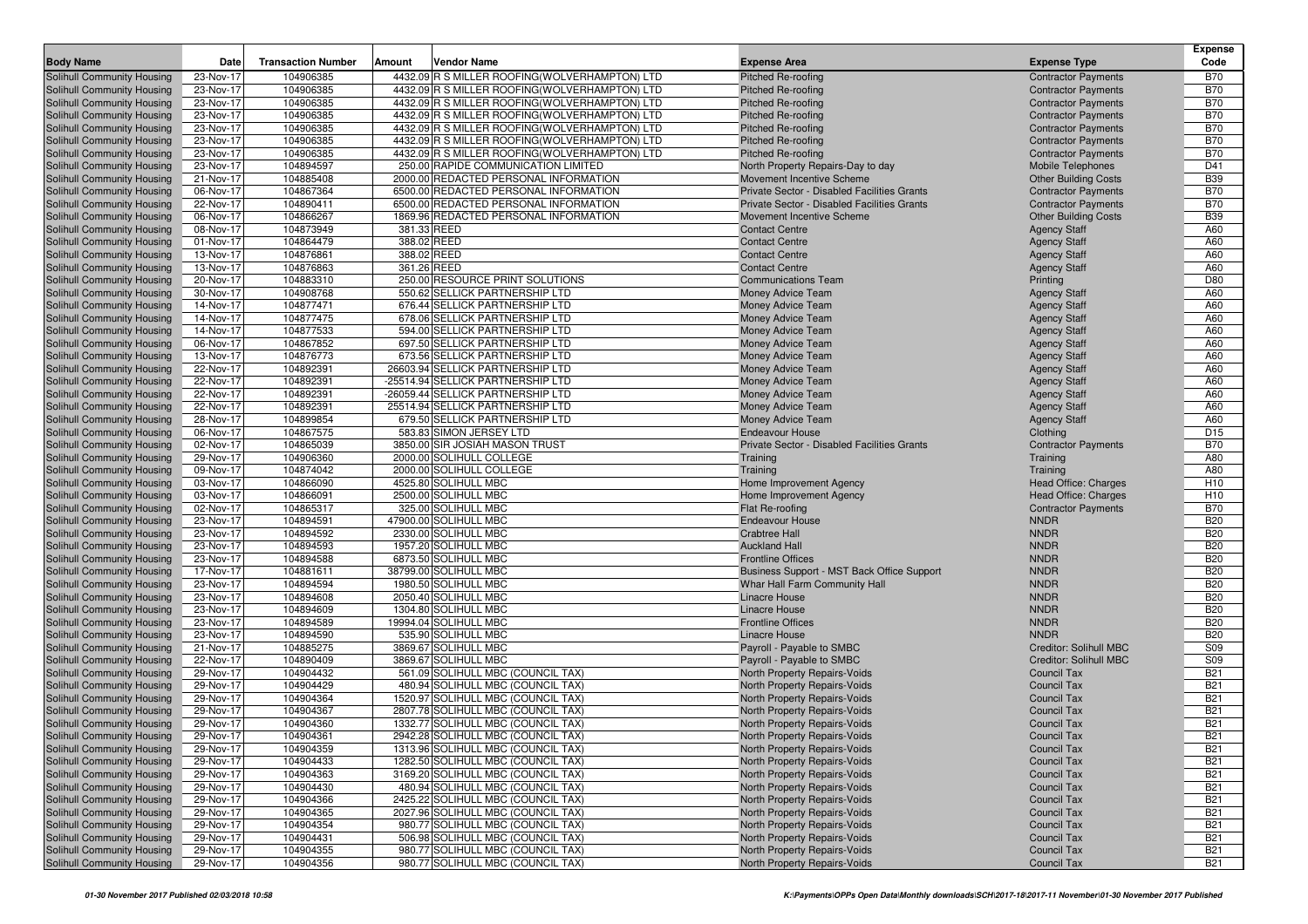| <b>Body Name</b>                                         | Date                   | <b>Transaction Number</b> | Amount | Vendor Name                                                  | <b>Expense Area</b>                                                            | <b>Expense Type</b>           | Expense<br>Code          |
|----------------------------------------------------------|------------------------|---------------------------|--------|--------------------------------------------------------------|--------------------------------------------------------------------------------|-------------------------------|--------------------------|
| Solihull Community Housing                               | 29-Nov-17              | 104904358                 |        | 1013.98 SOLIHULL MBC (COUNCIL TAX)                           | North Property Repairs-Voids                                                   | <b>Council Tax</b>            | <b>B21</b>               |
| Solihull Community Housing                               | 29-Nov-17              | 104904428                 |        | 309.20 SOLIHULL MBC (COUNCIL TAX)                            | North Property Repairs-Voids                                                   | <b>Council Tax</b>            | <b>B21</b>               |
| Solihull Community Housing                               | 29-Nov-17              | 104904427                 |        | 272.65 SOLIHULL MBC (COUNCIL TAX)                            | North Property Repairs-Voids                                                   | <b>Council Tax</b>            | <b>B21</b>               |
| Solihull Community Housing                               | 29-Nov-17              | 104904424                 |        | 254.26 SOLIHULL MBC (COUNCIL TAX)                            | North Property Repairs-Voids                                                   | <b>Council Tax</b>            | <b>B21</b>               |
| Solihull Community Housing                               | 29-Nov-17              | 104904426                 |        | 266.31 SOLIHULL MBC (COUNCIL TAX)                            | North Property Repairs-Voids                                                   | <b>Council Tax</b>            | <b>B21</b>               |
| Solihull Community Housing                               | 29-Nov-17              | 104904425                 |        | 263.70 SOLIHULL MBC (COUNCIL TAX)                            | North Property Repairs-Voids                                                   | Council Tax                   | <b>B21</b>               |
| Solihull Community Housing                               | 29-Nov-17              | 104904357                 |        | 992.05 SOLIHULL MBC (COUNCIL TAX)                            | North Property Repairs-Voids                                                   | <b>Council Tax</b>            | <b>B21</b>               |
| Solihull Community Housing                               | 29-Nov-17              | 104904362                 |        | 1322.73 SOLIHULL MBC (COUNCIL TAX)                           | North Property Repairs-Voids                                                   | <b>Council Tax</b>            | <b>B21</b>               |
| Solihull Community Housing                               | 28-Nov-17              | 104899844                 |        | 1157970.00 SOLIHULL METROPOLITAN BOROUGH COUNCIL             | <b>SMBC Support Services</b>                                                   | <b>Support Service Costs</b>  | D <sub>14</sub>          |
| Solihull Community Housing                               | 28-Nov-17              | 104899844                 |        | 104220.00 SOLIHULL METROPOLITAN BOROUGH COUNCIL              | <b>SMBC Support Services</b>                                                   | Head Office: Charges          | H <sub>10</sub>          |
| Solihull Community Housing                               | 28-Nov-17              | 104899844                 |        | 14170.00 SOLIHULL METROPOLITAN BOROUGH COUNCIL               | 137-139 Warwick Rd (Social Rent)                                               | Head Office: Charges          | H <sub>10</sub>          |
| Solihull Community Housing                               | 28-Nov-17              | 104899844                 |        | 5250.00 SOLIHULL METROPOLITAN BOROUGH COUNCIL                | <b>Masons Close</b>                                                            | Head Office: Charges          | H <sub>10</sub>          |
| Solihull Community Housing                               | 28-Nov-17              | 104899844                 |        | 11310.00 SOLIHULL METROPOLITAN BOROUGH COUNCIL               | <b>Communications Team</b>                                                     | Head Office: Charges          | H <sub>10</sub>          |
| Solihull Community Housing                               | 17-Nov-17              | 104882423                 |        | 362008.35 SOLIHULL METROPOLITAN BOROUGH COUNCIL              | <b>Central Administration</b>                                                  | Employee Insurance            | A92                      |
| Solihull Community Housing                               | 17-Nov-17              | 104882423                 |        | 1070.76 SOLIHULL METROPOLITAN BOROUGH COUNCIL                | <b>Board Administration</b>                                                    | Employee Insurance            | A92                      |
| Solihull Community Housing                               | 17-Nov-17              | 104882423                 |        | 2451.82 SOLIHULL METROPOLITAN BOROUGH COUNCIL                | 137-139 Warwick Rd (Social Rent)                                               | Insurances                    | <b>B27</b>               |
| Solihull Community Housing                               | 17-Nov-17              | 104882423                 |        | 56808.00 SOLIHULL METROPOLITAN BOROUGH COUNCIL               | Client - Fleet Management                                                      | Insurance                     | C <sub>50</sub>          |
| Solihull Community Housing                               | 17-Nov-17              | 104882421                 |        | 499927.61 SOLIHULL METROPOLITAN BOROUGH COUNCIL              | <b>Balance Sheet</b>                                                           | <b>Creditor: Solihull MBC</b> | S09                      |
| Solihull Community Housing                               | 17-Nov-17              | 104882421                 |        | -184676.26 SOLIHULL METROPOLITAN BOROUGH COUNCIL             | <b>Balance Sheet</b>                                                           | <b>Creditor: Solihull MBC</b> | S09                      |
| Solihull Community Housing                               | 24-Nov-17              | 104896058                 |        | 625.72 TELETRAC NAVMAN (UK) LTD                              | Client - Fleet Management                                                      | Vehicle Hire                  | C <sub>30</sub>          |
| Solihull Community Housing                               | 24-Nov-17              | 104896058                 |        | -378.86 TELETRAC NAVMAN (UK) LTD                             | Client - Fleet Management                                                      | <b>Vehicle Hire</b>           | C30                      |
| Solihull Community Housing                               | 02-Nov-17              | 104865094                 |        | 1473.14 TOTAL GAS & POWER LTD                                | <b>Endeavour House</b>                                                         | Electricity                   | <b>B11</b>               |
| Solihull Community Housing                               | 02-Nov-17              | 104865094                 |        | 48.31 TOTAL GAS & POWER LTD                                  | 137-139 Warwick Rd (Social Rent)                                               | Electricity                   | <b>B11</b>               |
| Solihull Community Housing                               | 02-Nov-17              | 104865094                 |        | 594.31 TOTAL GAS & POWER LTD                                 | <b>CCTV</b>                                                                    | Electricity                   | <b>B11</b>               |
| Solihull Community Housing                               | 02-Nov-17              | 104865094                 |        | 347.35 TOTAL GAS & POWER LTD                                 | <b>Biomass System</b>                                                          | Electricity                   | <b>B11</b>               |
| Solihull Community Housing                               | 02-Nov-17              | 104865094                 |        | 34782.14 TOTAL GAS & POWER LTD                               | High & Low Rise (inc. Lakeside & Safe & Sound)                                 | Electricity                   | <b>B11</b>               |
| Solihull Community Housing                               | 02-Nov-17              | 104865094                 |        | 307.68 TOTAL GAS & POWER LTD                                 | Lakeside                                                                       | Electricity                   | <b>B11</b>               |
| Solihull Community Housing                               | 02-Nov-17              | 104865094                 |        | 90.21 TOTAL GAS & POWER LTD                                  | <b>Auckland Hall</b>                                                           | Electricity                   | <b>B11</b>               |
| Solihull Community Housing                               | 02-Nov-17              | 104865094                 |        | 41.84 TOTAL GAS & POWER LTD                                  | <b>Crabtree Hall</b>                                                           | Electricity                   | <b>B11</b>               |
| Solihull Community Housing                               | 02-Nov-17              | 104865094                 |        | 41.25 TOTAL GAS & POWER LTD                                  | Whar Hall Farm Community Hall                                                  | Electricity                   | <b>B11</b>               |
| Solihull Community Housing                               | 02-Nov-17              | 104865094                 |        | 993.71 TOTAL GAS & POWER LTD                                 | Homelessness                                                                   | Electricity                   | <b>B11</b>               |
| Solihull Community Housing                               | 02-Nov-17              | 104865094                 |        | 728.12 TOTAL GAS & POWER LTD                                 | <b>Frontline Offices</b>                                                       | Electricity                   | <b>B11</b>               |
| Solihull Community Housing                               | 02-Nov-17<br>02-Nov-17 | 104865094<br>104865094    |        | 95.08 TOTAL GAS & POWER LTD<br>1037.32 TOTAL GAS & POWER LTD | <b>Cesspool Emptying</b>                                                       | Electricity                   | <b>B11</b><br><b>B11</b> |
| Solihull Community Housing<br>Solihull Community Housing | 02-Nov-17              | 104865094                 |        | -2.31 TOTAL GAS & POWER LTD                                  | Business Support - MST Back Office Support<br>137-139 Warwick Rd (Social Rent) | Electricity<br>Electricity    | <b>B11</b>               |
| Solihull Community Housing                               | 01-Nov-17              | 104877531                 |        | 8562.00 TYRER BUILDING CONTRACTORS                           | North Property Repairs-Day to day                                              | <b>Other Works</b>            | <b>B32</b>               |
| Solihull Community Housing                               | 01-Nov-17              | 104877532                 |        | 6214.00 TYRER BUILDING CONTRACTORS                           | North Property Repairs-Day to day                                              | <b>Other Works</b>            | <b>B32</b>               |
| Solihull Community Housing                               | 01-Nov-17              | 104870003                 |        | 1298.56 TYRER BUILDING CONTRACTORS                           | <b>MST</b> -Structural Works                                                   | <b>Contractor Payments</b>    | <b>B70</b>               |
| Solihull Community Housing                               | 01-Nov-17              | 104870004                 |        | 652.39 TYRER BUILDING CONTRACTORS                            | <b>MST</b> -Structural Works                                                   | <b>Contractor Payments</b>    | <b>B70</b>               |
| Solihull Community Housing                               | 03-Nov-17              | 104865802                 |        | 6282.00 TYRER BUILDING CONTRACTORS                           | Private Sector - Disabled Facilities Grants                                    | <b>Contractor Payments</b>    | <b>B70</b>               |
| Solihull Community Housing                               | 03-Nov-17              | 104865799                 |        | 4048.76 TYRER BUILDING CONTRACTORS                           | Private Sector - Disabled Facilities Grants                                    | <b>Contractor Payments</b>    | <b>B70</b>               |
| Solihull Community Housing                               | 01-Nov-17              | 104870005                 |        | 551.46 TYRER BUILDING CONTRACTORS                            | <b>MST</b> -Structural Works                                                   | <b>Contractor Payments</b>    | <b>B70</b>               |
| Solihull Community Housing                               | 01-Nov-17              | 104870006                 |        | 1781.38 TYRER BUILDING CONTRACTORS                           | <b>MST</b> -Structural Works                                                   | <b>Contractor Payments</b>    | <b>B70</b>               |
| Solihull Community Housing                               | 01-Nov-17              | 104874538                 |        | 3317.68 UNITED LIVING                                        | <b>Adaptations Major</b>                                                       | <b>Internal Works</b>         | <b>B31</b>               |
| Solihull Community Housing                               | 01-Nov-17              | 104874538                 |        | 2709.02 UNITED LIVING                                        | Public Sector - Major Adaptations                                              | <b>Contractor Payments</b>    | <b>B70</b>               |
| Solihull Community Housing                               | 01-Nov-17              | 104874538                 |        | 2586.17 UNITED LIVING                                        | Private Sector - Disabled Facilities Grants                                    | <b>Contractor Payments</b>    | <b>B70</b>               |
| Solihull Community Housing                               | 01-Nov-17              | 104874538                 |        | 2930.68 UNITED LIVING                                        | Private Sector - Disabled Facilities Grants                                    | <b>Contractor Payments</b>    | <b>B70</b>               |
| Solihull Community Housing                               | 01-Nov-17              | 104874538                 |        | 2948.12 UNITED LIVING                                        | Kitchens                                                                       | <b>Contractor Payments</b>    | <b>B70</b>               |
| Solihull Community Housing                               | 01-Nov-17              | 104874538                 |        | 3137.98 UNITED LIVING                                        | Kitchens                                                                       | <b>Contractor Payments</b>    | <b>B70</b>               |
| <b>Solihull Community Housing</b>                        | 01-Nov-17              | 104874538                 |        | 2948.10 UNITED LIVING                                        | Kitchens                                                                       | <b>Contractor Payments</b>    | <b>B70</b>               |
| Solihull Community Housing                               | 01-Nov-17              | 104874538                 |        | 2948.10 UNITED LIVING                                        | Kitchens                                                                       | <b>Contractor Payments</b>    | <b>B70</b>               |
| Solihull Community Housing                               | 01-Nov-17              | 104874538                 |        | 2948.10 UNITED LIVING                                        | Kitchens                                                                       | <b>Contractor Payments</b>    | <b>B70</b>               |
| Solihull Community Housing                               | 01-Nov-17              | 104874538                 |        | 2948.10 UNITED LIVING                                        | Kitchens                                                                       | <b>Contractor Payments</b>    | <b>B70</b>               |
| Solihull Community Housing                               | 01-Nov-17              | 104874538                 |        | 2948.10 UNITED LIVING                                        | <b>Kitchens</b>                                                                | <b>Contractor Payments</b>    | <b>B70</b>               |
| Solihull Community Housing                               | 01-Nov-17              | 104874538                 |        | 3137.98 UNITED LIVING                                        | Kitchens                                                                       | <b>Contractor Payments</b>    | <b>B70</b>               |
| Solihull Community Housing                               | 01-Nov-17              | 104874538                 |        | 2948.10 UNITED LIVING                                        | Kitchens                                                                       | <b>Contractor Payments</b>    | <b>B70</b>               |
| Solihull Community Housing                               | 01-Nov-17              | 104874538                 |        | 2948.10 UNITED LIVING                                        | Kitchens                                                                       | <b>Contractor Payments</b>    | <b>B70</b>               |
| Solihull Community Housing                               | 02-Nov-17              | 104865306                 |        | 196.22 UTILITA ENERGY LTD                                    | PSL - Private Sector Leasing                                                   | Gas                           | <b>B10</b>               |
| Solihull Community Housing                               | 02-Nov-17              | 104865306                 |        | 194.10 UTILITA ENERGY LTD                                    | PSL - Private Sector Leasing                                                   | Electricity                   | <b>B11</b>               |
| Solihull Community Housing                               | 29-Nov-17              | 104906369                 |        | 19780.20 WARM ZONES                                          | Low Rise Overcladding                                                          | <b>Contractor Payments</b>    | <b>B70</b>               |
| <b>Solihull Community Housing</b>                        | 29-Nov-17              | 104906369                 |        | -9890.10 WARM ZONES                                          | Low Rise Overcladding                                                          | <b>Contractor Payments</b>    | <b>B70</b>               |
| Solihull Community Housing                               | 15-Nov-17              | 104880152                 |        | 1983.03 WATER PLUS LTD                                       | Business Support - MST Back Office Support                                     | Water                         | <b>B12</b>               |
| Solihull Community Housing                               | 16-Nov-17              | 104906370                 |        | 28294.51 WATES CONSTRUCTION LTD                              | Low Rise - Envelope Programme                                                  | <b>Contractor Payments</b>    | <b>B70</b>               |